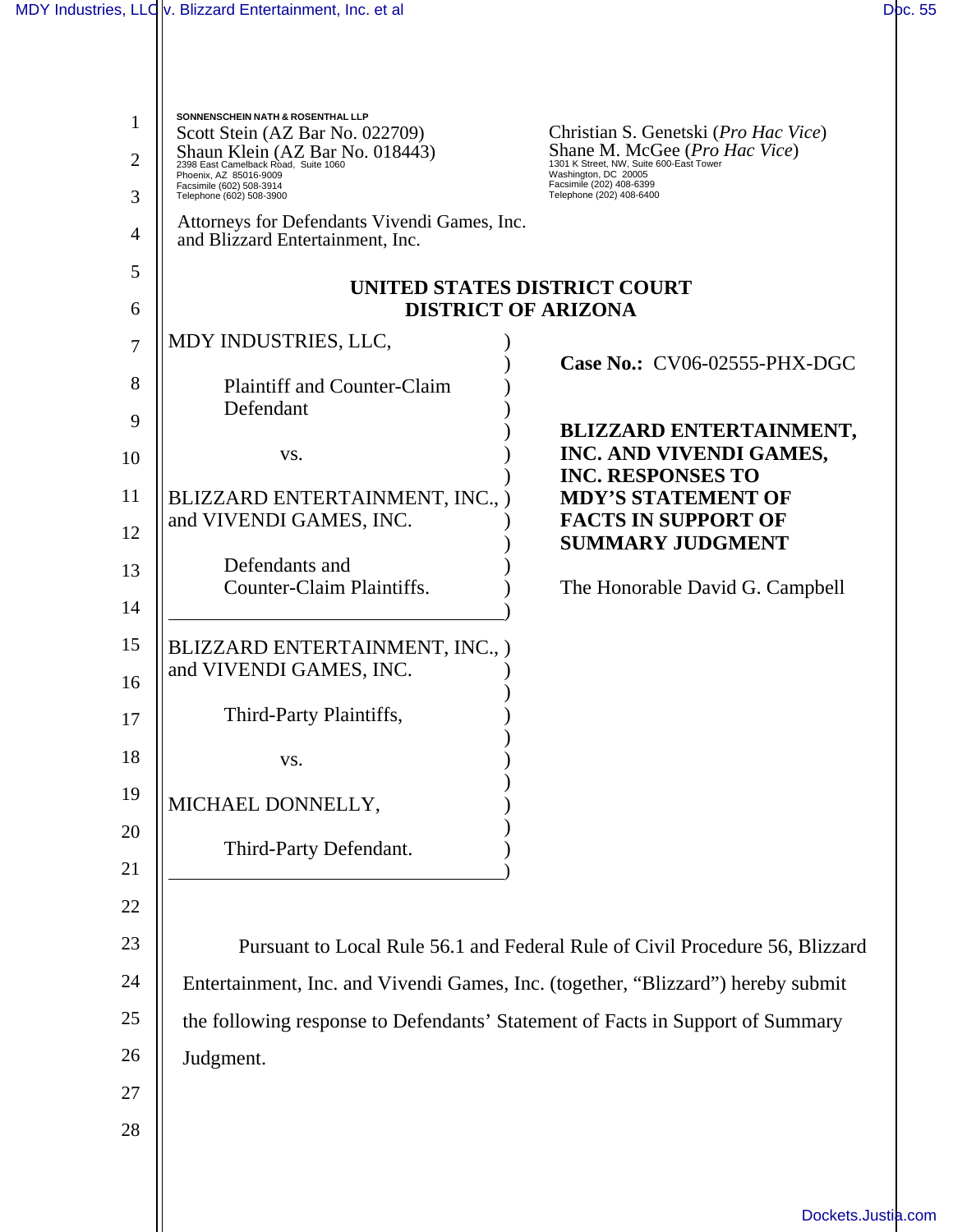| $\mathbf{1}$   |                                                                                                                                                                                                                                                        |
|----------------|--------------------------------------------------------------------------------------------------------------------------------------------------------------------------------------------------------------------------------------------------------|
| $\overline{2}$ | World of Warcraft is a massive multi-player online roll playing game<br>1.<br>(MMORPG). Blizzard Entertainment developed the game and distributes the                                                                                                  |
| 3              | game through various retail stores where it can be purchased on compact disc                                                                                                                                                                           |
| $\overline{4}$ | and installed to a computer. Blizzard also distributes the game through its<br>internet website where it can be freely downloaded and installed directly to a                                                                                          |
| 5<br>6         | hard drive. Blizzard first released WOW to the public on November 23, 2004.<br>See generally, Exhibit A (Wikipedia entry); Exhibit B (Deposition of Greg Ashe<br>pp 15-23).                                                                            |
| $\tau$         | <b>OBJECTIONS:</b>                                                                                                                                                                                                                                     |
| 8<br>9         | Blizzard objects to the compound nature of these statements; they do not                                                                                                                                                                               |
| 10             | comply with Local Rule 56.1.                                                                                                                                                                                                                           |
| 11             | <b>RESPONSE TO FIRST SENTENCE:</b>                                                                                                                                                                                                                     |
| 12             | Blizzard does not dispute this statement, but notes that World of Warcraft is a                                                                                                                                                                        |
| 13             | massively multi-player online roll playing game (MMORPG). SOF $\P 9$ .                                                                                                                                                                                 |
| 14<br>15       | RESPONSE TO SECOND SENTENCE:                                                                                                                                                                                                                           |
| 16             | Blizzard disputes this statement. The WoW client is licensed, not purchased; all                                                                                                                                                                       |
| 17             | users agree to the End User License Agreement ("EULA") and the Terms of Use                                                                                                                                                                            |
| 18             | ("TOU") which define the scope of the license. SOF ¶ 84-88.                                                                                                                                                                                            |
| 19             | <b>RESPONSE TO THIRD SENTENCE:</b>                                                                                                                                                                                                                     |
| 20             | Blizzard does not dispute this statement for purposes of MDY's Motion for                                                                                                                                                                              |
| 21             | Summary Judgment.                                                                                                                                                                                                                                      |
| 22             |                                                                                                                                                                                                                                                        |
| 23             | <b>RESPONSE TO FOURTH SENTENCE:</b>                                                                                                                                                                                                                    |
| 24             |                                                                                                                                                                                                                                                        |
| 25             |                                                                                                                                                                                                                                                        |
| 26             | <sup>1</sup> References to "SOF" in Blizzard's responses cite to materials included in                                                                                                                                                                 |
| 27<br>28       | Blizzard's Statement of Facts submitted in support of its own Motion for Summary<br>Judgment. References to "SOF Supp." cite to Blizzard's Supplemental Statement of<br>facts submitted herein, which continue sequentially from the<br>paragraph 265. |
|                | $-2-$                                                                                                                                                                                                                                                  |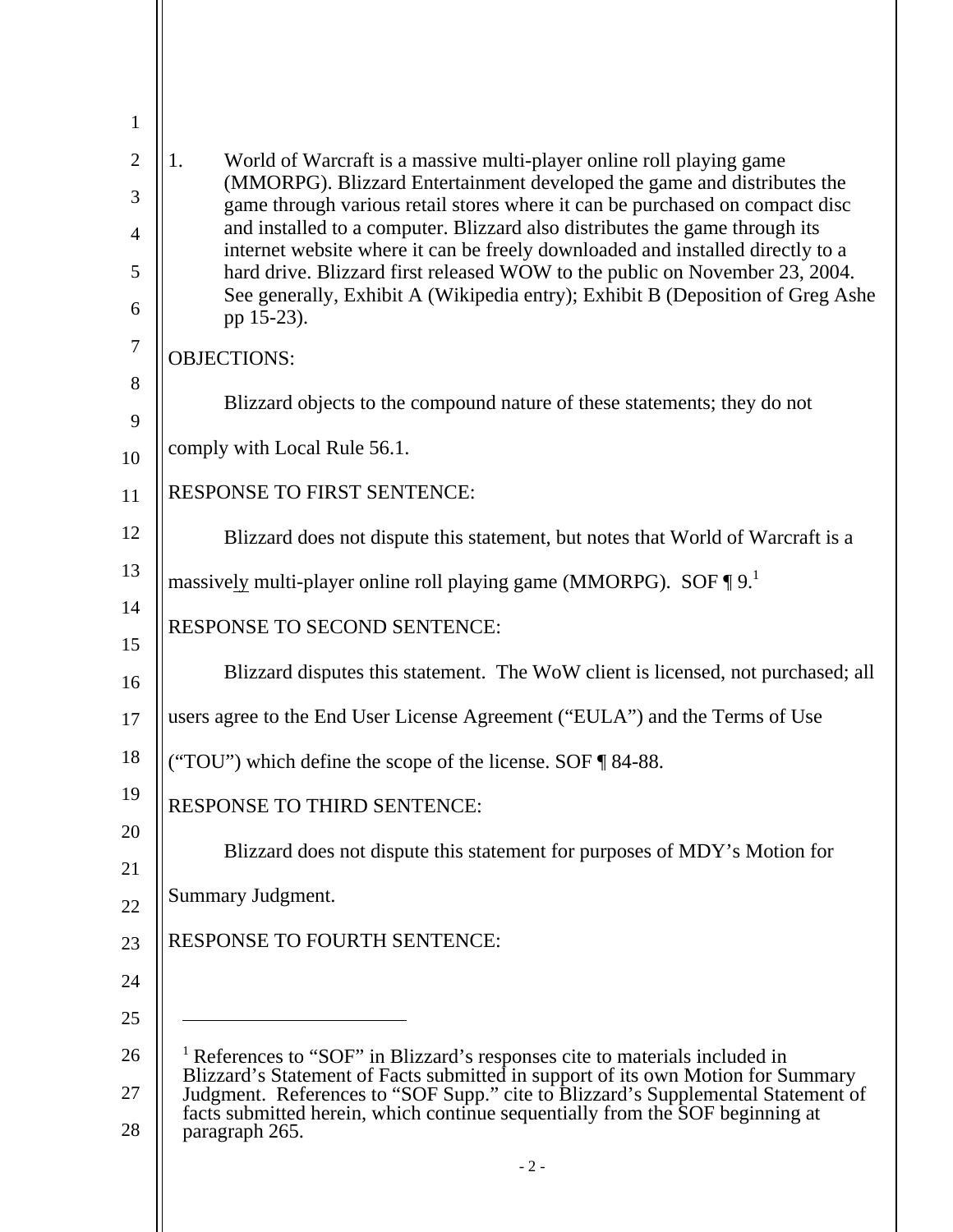| $\mathbf{1}$   | Blizzard does not dispute this statement for purposes of MDY's Motion for                                                                                                 |  |
|----------------|---------------------------------------------------------------------------------------------------------------------------------------------------------------------------|--|
| $\overline{2}$ | Summary Judgment.                                                                                                                                                         |  |
| 3              | 2.<br>Since its initial release, Blizzard has steadily increased the number of active                                                                                     |  |
| $\overline{4}$ | subscriptions of its game. On average, Blizzard has increased its total number of<br>active subscriptions by one million every three to four months. In June, 2005,       |  |
| 5              | Blizzard's active subscription total was approximately three million and has<br>steadily increased to a total of ten million as of January 22, 2008. See Exhibit B        |  |
| 6<br>$\tau$    | (Deposition of Greg Ashe, pp 211-222); Exhibit C (Blizzard Press Release<br>dated January 22, 2008).                                                                      |  |
| $8\phantom{1}$ | <b>RESPONSE:</b>                                                                                                                                                          |  |
| 9              | Blizzard does not dispute this statement for purposes of MDY's Motion for                                                                                                 |  |
| 10             |                                                                                                                                                                           |  |
| 11             | Summary Judgment.                                                                                                                                                         |  |
| 12             | 3.<br>Each active subscription account requires that a user pay a monthly fee to play<br>the game. In the U.S., the monthly cost is fifteen dollars per month. Exhibit B, |  |
| 13             | at 218.                                                                                                                                                                   |  |
| 14             | <b>RESPONSE:</b>                                                                                                                                                          |  |
| 15             | Blizzard does not dispute this statement for purposes of MDY's Motion for                                                                                                 |  |
| 16             | Summary Judgment.                                                                                                                                                         |  |
| 17             | In the WoW game, a person controls a character avatar within a persistent game<br>4.<br>world, exploring the landscape, fighting monsters, performing quests, building    |  |
| 18<br>19       | skills, and interacting with computer-generated characters, as well as other<br>players. The game rewards success with in-game currency (gold), items,                    |  |
| 20             | experience and reputation, which in turn allow players to improve their skill and<br>power. A player begins the game at level 1. Players can raise their characters       |  |
| 21             | from level one to level 60 without an expansion module, and level 70 if they<br>have purchased an expansion module of the World of Warcraft game entitled,                |  |
| 22             | "The Burning Crusade." Additionally, players may opt to take part in battles                                                                                              |  |
| 23             | against other players of an enemy faction, in player vs. player battlegrounds or<br>in normal world zones subject to the rules in place on the particular server.         |  |
| 24             | Duels can also be fought between members of the same or opposing factions,<br>although these do not provide rewards. Many players also choose to join guilds.             |  |
| 25             | Short term parties and raid groups can be formed to conduct raids against enemy<br>territories. See Exhibit A, at 2; Exhibit B, pp 19-20.                                 |  |
| 26             | <b>RESPONSE:</b>                                                                                                                                                          |  |
| 27             |                                                                                                                                                                           |  |
| 28             | Blizzard does not dispute this statement for purposes of MDY's Motion for<br><b>Summary Judgment.</b>                                                                     |  |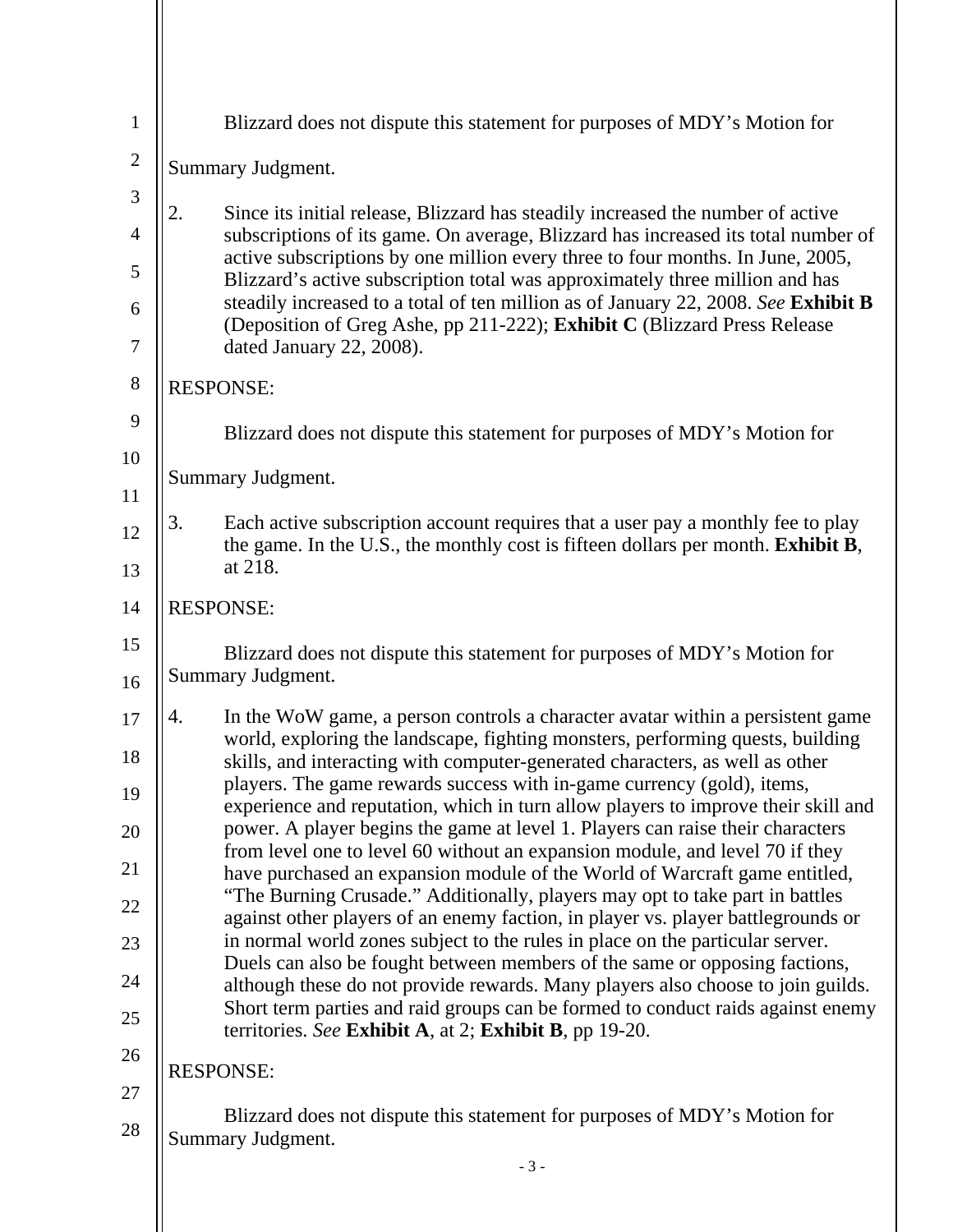| $\mathbf{1}$   | 5.                                                                                  | While players play the game for many reasons, one of the primary reasons to<br>play the game is to reach level 70. Exhibit B, at 19.                         |  |
|----------------|-------------------------------------------------------------------------------------|--------------------------------------------------------------------------------------------------------------------------------------------------------------|--|
| $\overline{2}$ | <b>RESPONSE:</b>                                                                    |                                                                                                                                                              |  |
| 3              |                                                                                     |                                                                                                                                                              |  |
| 4              |                                                                                     | Blizzard disputes this statement; this statement is not supported by the record.                                                                             |  |
| $\mathfrak s$  |                                                                                     | Blizzard's Greg Ashe testified that WoW players enjoy the game for a variety of                                                                              |  |
| 6              | reasons, including leveling characters, role-playing, and the social immersion. SOF |                                                                                                                                                              |  |
| $\tau$<br>8    | 28-29.                                                                              |                                                                                                                                                              |  |
| 9              | 6.                                                                                  | When a player reaches level 70, the player no longer accumulates experience,<br>but can still accumulate in-game wealth. Id. at 21.                          |  |
| 10<br>11       |                                                                                     | <b>RESPONSE:</b>                                                                                                                                             |  |
| 12             |                                                                                     | Blizzard does not dispute this statement for purposes of MDY's Motion for<br><b>Summary Judgment.</b>                                                        |  |
| 13             | 7.                                                                                  | At level 70, the player has access to WoW's high end content such as an "epic<br>mount" and an "epic flying mount", which are considered the two most prized |  |
| 14<br>15       |                                                                                     | possessions in the game. In fact, according to Blizzard, many people feel the<br>game does not really begin until one reaches level 60 because of that. Id.  |  |
| 16             | <b>OBJECTION:</b>                                                                   |                                                                                                                                                              |  |
| 17             |                                                                                     | Blizzard objects to the compound nature of these statements; they do not                                                                                     |  |
| 18<br>19       | comply with Local Rule 56.1.                                                        |                                                                                                                                                              |  |
| 20             | <b>RESPONSE TO SENTENCE 1:</b>                                                      |                                                                                                                                                              |  |
| 21             |                                                                                     | Blizzard disputes this statement. The deposition transcript cited by MDY                                                                                     |  |
| 22             |                                                                                     | indicates that the epic mount and the epic flying mount are "two of the most prized                                                                          |  |
| 23             |                                                                                     | possessions," not "the two most prized possessions" as indicated by MDY. SOF Supp.                                                                           |  |
| 24<br>25       | $\P$ 269.                                                                           |                                                                                                                                                              |  |
| 26             | 8.                                                                                  | Even if a player reaches the highest level $(60 \text{ or } 70)$ in the game, there is plenty                                                                |  |
| 27             |                                                                                     | of other content to explore within the game and one can continue playing the<br>game indefinitely. <i>Id.</i> at 24.                                         |  |
| 28             |                                                                                     | <b>RESPONSE:</b>                                                                                                                                             |  |
|                |                                                                                     | $-4-$                                                                                                                                                        |  |
|                |                                                                                     |                                                                                                                                                              |  |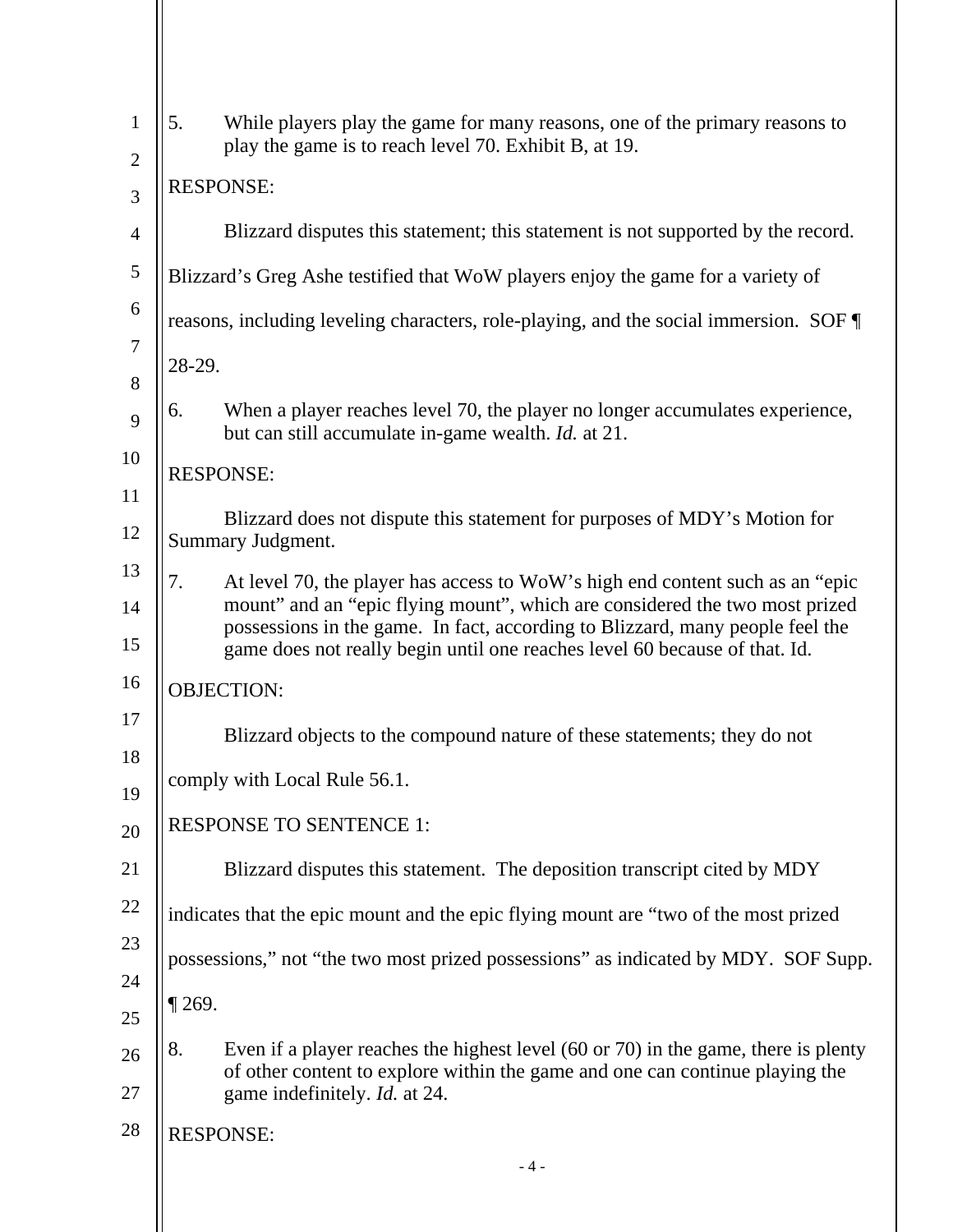| $\mathbf{1}$            | Blizzard does not dispute this statement for purposes of MDY's Motion for                                                                                                |  |  |
|-------------------------|--------------------------------------------------------------------------------------------------------------------------------------------------------------------------|--|--|
| $\mathbf{2}$            | Summary Judgment.                                                                                                                                                        |  |  |
| 3                       | 9.<br>Prior to installing the game on a computer hard drive, Blizzard requests that the<br>account holder agree to the terms of Blizzard's EULA and TOU. Generally, the  |  |  |
| $\overline{4}$          | agreements grant the end user a non-exclusive license to operate the WoW game                                                                                            |  |  |
| 5                       | client software by installing it on an unlimited number of computers that the<br>user owns, as well as the right to make one archival copy of the compact discs          |  |  |
| 6                       | containing the game client software. See Exhibit D (Blizzard's current EULA<br>updated February 2, 2007, Paragraph 1).                                                   |  |  |
| $\overline{7}$<br>$8\,$ | <b>OBJECTION:</b>                                                                                                                                                        |  |  |
| 9                       | Blizzard objects to the compound nature of these statements; they do not                                                                                                 |  |  |
| 10                      | comply with Local Rule 56.1.                                                                                                                                             |  |  |
| 11                      | <b>RESPONSE TO SENTENCE 1:</b>                                                                                                                                           |  |  |
| 12                      | Blizzard disputes this statement. Blizzard requires – not requests – that the                                                                                            |  |  |
| 13                      | registrant of an account agree to the terms of Blizzard's EULA and TOU. Failure to do                                                                                    |  |  |
| 14<br>15                | so will prevent the user from playing the game. $SOF \P 84-88$ .                                                                                                         |  |  |
|                         | 10.<br>The current version of the TOU (last updated January 11, 2007) also includes                                                                                      |  |  |
| 16<br>17                | many restrictions on the licensee. Pertinent to this case, the TOS in Paragraph<br>$4(B)$ states:                                                                        |  |  |
| 18                      | "You agree that you will not (i) modify or cause to be modified any files that are                                                                                       |  |  |
| 19                      | a part of the Program or the Service; (ii) create or use cheats, bots, "mods",<br>and/or hacks, or any other third-party software designed to modify the World of        |  |  |
| 20                      | Warcraft experience; or (iii) use any third-party software that intercepts,                                                                                              |  |  |
| 21                      | "mines", or otherwise collects information from or through the Program or the<br>Service. Notwithstanding the foregoing, you may update the Program with                 |  |  |
| 22                      | authorized patches and updates distributed by Blizzard, and Blizzard may, at its<br>sole and absolute discretion, allow the use of certain third party user interfaces." |  |  |
| 23                      | See Exhibit E (Blizzard's current TOU, Paragraph 4(B)).                                                                                                                  |  |  |
| 24                      | <b>RESPONSE:</b>                                                                                                                                                         |  |  |
| 25                      | Blizzard does not dispute this statement for purposes of MDY's Motion for Summary                                                                                        |  |  |
| 26                      | Judgment.                                                                                                                                                                |  |  |
| 27                      | Regarding termination of the TOU, Paragraph 10 of the TOU states: "This<br>11.<br>Agreement is effective until terminated." Blizzard does not provide a basis in         |  |  |
| 28                      | the TOU that terminates the TOU upon violating paragraph 4(B). See Id.                                                                                                   |  |  |
|                         | $-5 -$                                                                                                                                                                   |  |  |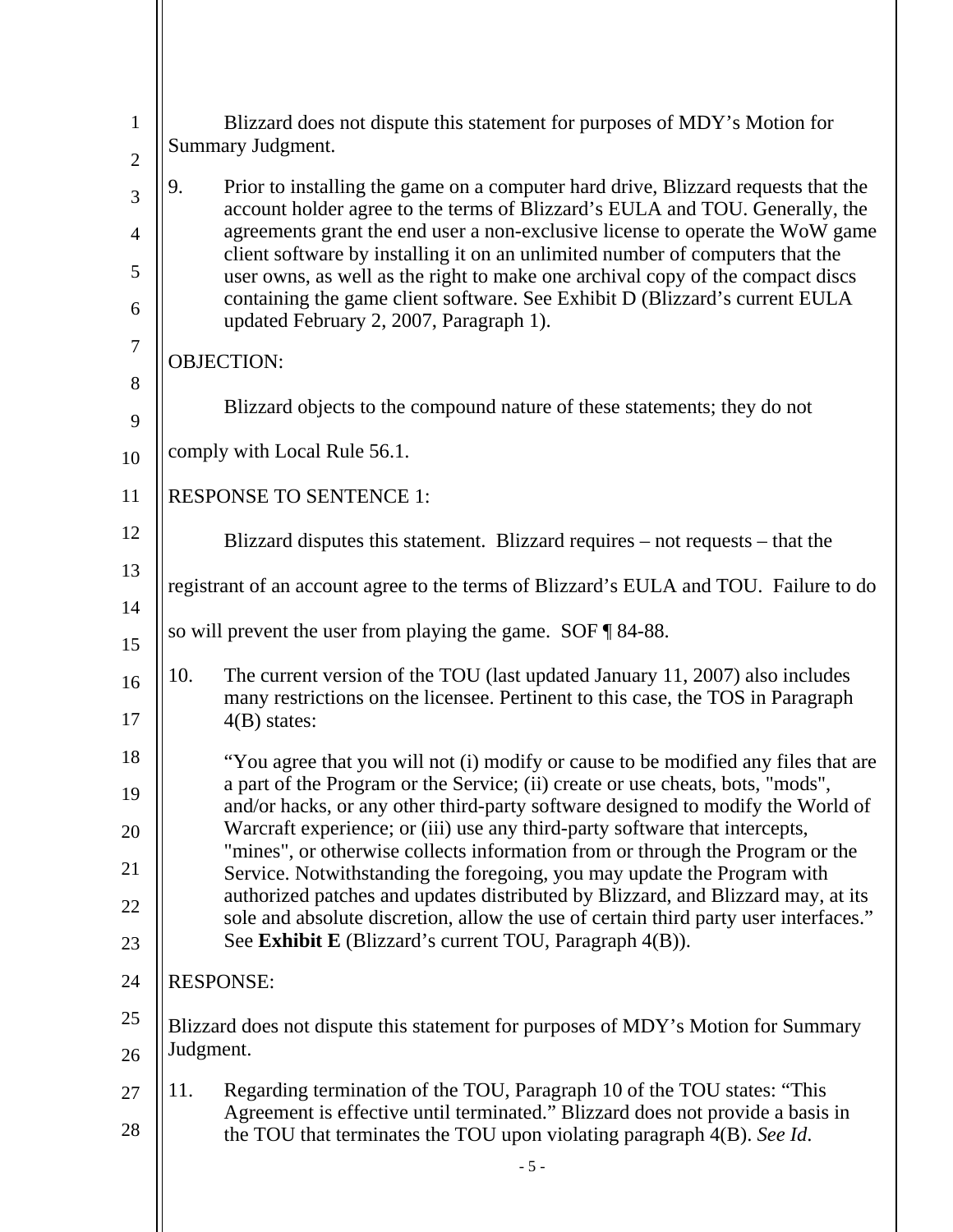| $\mathbf{1}$   | <b>RESPONSE TO SENTENCE 1:</b>                                                                                                                                                                        |
|----------------|-------------------------------------------------------------------------------------------------------------------------------------------------------------------------------------------------------|
| $\overline{2}$ | Blizzard does not dispute this statement for purposes of MDY's Motion for                                                                                                                             |
| $\overline{3}$ | Summary Judgment.                                                                                                                                                                                     |
| $\overline{4}$ | <b>RESPONSE TO SENTENCE 2:</b>                                                                                                                                                                        |
| 5              | Blizzard disputes this statement. Both Paragraphs 7 and 10 of the TOU provide                                                                                                                         |
| 6              | Blizzard the unqualified right to immediately terminate the TOU for violation of<br>Paragraph 4(B). MDY SOF, Exhibit E, $\P$ 7, 10. Additionally, the WoW EULA,                                       |
| $\overline{7}$ | which incorporates the TOU by reference secures Blizzard's right to terminate for<br>violations of the TOU. MDY SOF, Exhibit D.                                                                       |
| 8              | 12.                                                                                                                                                                                                   |
| 9              | The current version of Blizzard's EULA also includes many restrictions on the<br>licensee. Pertinent to this case, regarding the responsibilities of the end user, the<br>EULA in Paragraph 4 states: |
| 10             |                                                                                                                                                                                                       |
| 11             | A. Subject to the license granted hereunder, you may not, in whole or in part,<br>copy, photocopy, reproduce, translate, reverse engineer, derive source code                                         |
| 12             | from, modify, disassemble, decompile, or create derivative works based on the<br>Game, or remove any proprietary notices or labels on the Game. Failure to                                            |
| 13             | comply with the restrictions and limitations contained in this Section 4 shall                                                                                                                        |
| 14             | result in the immediate, automatic termination of the license granted hereunder<br>and may subject you to civil and/or criminal liability. Notwithstanding the                                        |
| 15             | foregoing, you may make one (1) copy of the Game Client and the Manuals for<br>archival purposes only."                                                                                               |
| 16             |                                                                                                                                                                                                       |
| 17             | B. You agree that you shall not, under any circumstances,                                                                                                                                             |
| 18             | (i) sell, grant a security interest in or transfer reproductions of the Game to other<br>parties in any way not expressly authorized herein, nor shall you rent, lease or                             |
| 19             | license the Game to others;                                                                                                                                                                           |
| 20             | (ii) exploit the Game or any of its parts, including without limitation the Game                                                                                                                      |
| 21             | Client, for any commercial purpose, including without limitation use at a cyber<br>cafe, computer gaming center or any other location-based site without the                                          |
| 22             | express written consent of Blizzard;                                                                                                                                                                  |
| 23             | (iii) host, provide or develop matchmaking services for the Game or intercept,                                                                                                                        |
| 24             | emulate or redirect the communication protocols used by Blizzard in any way,<br>including without limitation through protocol emulation, tunneling, packet                                            |
| 25             | sniffing, modifying or adding components to the Game, use of a utility program<br>or any other techniques now known or hereafter developed, for any purpose,                                          |
| 26             | including without limitation unauthorized network play over the Internet,                                                                                                                             |
| 27             | network play utilizing commercial or non-commercial gaming networks, or as<br>part of content aggregation networks; or                                                                                |
| 28             |                                                                                                                                                                                                       |
|                | $-6-$                                                                                                                                                                                                 |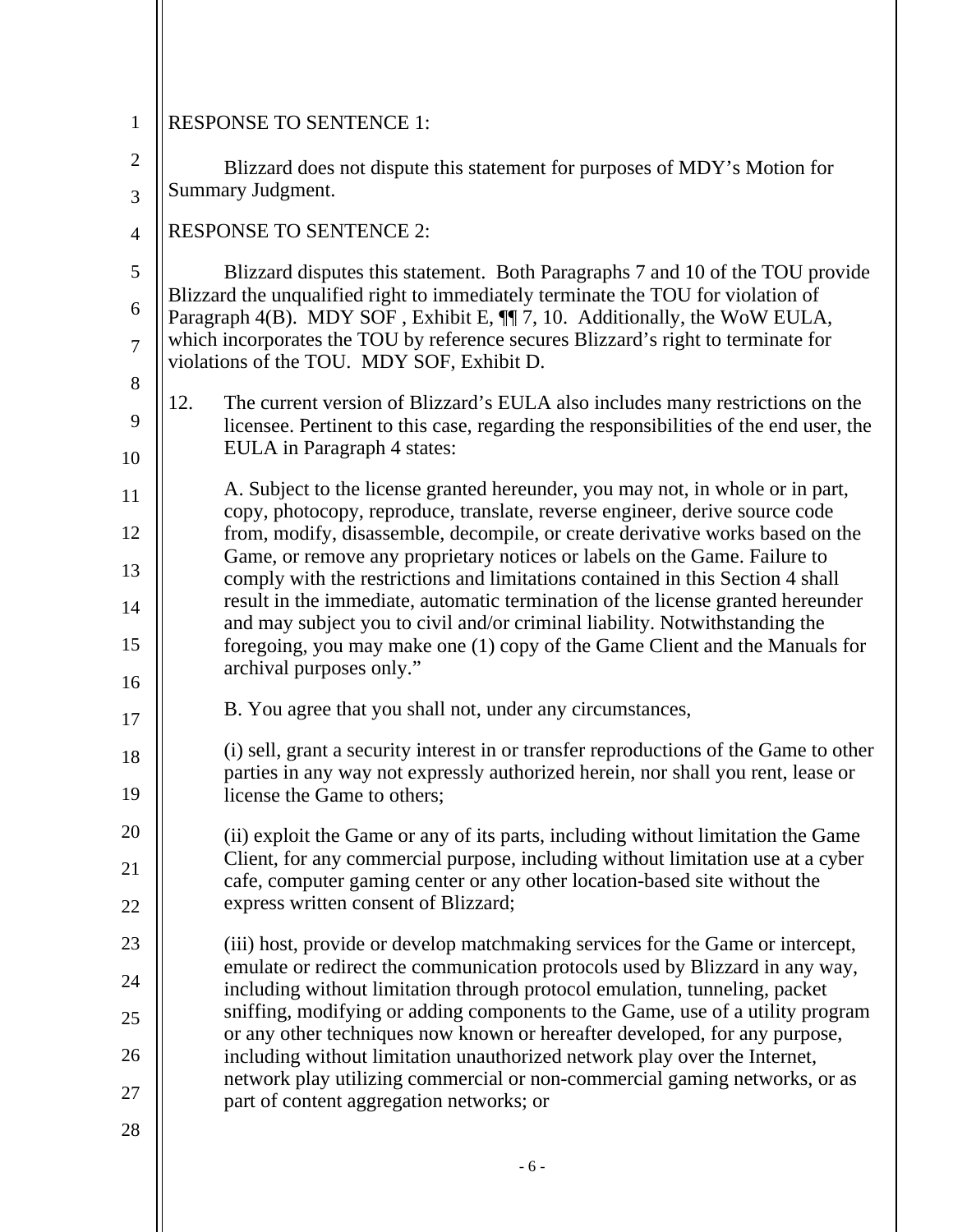| 1              | (iv) facilitate, create or maintain any unauthorized connection to the Game or                                                                                                                                  |
|----------------|-----------------------------------------------------------------------------------------------------------------------------------------------------------------------------------------------------------------|
| $\overline{c}$ | the Service, including without limitation any connection to any unauthorized<br>server that emulates, or attempts to emulate, the                                                                               |
| 3              | Service. All connections to the Game and/or the Service, whether created by the                                                                                                                                 |
| 4<br>5         | Game Client or by other tools and utilities, may only be made through methods<br>and means expressly approved by Blizzard. Under no circumstances may you                                                       |
| 6              | connect, or create tools that allow you or others to connect, to the Game's<br>proprietary interface other than those expressly provided by Blizzard for public<br>use. Id.                                     |
| 7<br>8         | <b>RESPONSE:</b>                                                                                                                                                                                                |
| 9              | Blizzard does not dispute this statement for purposes of MDY's Motion for<br>Summary Judgment.                                                                                                                  |
| 10<br>11       | 13.<br>Paragraph 5 of the EULA also includes specific language that allows Blizzard to<br>monitor the licensee's computer to detect if the licensee is violating the EULA.<br>Specifically, paragraph 5 states: |
| 12             |                                                                                                                                                                                                                 |
| 13             | 5. Consent to Monitor. WHEN RUNNING, THE GAME MAY MONITOR<br>YOUR COMPUTER'S RANDOM ACCESS MEMORY (RAM) FOR                                                                                                     |
| 14             | UNAUTHORIZED THIRD PARTY PROGRAMS RUNNING<br>CONCURRENTLY WITH THE GAME. AN "UNAUTHORIZED THIRD                                                                                                                 |
| 15             | PARTY PROGRAM" AS USED HEREIN SHALL BE DEFINED AS ANY<br>THIRD PARTY SOFTWARE, INCLUDING WITHOUT LIMITATION ANY                                                                                                 |
| 16             | "ADDON," "MOD," "HACK," "TRAINER," OR "CHEAT," THAT IN<br>BLIZZARD'S SOLE DETERMINATION: (i) ENABLES OR FACILITATES                                                                                             |
| 17             | CHEATING OF ANY TYPE; (ii) ALLOWS USERS TO MODIFY OR HACK                                                                                                                                                       |
| 18<br>19       | THE GAME INTERFACE, ENVIRONMENT, AND/OR EXPERIENCE IN<br>ANY WAY NOT EXPRESSLY AUTHORIZED BY BLIZZARD; OR (iii)                                                                                                 |
| 20             | INTERCEPTS, "MINES," OR OTHERWISE COLLECTS INFORMATION<br>FROM OR THROUGH THE GAME. IN THE EVENT THAT THE GAME                                                                                                  |
| 21             | DETECTS AN UNAUTHORIZED THIRD PARTY PROGRAM, THE GAME<br>MAY (a) COMMUNICATE INFORMATION BACK TO BLIZZARD,                                                                                                      |
| 22             | INCLUDING WITHOUT LIMITATION YOUR ACCOUNT NAME,                                                                                                                                                                 |
| 23             | DETAILS ABOUT THE UNAUTHORIZED THIRD PARTY PROGRAM<br>DETECTED, AND THE TIME AND DATE THE UNAUTHORIZED THIRD                                                                                                    |
| 24             | PARTY PROGRAM WAS DETECTED; AND/OR (b) EXERCISE ANY OR<br>ALL OF ITS RIGHTS UNDER THIS AGREEMENT, WITH OR WITHOUT                                                                                               |
| 25             | PRIOR NOTICE TO THE USER. (Exhibit D).                                                                                                                                                                          |
| 26             | <b>RESPONSE:</b>                                                                                                                                                                                                |
| 27             | Blizzard does not dispute this statement for purposes of MDY's Motion for                                                                                                                                       |
| 28             | Summary Judgment.                                                                                                                                                                                               |
|                |                                                                                                                                                                                                                 |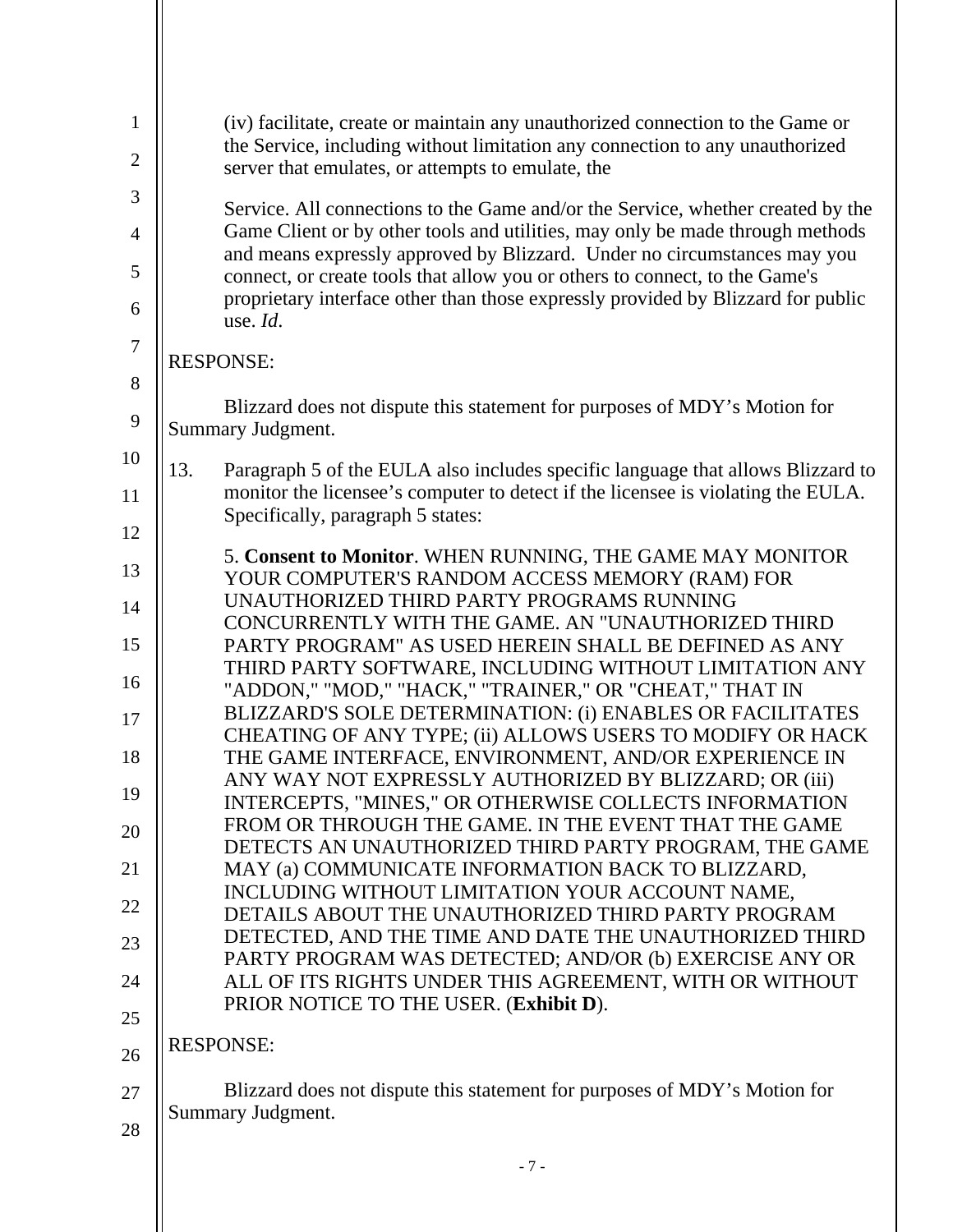| $\mathbf{1}$   | 14.                                                                                                                                                                 | The EULA and TOU have evolved from when the World of Warcraft software                                          |  |
|----------------|---------------------------------------------------------------------------------------------------------------------------------------------------------------------|-----------------------------------------------------------------------------------------------------------------|--|
| $\overline{2}$ | first became available in November 2004. In the current version of the TOU,<br>Blizzard restricts the use of certain types of third party software that can be used |                                                                                                                 |  |
| 3              |                                                                                                                                                                     | with the WoW software. One type of prohibited software is a "bot" program.<br>See Exhibit E, at Paragraph 4(B). |  |
| $\overline{4}$ | <b>OBJECTION:</b>                                                                                                                                                   |                                                                                                                 |  |
| 5              |                                                                                                                                                                     |                                                                                                                 |  |
| 6              |                                                                                                                                                                     | Blizzard objects to the compound nature of these statements; they do not                                        |  |
| $\tau$         |                                                                                                                                                                     | comply with Local Rule 56.1.                                                                                    |  |
| $8\,$          |                                                                                                                                                                     | <b>RESPONSE:</b>                                                                                                |  |
| 9              |                                                                                                                                                                     | Blizzard does not dispute this statement for purposes of MDY's Motion for                                       |  |
| 10             |                                                                                                                                                                     | Summary Judgment.                                                                                               |  |
| 11             | 15.                                                                                                                                                                 | A bot program is a software program that enables a person to run another                                        |  |
| 12             |                                                                                                                                                                     | software program on auto-pilot with minimal assistance from the person.                                         |  |
| 13             | <b>RESPONSE:</b>                                                                                                                                                    |                                                                                                                 |  |
| 14             |                                                                                                                                                                     | Blizzard does not dispute this statement for purposes of MDY's Motion for                                       |  |
| 15             | Summary Judgment.                                                                                                                                                   |                                                                                                                 |  |
| 16             | 16.                                                                                                                                                                 | Blizzard did not explicitly prohibit "bot" programs until it modified its EULA                                  |  |
| 17             | on December 11, 2006. Blizzard modified its EULA and TOU several times<br>from November, 2004 to December, 2006. See e.g. Exhibit F (Copy of original               |                                                                                                                 |  |
| 18             |                                                                                                                                                                     | Blizzard TOU, Paragraph 4(c)).                                                                                  |  |
| 19             | <b>OBJECTION:</b>                                                                                                                                                   |                                                                                                                 |  |
| 20             |                                                                                                                                                                     | Blizzard objects to the compound nature of these statements; they do not                                        |  |
| 21             |                                                                                                                                                                     |                                                                                                                 |  |
| 22             | comply with Local Rule 56.1.                                                                                                                                        |                                                                                                                 |  |
| 23             |                                                                                                                                                                     | <b>RESPONSE TO FIRST SENTENCE:</b>                                                                              |  |
| 24             |                                                                                                                                                                     | Blizzard disputes this statement. Prior to December 11, 2006, the EULA and                                      |  |
| 25             |                                                                                                                                                                     | the TOU both prohibited bot programs. SOF ¶ 97-102, 104.                                                        |  |
| 26             | 17.                                                                                                                                                                 | Blizzard used the word "bot" in its earliest version of its TOU (6/2/2005).                                     |  |
| 27             |                                                                                                                                                                     | Blizzard explicitly prohibited the use of "bots" in $3(B)(vi)$ "to collect                                      |  |
| 28             | information from World of Warcraft or any forum or website owned or<br>administered by Blizzard". In Paragraph 2(C) of the same agreement,                          |                                                                                                                 |  |
|                |                                                                                                                                                                     | $-8-$                                                                                                           |  |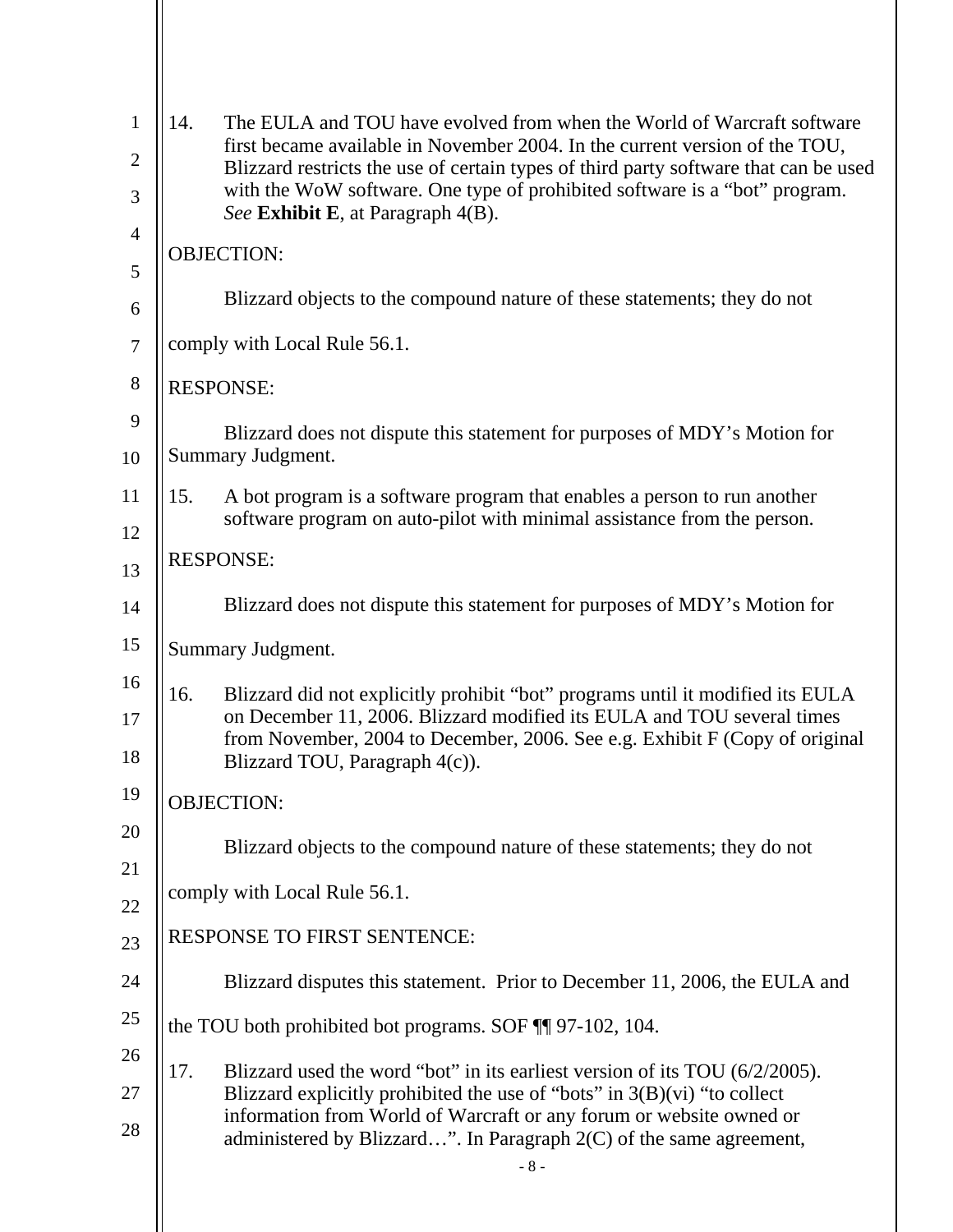| $\mathbf{1}$      | Blizzard did not, however, list "bots" as one of its prohibited third-party<br>software programs. See Exhibit F.                                                                 |  |
|-------------------|----------------------------------------------------------------------------------------------------------------------------------------------------------------------------------|--|
| $\mathbf{2}$<br>3 | <b>OBJECTIONS:</b>                                                                                                                                                               |  |
| $\overline{4}$    | Blizzard objects to the compound nature of these statements; they do not                                                                                                         |  |
| 5                 | comply with Local Rule 56.1.                                                                                                                                                     |  |
| 6                 | <b>RESPONSE TO FIRST SENTENCE:</b>                                                                                                                                               |  |
| 7<br>8            | Blizzard does not dispute this statement for purposes of MDY's Motion for                                                                                                        |  |
| 9                 | Summary Judgment.                                                                                                                                                                |  |
| 10                | RESPONSE TO SECOND SENTENCE:                                                                                                                                                     |  |
| 11                | Blizzard does not dispute this statement for purposes of MDY's Motion for                                                                                                        |  |
| 12                | Summary Judgment.                                                                                                                                                                |  |
| 13<br>14          | RESPONSE TO THIRD SENTENCE:                                                                                                                                                      |  |
| 15                | Blizzard disputes the import of this statement. Bots and other unauthorized                                                                                                      |  |
| 16                | third party programs are prohibited by the section of the TOU cited by MDY, even if                                                                                              |  |
| 17                | the word "bot" is not used. SOF ¶[ 99.                                                                                                                                           |  |
| 18<br>19          | On December 11, 2006 Blizzard added the word "bots" as a prohibited program.<br>18.<br>Of note, Blizzard did not add the provision until nearly two months after                 |  |
| 20                | Blizzard first appeared at Donnelly's home on October 25, 2008 [sic] (also the<br>day Donnelly filed suit). Compare Exhibit F, Paragraph 2(c) with Exhibit G,<br>Paragraph 4(c). |  |
| 21<br>22          | <b>OBJECTIONS:</b>                                                                                                                                                               |  |
| 23                | Blizzard objects to the compound nature of these statements; they do not                                                                                                         |  |
| 24                | comply with Local Rule 56.1.                                                                                                                                                     |  |
| 25                | RESPONSE TO FIRST AND SECOND SENTENCE:                                                                                                                                           |  |
| 26                |                                                                                                                                                                                  |  |
| 27                | Blizzard disputes this statement, because the addition of the word "bot" first                                                                                                   |  |
| 28                | occurred in the October 16, 2006 update, prior to its meeting with Mr. Donnelly and                                                                                              |  |
|                   | $-9-$                                                                                                                                                                            |  |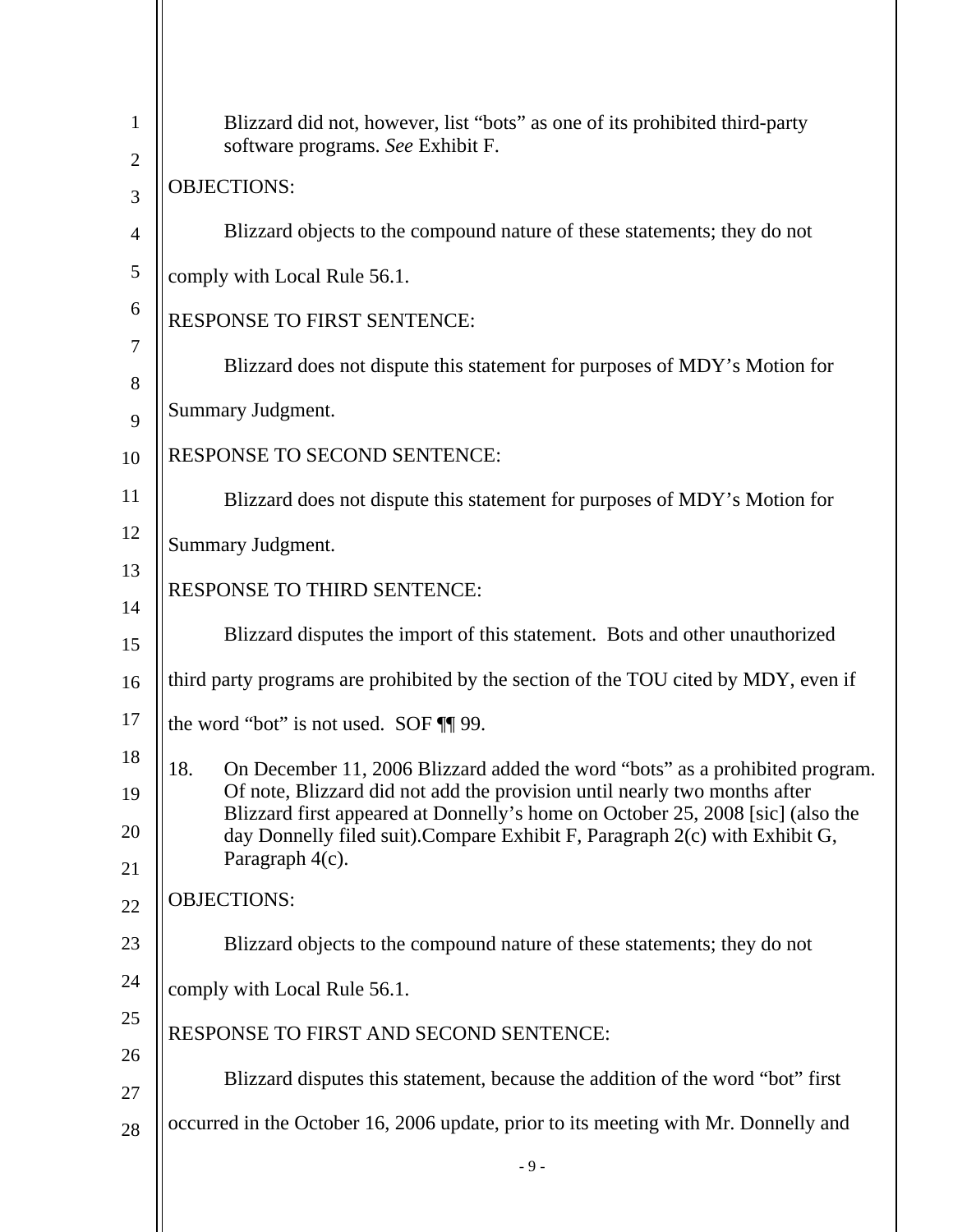| $\mathbf{1}$   | his filing suit. SOF [1] 99, 101. Blizzard further disputes this statement because the                                           |  |  |
|----------------|----------------------------------------------------------------------------------------------------------------------------------|--|--|
| $\overline{2}$ | word "bots" was added not as an additional type of prohibited program, but as a further                                          |  |  |
| 3              | example of a category of programs that had clearly been prohibited since the release of                                          |  |  |
| $\overline{4}$ | World of Warcraft. SOF   103.                                                                                                    |  |  |
| 5              |                                                                                                                                  |  |  |
| 6              | Blizzard notes that Blizzard representatives arrived at Donnelly's home on                                                       |  |  |
| $\tau$         | October 25, 2006, not October 25, 2008.                                                                                          |  |  |
| 8              | 19.<br>Blizzard does not utilize any access or copy protection measures to prevent the                                           |  |  |
| 9              | copying of its WoW Game Client Software. Blizzard uses no form of copy                                                           |  |  |
| 10             | protection for the compact discs that contain the WoW game client software.<br>See Exhibit B, at 38-44.                          |  |  |
| 11             | <b>OBJECTIONS:</b>                                                                                                               |  |  |
| 12             | Blizzard objects to the compound nature of these statements; they do not                                                         |  |  |
| 13             |                                                                                                                                  |  |  |
| 14             | comply with Local Rule 56.1.                                                                                                     |  |  |
| 15             | RESPONSE TO FIRST SENTENCE:                                                                                                      |  |  |
| 16             | Blizzard disputes this statement. Blizzard uses safeguards, including Warden                                                     |  |  |
| 17             | (and its scan.dll component), to prevent users from making unauthorized copies of the                                            |  |  |
| 18             | WoW game client software in RAM. SOF ¶ 109-111, 115-18.                                                                          |  |  |
| 19             |                                                                                                                                  |  |  |
| 20             | RESPONSE TO SECOND SENTENCE:                                                                                                     |  |  |
| 21             | Blizzard does not dispute this statement for purposes of MDY's Motion for                                                        |  |  |
| 22             | Summary Judgment.                                                                                                                |  |  |
| 23             | 20.<br>Despite the prohibition from making more than one archival copy of the                                                    |  |  |
| 24             | software in the EULA, the compact discs may be easily copied or installed to an<br>unlimited number of computer hard drives. Id. |  |  |
| 25             | <b>OBJECTIONS:</b>                                                                                                               |  |  |
| 26             |                                                                                                                                  |  |  |
| 27             | MDY's statement is argumentative, and not factual as required by Local Rule                                                      |  |  |
| 28             | 56.1.                                                                                                                            |  |  |
|                | $-10-$                                                                                                                           |  |  |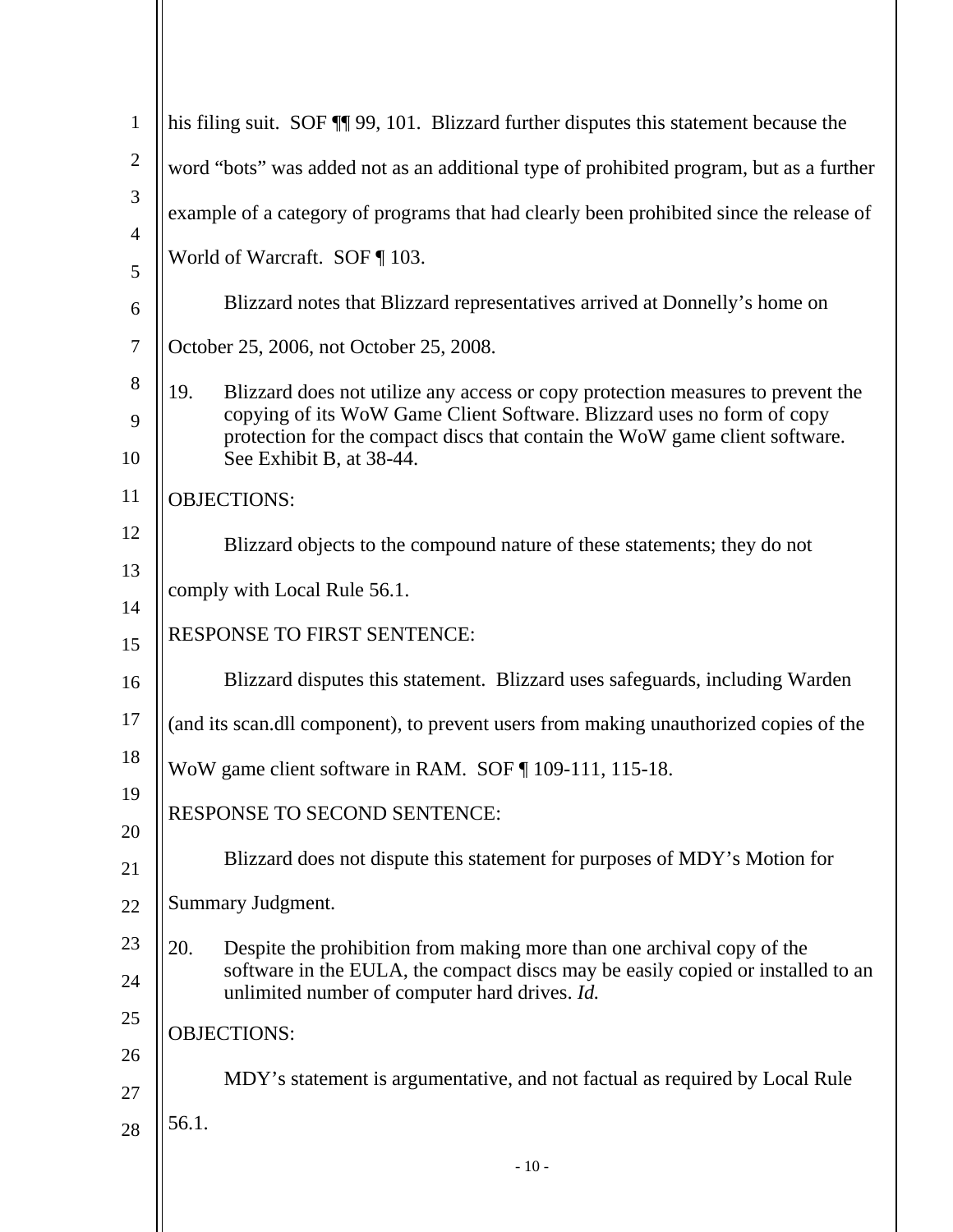| $\mathbf{1}$   | <b>RESPONSE:</b>                                                                                                                                                    |                                                                                                                                                      |  |
|----------------|---------------------------------------------------------------------------------------------------------------------------------------------------------------------|------------------------------------------------------------------------------------------------------------------------------------------------------|--|
| $\overline{2}$ |                                                                                                                                                                     | Blizzard does not dispute that the WoW CDs may be copied.                                                                                            |  |
| 3              | 21.                                                                                                                                                                 | Moreover, despite the prohibition of making unauthorized copies, Blizzard                                                                            |  |
| $\overline{4}$ |                                                                                                                                                                     | makes its WoW software freely available for downloading from its website and<br>to anyone who creates a user account. See Exhibit B, at 293.         |  |
| 5<br>6         |                                                                                                                                                                     | <b>OBJECTIONS:</b>                                                                                                                                   |  |
| $\overline{7}$ |                                                                                                                                                                     | MDY's statement is argumentative, and not factual as required by Local Rule                                                                          |  |
| 8              | 56.1.                                                                                                                                                               |                                                                                                                                                      |  |
| 9              |                                                                                                                                                                     |                                                                                                                                                      |  |
| 10             |                                                                                                                                                                     | <b>RESPONSE:</b>                                                                                                                                     |  |
| 11             |                                                                                                                                                                     | Blizzard does not dispute that Blizzard makes its WoW software freely available                                                                      |  |
| 12             |                                                                                                                                                                     | for downloading from its website and to anyone who creates a valid user account.                                                                     |  |
| 13             | 22.                                                                                                                                                                 | Warden is a mechanism Blizzard uses to detect the presence of third-party<br>software that Blizzard deems is unauthorized under its EULA or TOS. See |  |
| 14             |                                                                                                                                                                     | Exhibit H (Bates No. BLIZZM00335490, BLIZZM00335507).                                                                                                |  |
| 15             |                                                                                                                                                                     | <b>RESPONSE:</b>                                                                                                                                     |  |
| 16             |                                                                                                                                                                     | Blizzard disputes this statement; it represents an inadequate explanation of                                                                         |  |
| 17<br>18       |                                                                                                                                                                     | Warden. Warden is much more, and includes features that removes users from the                                                                       |  |
| 19             | game, suspends users and/or bans user accounts where certain third-party software,                                                                                  |                                                                                                                                                      |  |
| 20             |                                                                                                                                                                     | including MDY's Glider program, is detected. SOF TI 115-118.                                                                                         |  |
| 21             | 23.                                                                                                                                                                 | When a licensee is running the WoW game client, Warden detects changes to                                                                            |  |
| 22             |                                                                                                                                                                     | the licensee's computer memory (RAM) and reports any changes back to<br>Blizzard. Blizzard then compares the changes in the licensee's RAM for known |  |
| 23             | is running. Once Blizzard confirms the licensee's use of an "unauthorized"<br>the licensee's account. See Exhibit I (Deposition of Matthew Versluys), at 18-<br>22. | patterns of code that indicate that an unauthorized third-party software program                                                                     |  |
| 24             |                                                                                                                                                                     | third-party program, such as a bot program, Blizzard decides whether it will ban                                                                     |  |
| 25             |                                                                                                                                                                     |                                                                                                                                                      |  |
| 26             |                                                                                                                                                                     | <b>OBJECTIONS:</b>                                                                                                                                   |  |
| 27             |                                                                                                                                                                     |                                                                                                                                                      |  |
| 28             |                                                                                                                                                                     | $-11-$                                                                                                                                               |  |
|                |                                                                                                                                                                     |                                                                                                                                                      |  |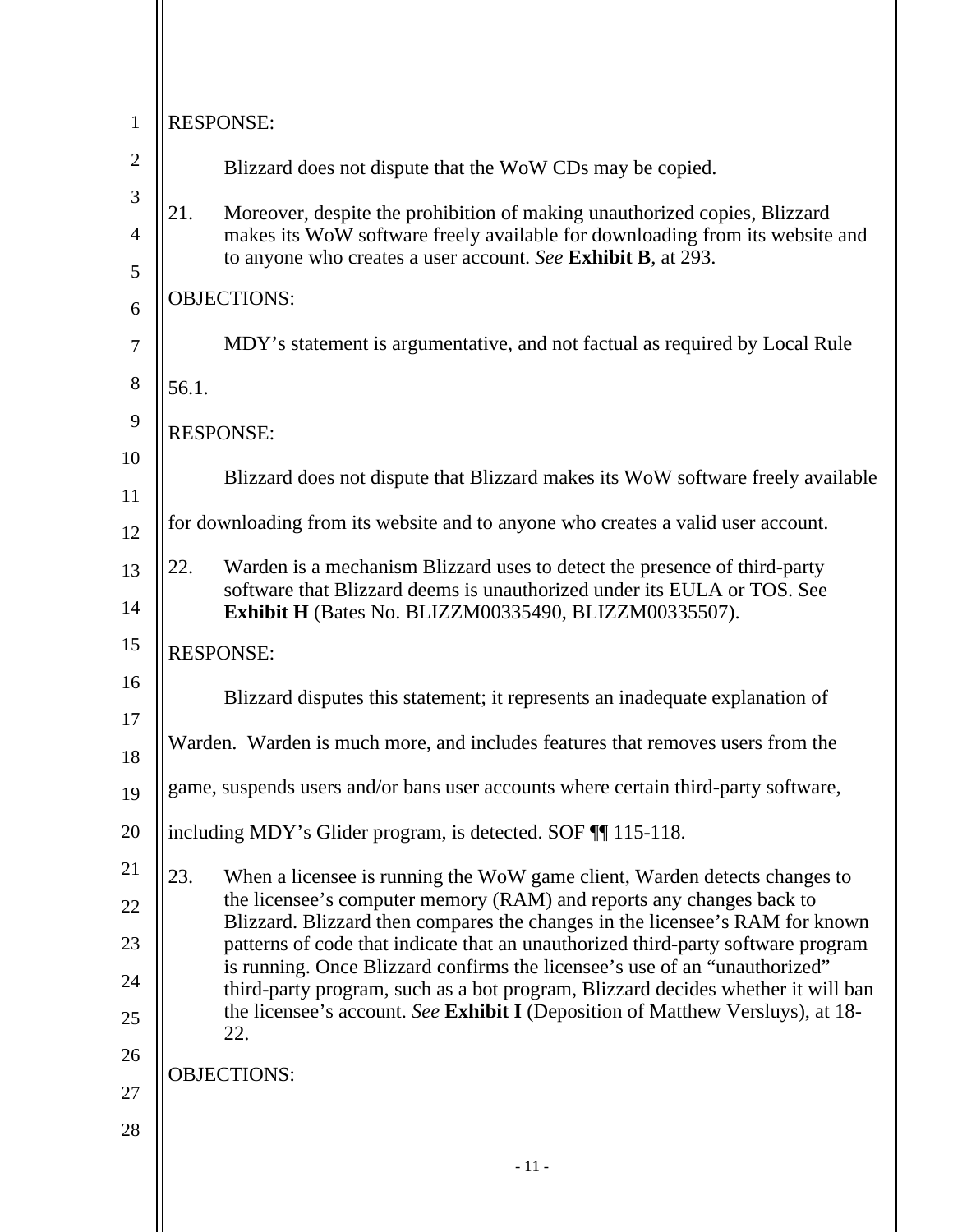| $\mathbf{1}$   | Blizzard objects to the compound nature of these statements; they do not                                                                                      |  |
|----------------|---------------------------------------------------------------------------------------------------------------------------------------------------------------|--|
| $\mathbf{2}$   | comply with Local Rule 56.1.                                                                                                                                  |  |
| 3              | RESPONSE TO FIRST SENTENCE:                                                                                                                                   |  |
| $\overline{4}$ | Blizzard disputes this statement. The Scan.dll portion of Warden does not                                                                                     |  |
| 5              |                                                                                                                                                               |  |
| 6              | report any information back to Blizzard. SOF Supp. 1270. Moreover, when the                                                                                   |  |
| $\tau$         | resident portion of Warden detects the presence of an unauthorized program, it only                                                                           |  |
| 8              | notifies a Blizzard server that a specific program has been found. SOF Supp. 1271.                                                                            |  |
| 9              | There is nothing in the record to indicate that Warden detects changes in RAM and                                                                             |  |
| 10<br>11       | "reports any changes back to Blizzard."                                                                                                                       |  |
| 12             | RESPONSE TO SECOND SENTENCE:                                                                                                                                  |  |
| 13             | Blizzard disputes this statement. The resident portion of Warden scans that part                                                                              |  |
| 14             | of the RAM dedicated to the World of Warcraft process. Id. If it detects changes                                                                              |  |
| 15             | known to be caused by a specific unauthorized third party program, the resident portion                                                                       |  |
| 16             | of Warden will only notify a Blizzard server that the specific program has been found.                                                                        |  |
| 17<br>18       | Id.                                                                                                                                                           |  |
|                |                                                                                                                                                               |  |
| 19             | RESPONSE TO THIRD SENTENCE:                                                                                                                                   |  |
| 20             | Blizzard disputes this statement. Blizzard decides whether it will ban accounts                                                                               |  |
| 21<br>22       | based on which cheat program is detected. SOF Supp. 1272. This decision is usually                                                                            |  |
| 23             | made before the program is located in an impacted user's RAM. Id.                                                                                             |  |
| 24             | 24.<br>Blizzard does not ban, nor has it ever banned the licensee itself. If Blizzard bans                                                                    |  |
| 25             | a licensee's account, the licensee may immediately sign up for a new account<br>using the licensee's name and same credit card number that it previously used |  |
| 26             | for the banned account. See Exhibit B, at 254.                                                                                                                |  |
| 27             | <b>OBJECTION:</b>                                                                                                                                             |  |
| 28             |                                                                                                                                                               |  |
|                | $-12-$                                                                                                                                                        |  |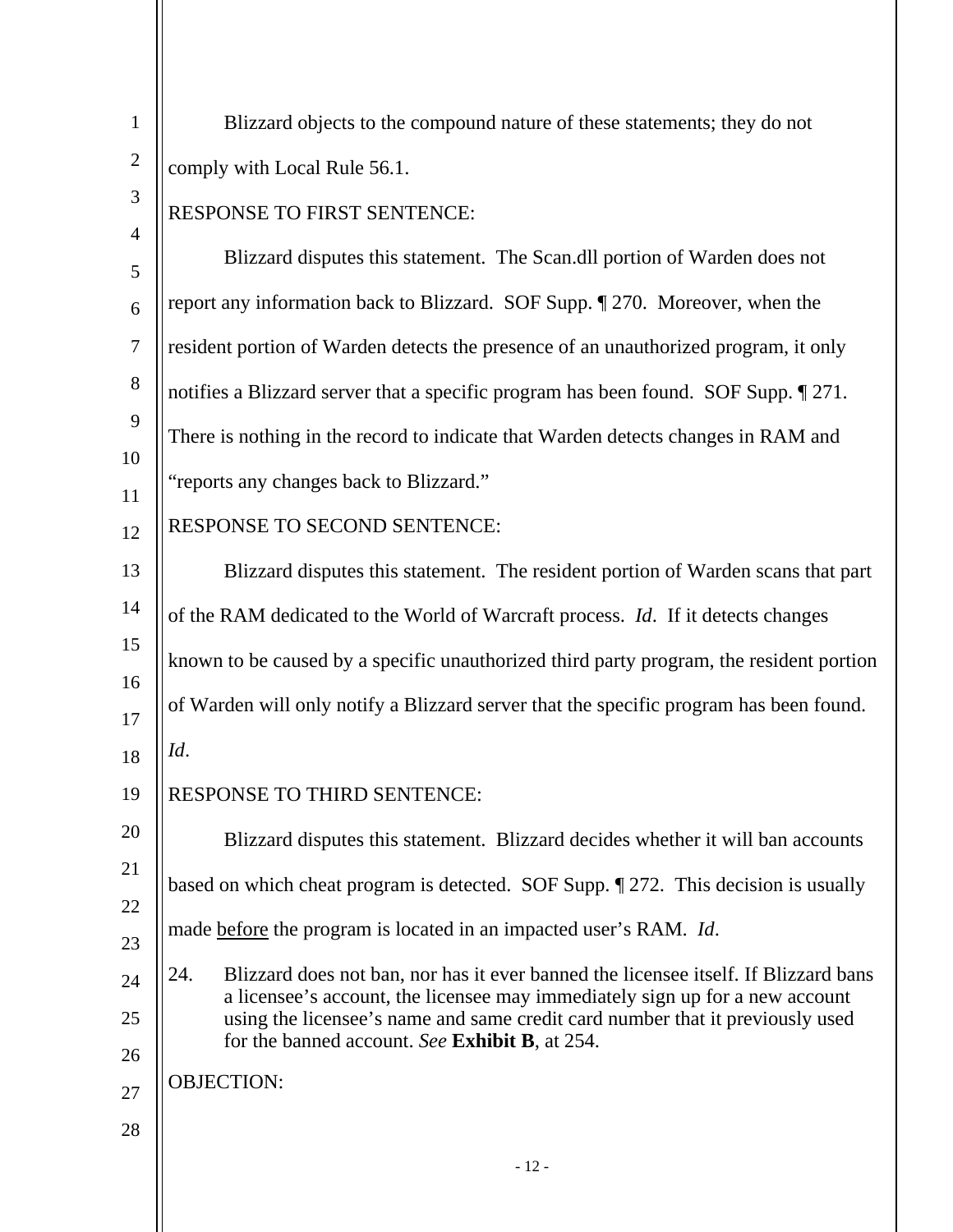| $\mathbf{1}$        | Blizzard objects to the compound nature of these statements; they do not                                                                   |
|---------------------|--------------------------------------------------------------------------------------------------------------------------------------------|
| $\overline{2}$      | comply with Local Rule 56.1.                                                                                                               |
| 3                   | <b>RESPONSE:</b>                                                                                                                           |
| $\overline{4}$<br>5 | Blizzard disputes this statement to the extent it mischaracterizes "licensees."                                                            |
| 6                   | Blizzard terminates the license of WoW licensees for breach of their license, at which                                                     |
| 7                   | point they are no longer "licensees." Blizzard does not dispute that it does not                                                           |
| 8                   | permanently bar individuals from creating new, valid accounts.                                                                             |
| 9                   | 25.<br>Warden is not a copy protection program in that it cannot:                                                                          |
| 10<br>11            | a. prevent a person from accessing the WoW game client software code;                                                                      |
| 12                  | b. Prevent a person from copying the WoW game client software from a<br>compact disc or DVD to another form of storage medium;             |
| 13                  | c. Prevent a person from copying a downloaded version of the WoW<br>game client obtained from Blizzard's server to another form of storage |
| 14                  | medium;<br>d. Prevent a person from distributing copies of the WoW game client                                                             |
| 15                  | software;<br>e. Prevent a person from making derivative works of the WoW game                                                              |
| 16                  | client software. See Exhibit B, at 43-44.                                                                                                  |
| 17                  |                                                                                                                                            |
| 18                  | <b>OBJECTIONS:</b>                                                                                                                         |
| 19                  | Blizzard objects to the compound nature of these statements; they do not                                                                   |
| 20                  | comply with Local Rule 56.1. Blizzard further objects to the legal conclusions                                                             |
| 21                  | included in, and the argumentative nature of, this statement; this statement does not                                                      |
| 22                  | constitute a "statement of fact" as required by Local Rule 56.1.                                                                           |
| 23                  | <b>RESPONSE:</b>                                                                                                                           |
| 24                  |                                                                                                                                            |
| 25                  | To the extent they are qualified by the statement "Warden is not a copy                                                                    |
| 26                  | protection program," Blizzard disputes the statements set forth in subsections (a)                                                         |
| 27                  | through (e). Warden prohibits users from continuing to make copies of the game client                                                      |
| 28                  |                                                                                                                                            |
|                     | $-13-$                                                                                                                                     |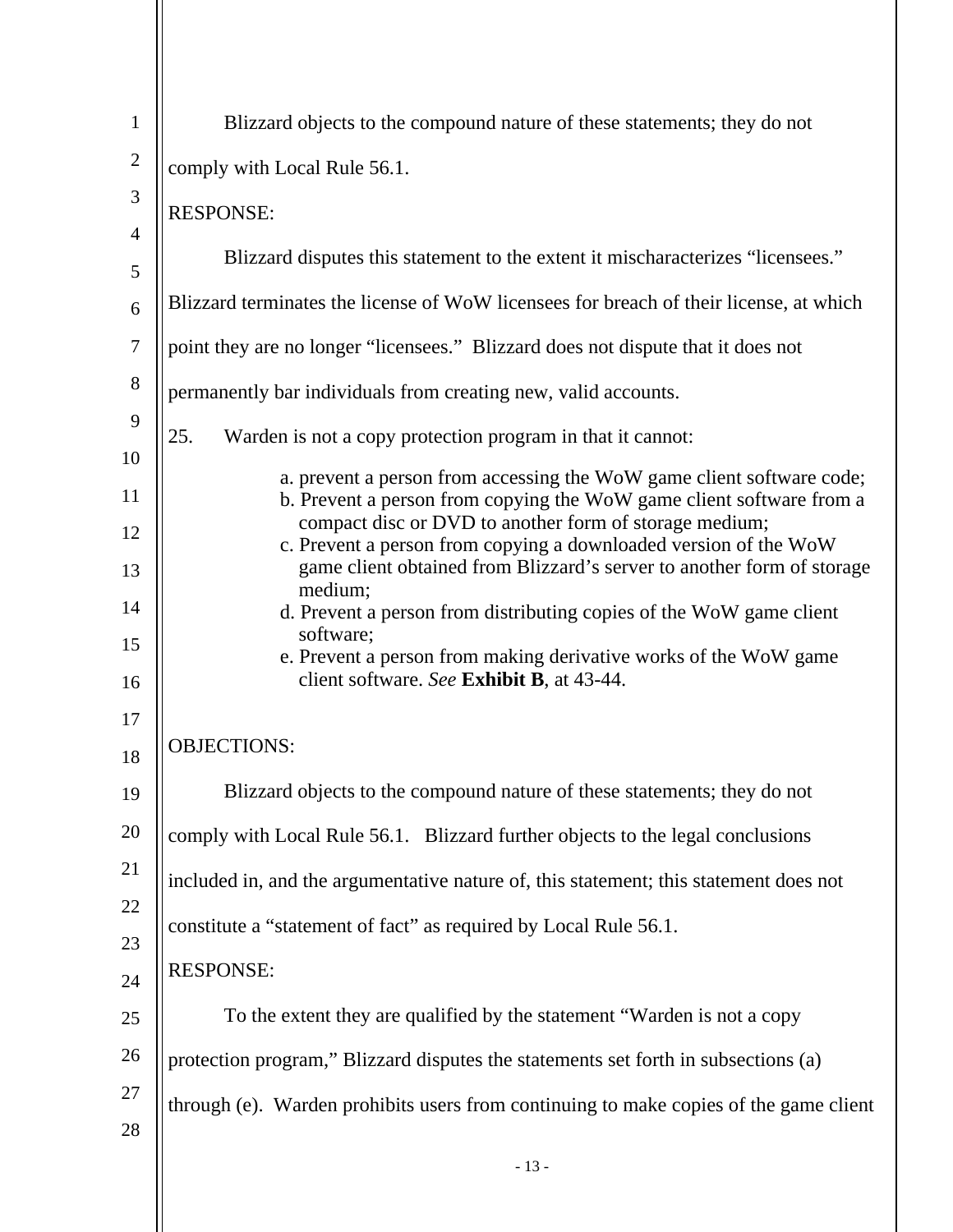| $\mathbf{1}$   | in RAM once it detects a cheat program. SOF ¶ 109-111, 115-118. Standing alone,                                                                                                                                             |
|----------------|-----------------------------------------------------------------------------------------------------------------------------------------------------------------------------------------------------------------------------|
| $\overline{2}$ | the statements in (b) through (e) are not disputed.                                                                                                                                                                         |
| 3              | 26.<br>Scan.dll is the second element of Warden's cheat detection system. Scan.dll is a                                                                                                                                     |
| $\overline{4}$ | dynamic link library file that is part of the WoW game client. After the WoW<br>game client is loaded into a licensee's RAM, the computer executes the Scan.dll                                                             |
| 5              | file. The file scans the inside of the licensee's RAM and WoW game data files<br>and checks for changes or modifications to the WoW game client code and                                                                    |
| 6<br>7         | game files to determine whether the licensee has loaded any "unauthorized"                                                                                                                                                  |
| 8              | third-party programs. If Scan.dll detects an unauthorized program, the WoW<br>game client will present an error message and will not allow the licensee to log<br>onto WoW server to play WoW. See Exhibit B, at 53-56, 63. |
| 9              | <b>OBJECTION:</b>                                                                                                                                                                                                           |
| 10             | Blizzard objects to the compound nature of these statements; they do not                                                                                                                                                    |
| 11             | comply with Local Rule 56.1.                                                                                                                                                                                                |
| 12             | <b>RESPONSE TO FIRST SENTENCE:</b>                                                                                                                                                                                          |
| 13<br>14       |                                                                                                                                                                                                                             |
| 15             | Blizzard does not dispute this statement for purposes of MDY's Motion for                                                                                                                                                   |
|                | Summary Judgment.                                                                                                                                                                                                           |
| 16<br>17       | <b>RESPONSE TO SECOND SENTENCE:</b>                                                                                                                                                                                         |
| 18             | Blizzard does not dispute this statement for purposes of MDY's Motion for                                                                                                                                                   |
| 19             | Summary Judgment.                                                                                                                                                                                                           |
| 20             | RESPONSE TO THIRD SENTENCE:                                                                                                                                                                                                 |
| 21             | Blizzard disputes this statement. It would be "very impractical" to load the                                                                                                                                                |
| 22             | entire game into RAM at one time; a user would have to have a "massive amount of                                                                                                                                            |
| 23             | RAM" for that to be possible. SOF Supp. 1 266. Various portions of the game are                                                                                                                                             |
| 24             | loaded into the licensee's RAM as the game progresses, and only the authentication                                                                                                                                          |
| 25             |                                                                                                                                                                                                                             |
| 26             | module is loaded before scan.dll's scanning process runs. SOF [51, 112.                                                                                                                                                     |
| 27             | <b>RESPONSE TO FOURTH SENTENCE:</b>                                                                                                                                                                                         |
| 28             |                                                                                                                                                                                                                             |
|                | $-14-$                                                                                                                                                                                                                      |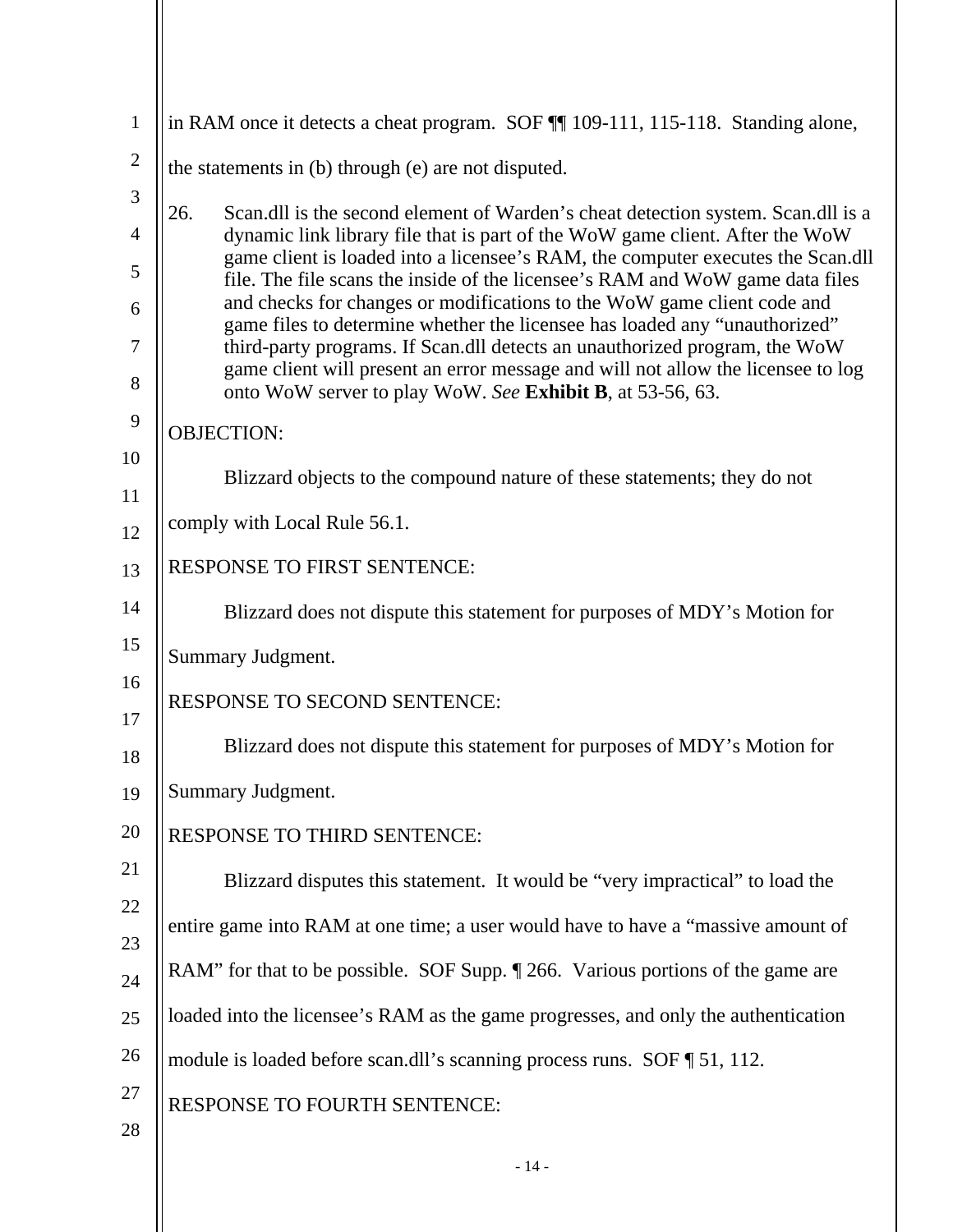| $\mathbf{1}$   | Blizzard does not dispute this statement for purposes of MDY's Motion for                                                                     |  |
|----------------|-----------------------------------------------------------------------------------------------------------------------------------------------|--|
| $\overline{2}$ | Summary Judgment.                                                                                                                             |  |
| 3              | <b>RESPONSE TO FIFTH SENTENCE:</b>                                                                                                            |  |
| $\overline{4}$ | Blizzard does not dispute this statement for purposes of MDY's Motion for                                                                     |  |
| 5              | Summary Judgment.                                                                                                                             |  |
| 6              | 27.<br>If any of the three tests fail, then the WoW game client will present an error                                                         |  |
| 7              | message and will not allow the licensee to log into the WoW game client to play<br>WoW. See id.                                               |  |
| 8              | <b>OBJECTIONS:</b>                                                                                                                            |  |
| 9              | Blizzard objects to the compound nature of these statements; they do not                                                                      |  |
| 10             |                                                                                                                                               |  |
| 11             | comply with Local Rule 56.1. Blizzard objects to the vague nature of this statement;                                                          |  |
| 12             | MDY's statement does not indicate what it means by "the three tests."                                                                         |  |
| 13             | <b>RESPONSE:</b>                                                                                                                              |  |
| 14             | Blizzard disputes this statement as the vague nature of the statement prevents                                                                |  |
| 15             |                                                                                                                                               |  |
| 16             | Blizzard from evaluating it, but generally does not dispute that when scan.dll identifies                                                     |  |
| 17             | the presence of an unauthorized third-party program running with WoW, it does not                                                             |  |
| 18             | permit further loading of game content into RAM nor access to the game. SOF 109-                                                              |  |
| 19             | 113.                                                                                                                                          |  |
| 20             | 28.<br>Like Warden, Scan.dll is not a copy protection program in that it cannot:                                                              |  |
| 21             |                                                                                                                                               |  |
| 22             | a. Prevent a person from accessing the WoW game client software code;<br>b. Prevent a person from copying the WoW game client software from a |  |
| 23             | compact disc or DVD to another form of storage medium;<br>c. Prevent a person from copying a downloaded version of the WoW game               |  |
| 24             | client obtained from Blizzard's server to another form of storage                                                                             |  |
| 25             | medium;<br>d. Prevent a person from distributing copies of the WoW game client                                                                |  |
| 26             | software;                                                                                                                                     |  |
| 27             | e. Prevent a person from making derivative works of the WoW game client<br>software. See Exhibit B, at 43-44.                                 |  |
| 28             | <b>OBJECTIONS:</b>                                                                                                                            |  |
|                | $-15-$                                                                                                                                        |  |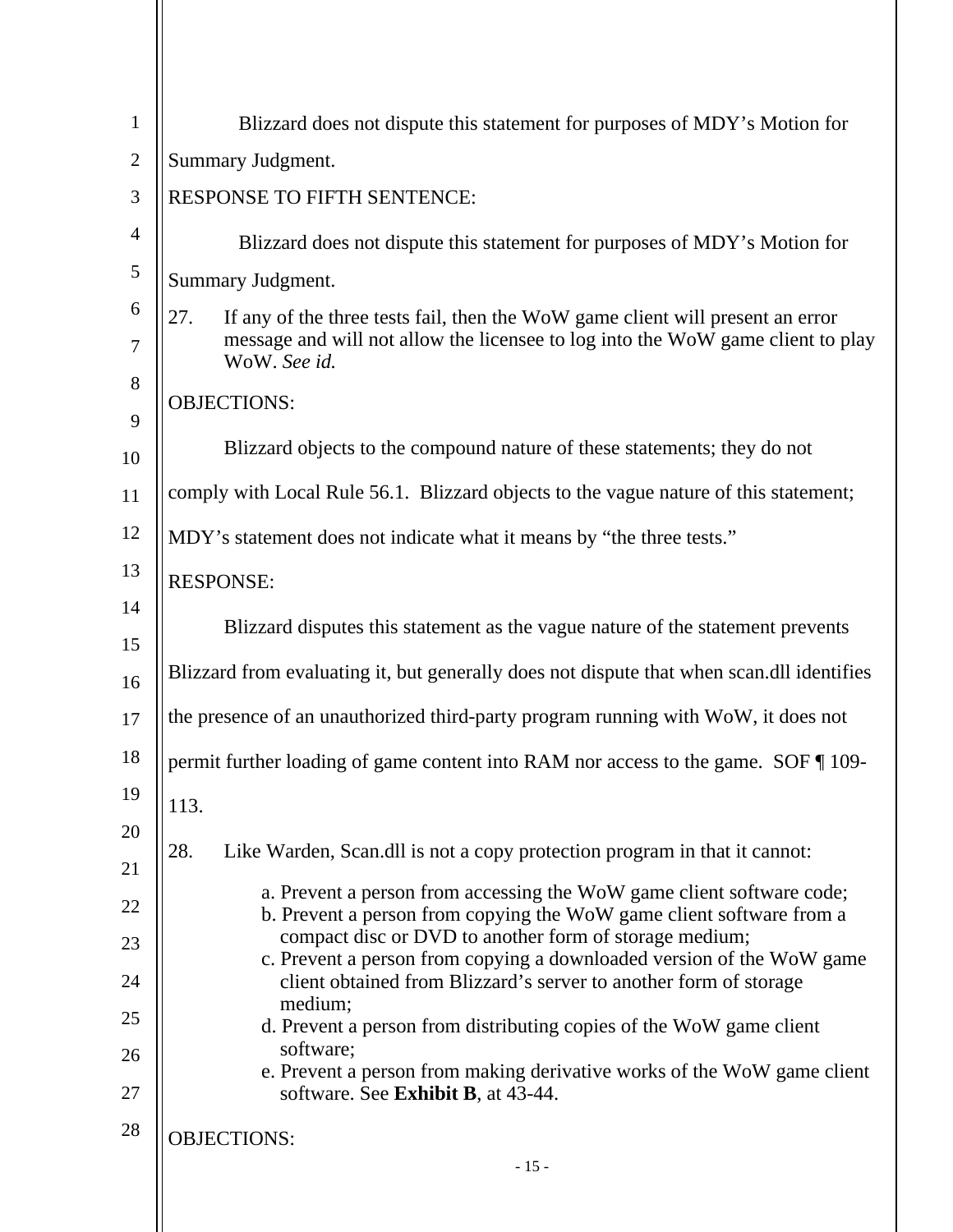| $\mathbf{1}$        | Blizzard objects to the compound nature of these statements; they do not                                |
|---------------------|---------------------------------------------------------------------------------------------------------|
| $\overline{2}$      | comply with Local Rule 56.1. Blizzard further objects to the legal conclusions                          |
| 3                   | included in, and the argumentative nature of, this statement; this statement does not                   |
| $\overline{4}$<br>5 | constitute a "statement of fact" as required by Local Rule 56.1.                                        |
| 6                   | <b>RESPONSE:</b>                                                                                        |
| 7                   | To the extent they are qualified by the statement "Like Warden, Scan.dll is not a                       |
| $8\phantom{.}$      | copy protection program," Blizzard disputes the statements set forth in subsections (a)                 |
| 9                   | through (e). Scan.dll prohibits users from continuing to make copies of the game client                 |
| 10                  | in RAM once it detects a cheat program. SOF $\P$ 109-113. Standing alone, the                           |
| 11<br>12            | statements in (b) through (e) are not disputed.                                                         |
| 13                  | MDY Industries LLC is an Arizona Limited Liability Company that was formed<br>29.                       |
| 14                  | on December 6, 2004. See Exhibit J (Affidavit of Michael M. Donnelly), at 1.                            |
| 15                  | <b>RESPONSE:</b>                                                                                        |
| 16                  | Blizzard does not dispute this statement for purposes of MDY's Motion for<br><b>Summary Judgment.</b>   |
| 17<br>18            | 30.<br>Michael Donnelly is the sole member of MDY. <i>Id.</i> , at 2.                                   |
| 19                  | <b>RESPONSE:</b>                                                                                        |
| 20                  | Blizzard does not dispute this statement for purposes of MDY's Motion for                               |
| 21                  | Summary Judgment.<br>31.<br>Donnelly formed MDY solely for the purpose of keeping his computer contract |
| 22                  | work that he had been doing separate from his personal finances. Id., at 3.                             |
| 23                  | <b>OBJECTIONS:</b>                                                                                      |
| 24<br>25            | Blizzard objects to this self-serving statement. This statement is not                                  |
| 26                  | corroborated by any evidence in the record.                                                             |
| 27                  | <b>RESPONSE:</b>                                                                                        |
| 28                  |                                                                                                         |
|                     | $-16-$                                                                                                  |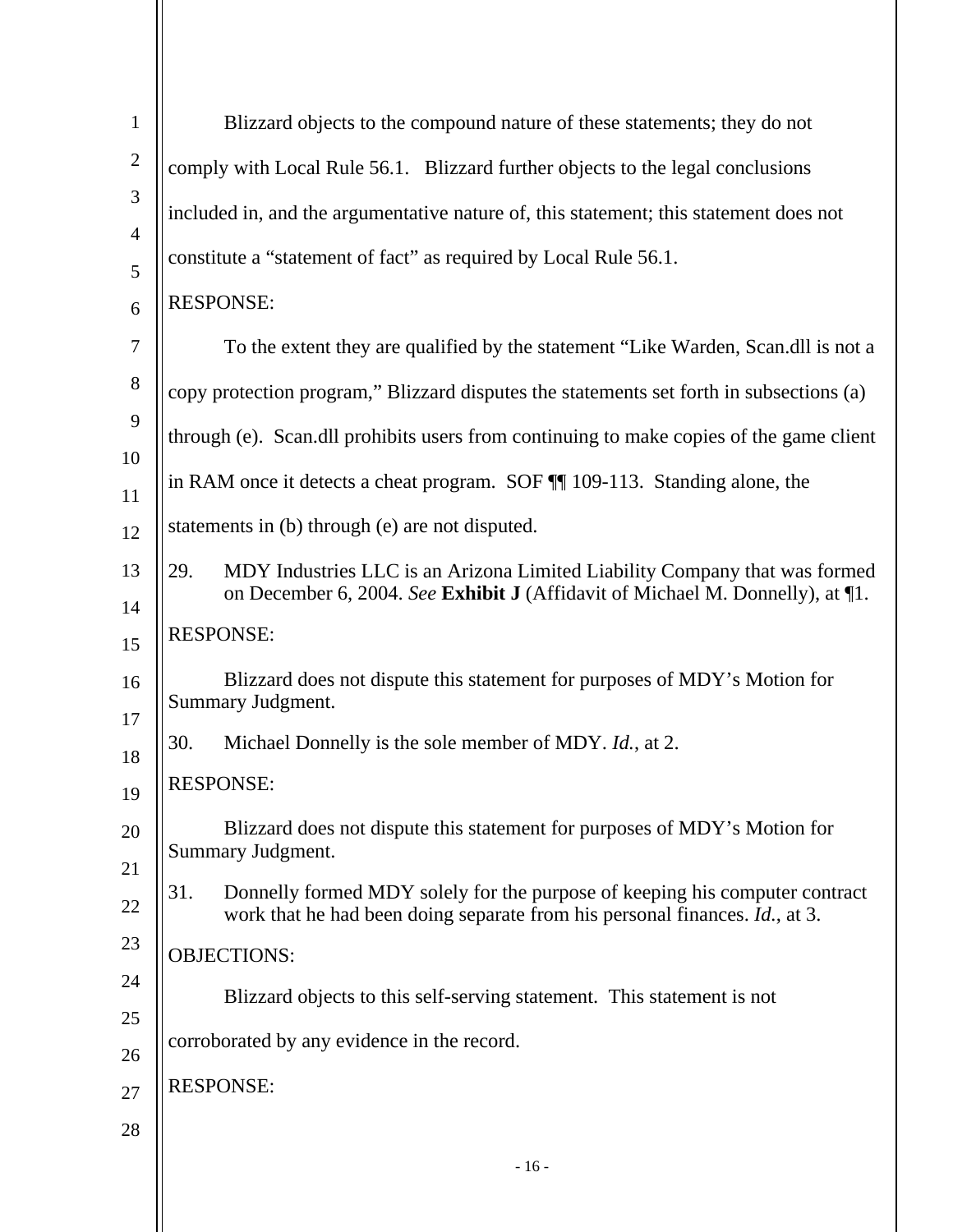| $\mathbf{1}$   | Blizzard does not dispute this statement for purposes of MDY's Motion for                                                                                      |  |
|----------------|----------------------------------------------------------------------------------------------------------------------------------------------------------------|--|
| $\overline{c}$ | Summary Judgment.                                                                                                                                              |  |
| 3              | 32.<br>At the time Donnelly formed MDY, he had not yet begun creating the Glider                                                                               |  |
| 4              | software. Id. at 4.                                                                                                                                            |  |
| 5              | <b>OBJECTIONS:</b>                                                                                                                                             |  |
| 6              | Blizzard objects to this self-serving statement. This statement is not                                                                                         |  |
| 7              | corroborated by any evidence in the record.                                                                                                                    |  |
| 8              | <b>RESPONSE:</b>                                                                                                                                               |  |
| 9              | Blizzard does not dispute this statement for purposes of MDY's Motion for                                                                                      |  |
| 10             |                                                                                                                                                                |  |
| 11             | Summary Judgment.                                                                                                                                              |  |
| 12             | 33.<br>When Donnelly formed MDY, he had no intention of creating the Glider<br>software and then using MDY as a shield against potential creditors if Blizzard |  |
| 13             | ever filed a lawsuit against him for creating Glider. Id. at 5.                                                                                                |  |
| 14             | <b>OBJECTIONS:</b>                                                                                                                                             |  |
| 15<br>16       | Blizzard objects to this self-serving statement. This statement is not                                                                                         |  |
| 17             | corroborated by any evidence in the record. An uncorroborated description of a party's                                                                         |  |
| 18             | state of mind is not appropriate for an SOF.                                                                                                                   |  |
| 19             |                                                                                                                                                                |  |
| 20             | <b>RESPONSE:</b>                                                                                                                                               |  |
| 21             | Blizzard does not dispute this statement for purposes of MDY's Motion for                                                                                      |  |
| 22             | Summary Judgment.                                                                                                                                              |  |
| 23             | 34.<br>When Blizzard released WoW in late 2004, Donnelly became an avid player of                                                                              |  |
| 24             | WoW. Like many others who play WoW, Donnelly became frustrated with the<br>amount of time it took to advance his character in WoW. Id. at 6.                   |  |
| 25             | <b>OBJECTION:</b>                                                                                                                                              |  |
| 26             | Blizzard objects to the compound nature of these statements; they do not                                                                                       |  |
| 27             |                                                                                                                                                                |  |
| 28             | comply with Local Rule 56.1. With regard to the second sentence, Blizzard further                                                                              |  |
|                | $-17-$                                                                                                                                                         |  |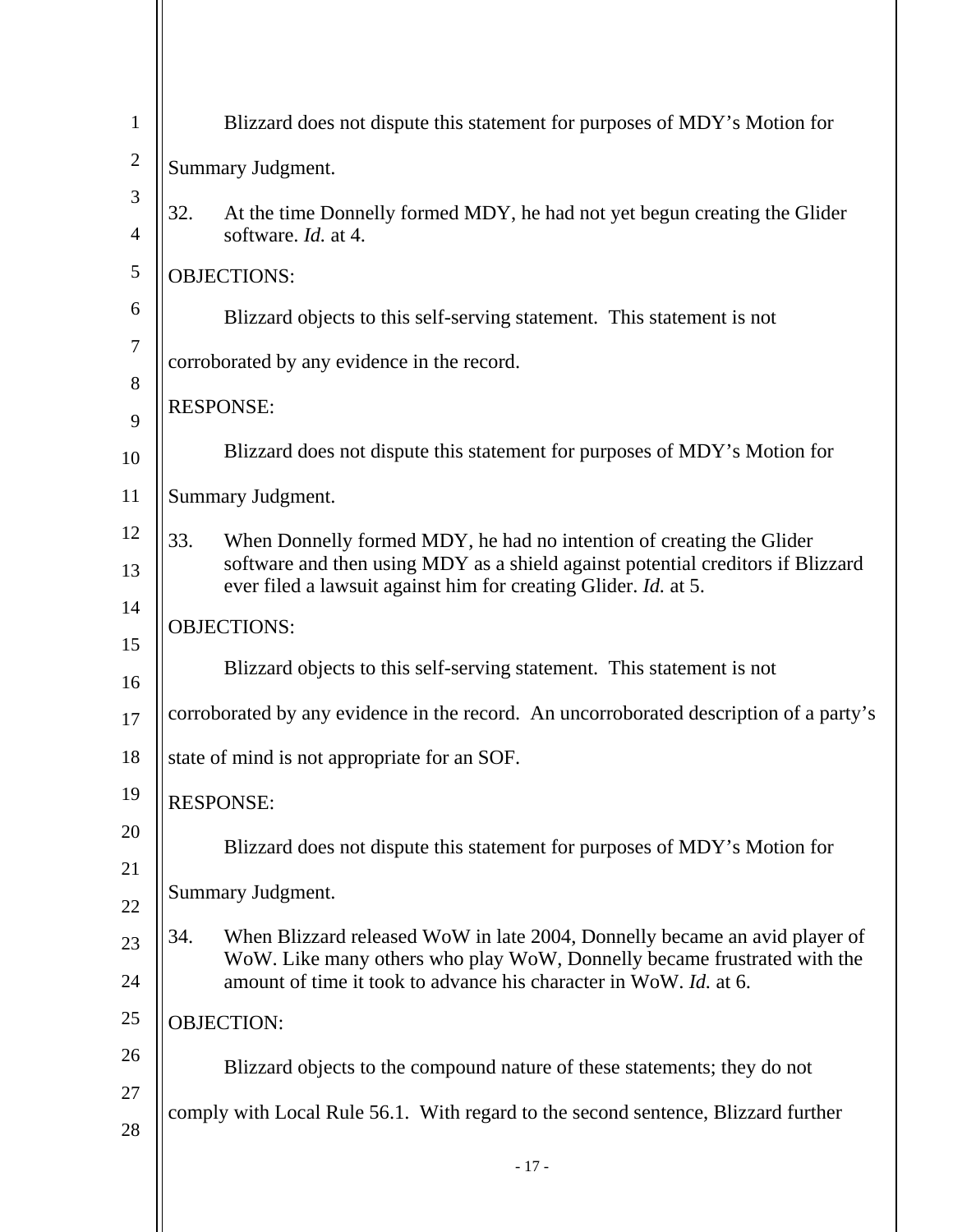| $\mathbf{1}$   | objects to this self-serving statement which is not corroborated by any evidence in the                                                                             |  |
|----------------|---------------------------------------------------------------------------------------------------------------------------------------------------------------------|--|
| $\sqrt{2}$     | record. An uncorroborated description of a party's state of mind is not appropriate for                                                                             |  |
| 3              | an SOF.                                                                                                                                                             |  |
| $\overline{4}$ | <b>RESPONSE:</b>                                                                                                                                                    |  |
| 5              |                                                                                                                                                                     |  |
| 6              | Blizzard does not dispute this statement for purposes of MDY's Motion for                                                                                           |  |
| $\tau$         | Summary Judgment.                                                                                                                                                   |  |
| 8              | 35.<br>Inspired by his desire to advance his character's level to the same level several                                                                            |  |
| 9              | of his friends had reached, Donnelly searched online for any available programs<br>that would help him speed up the time it took to level his character up to where |  |
| 10             | his friends were. <i>Id.</i> at 7.                                                                                                                                  |  |
| 11             | <b>OBJECTIONS:</b>                                                                                                                                                  |  |
| 12             | Blizzard objects to this self-serving statement. This statement is not                                                                                              |  |
| 13             | corroborated by any evidence in the record. An uncorroborated description of a party's                                                                              |  |
| 14             | state of mind is not appropriate for an SOF.                                                                                                                        |  |
| 15             |                                                                                                                                                                     |  |
| 16             | <b>RESPONSE:</b>                                                                                                                                                    |  |
| 17             | Blizzard does not dispute this statement for purposes of MDY's Motion for                                                                                           |  |
| 18             | Summary Judgment.                                                                                                                                                   |  |
| 19             | 36.<br>After searching and being unsuccessful in locating a software program to meet                                                                                |  |
| 20             | his needs, Donnelly decided to write software code to assist him in catching up<br>with his friends in the game without having to be physically playing WoW. Id.    |  |
| 21             | at 8.                                                                                                                                                               |  |
| 22             | <b>OBJECTIONS:</b>                                                                                                                                                  |  |
| 23             | Blizzard objects to this self-serving statement. This statement is not                                                                                              |  |
| 24             | corroborated by any evidence in the record. An uncorroborated description of a party's                                                                              |  |
| 25             | state of mind is not appropriate for an SOF.                                                                                                                        |  |
| 26             |                                                                                                                                                                     |  |
| 27             | <b>RESPONSE:</b>                                                                                                                                                    |  |
| 28             |                                                                                                                                                                     |  |
|                | $-18-$                                                                                                                                                              |  |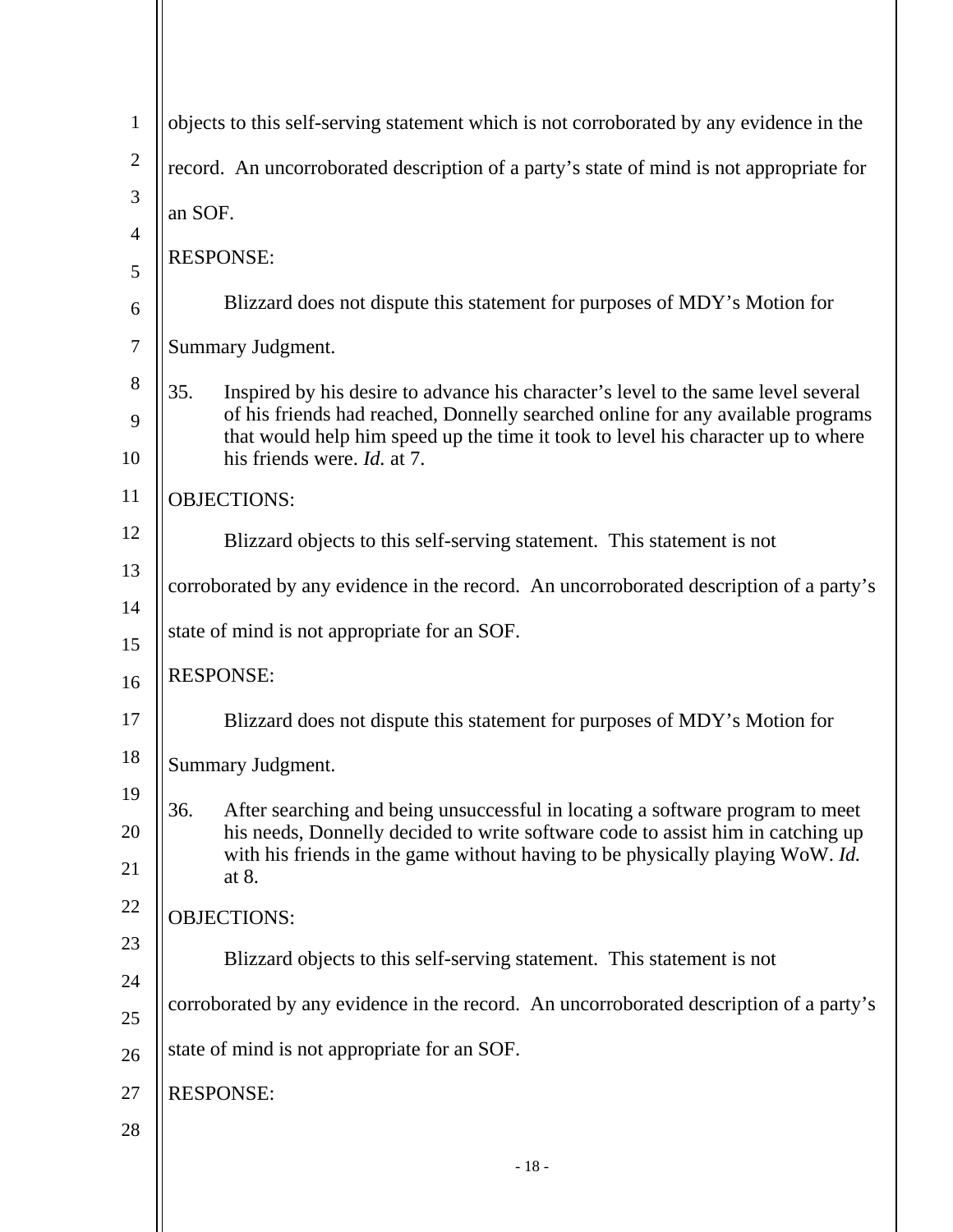| $\mathbf{1}$   | Blizzard does not dispute this statement for purposes of MDY's Motion for                                                                                         |  |
|----------------|-------------------------------------------------------------------------------------------------------------------------------------------------------------------|--|
| $\overline{2}$ | Summary Judgment.                                                                                                                                                 |  |
| 3              | 37.<br>Between March 2005 and May, 2005, Donnelly went through several iterations                                                                                 |  |
| $\overline{4}$ | in the development of a software program that became known as WoWGlider<br>("Glider"). Id. at 9.                                                                  |  |
| 5<br>6         | <b>RESPONSE:</b>                                                                                                                                                  |  |
| $\overline{7}$ | Blizzard does not dispute this statement for purposes of MDY's Motion for<br>Summary Judgment.                                                                    |  |
| 8<br>9         | Generally, Glider allows a person to play a piece of software on autopilot by<br>38.<br>automating the keystrokes that are necessary to play the game. Id. at 10. |  |
| 10             | <b>RESPONSE:</b>                                                                                                                                                  |  |
| 11<br>12       | Blizzard disputes this statement. This statement implies that Glider works with                                                                                   |  |
| 13             | software other than World of Warcraft. In fact, Glider was designed to automate                                                                                   |  |
| 14             | World of Warcraft exclusively, and only works in conjunction with World of Warcraft;                                                                              |  |
| 15             | MDY's own Frequently Asked Questions ("FAQ") available at MMOGLIDER.com                                                                                           |  |
| 16             | talks exclusively about World of Warcraft, and mentions no other programs. See SOF                                                                                |  |
| 17<br>18       | 182 and FAQ, Exhibit 39 to Blizzard's SOF.                                                                                                                        |  |
| 19             | A Glider user must be an active, paying customer of Blizzard in order to use the<br>39.<br>Glider program with WoW. Id. at 11.                                    |  |
| 20             | <b>RESPONSE:</b>                                                                                                                                                  |  |
| 21             |                                                                                                                                                                   |  |
| 22             | Blizzard disputes this statement. According to Donnelly's own testimony,                                                                                          |  |
| 23             | Glider can be $-$ and indeed is $-$ used by users of "private servers," that is, unauthorized                                                                     |  |
| 24             | servers that host World of Warcraft games. SOF Supp. 1273.                                                                                                        |  |
| 25<br>26       | MDY has since developed several current and potential uses for Glider with<br>40.<br>other software programs. Id. at 12.                                          |  |
| 27             | <b>OBJECTIONS:</b>                                                                                                                                                |  |
| 28             |                                                                                                                                                                   |  |
|                | $-19-$                                                                                                                                                            |  |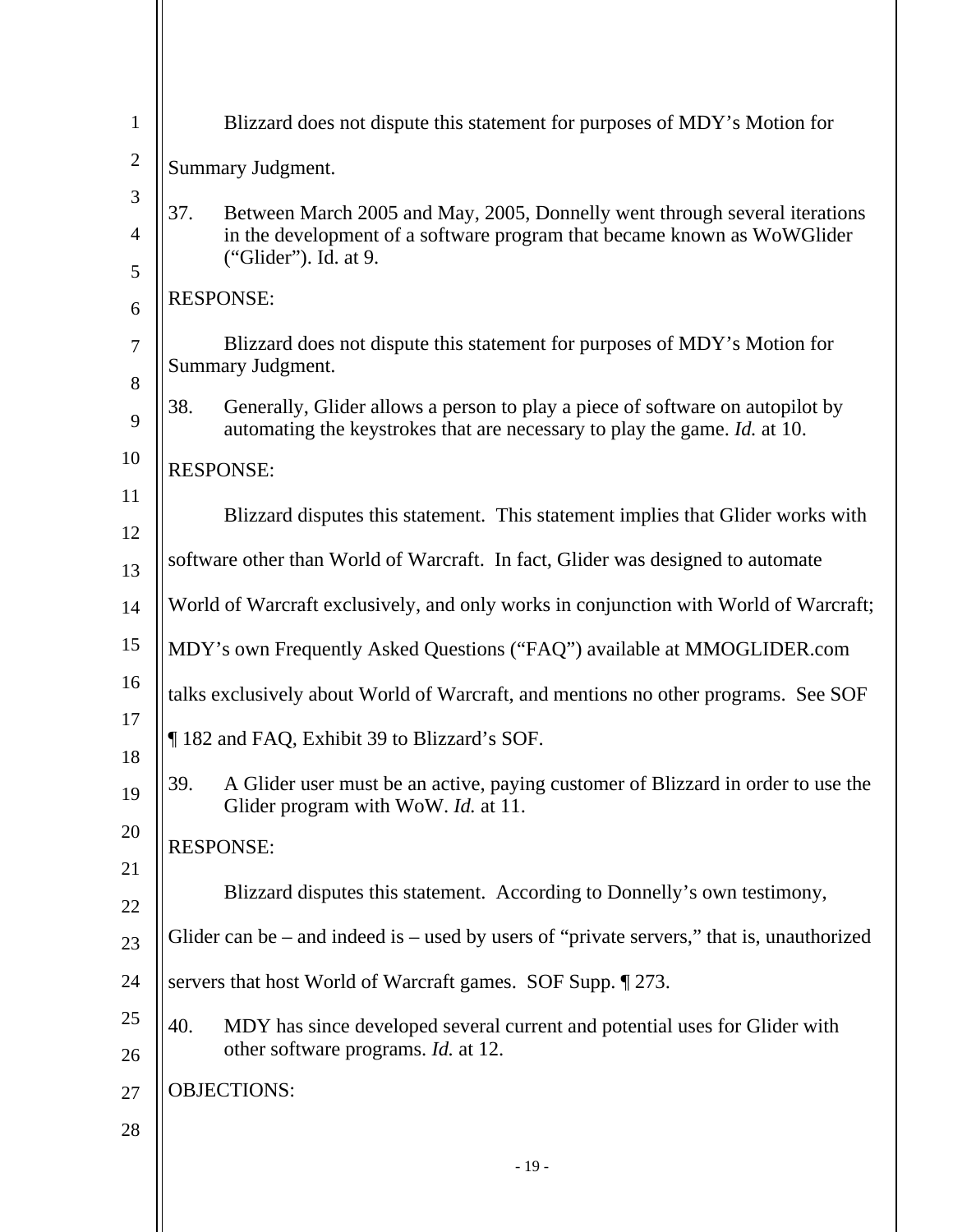| $\mathbf{1}$   | Blizzard objects to this self-serving statement. This statement is not                                                                                                    |  |
|----------------|---------------------------------------------------------------------------------------------------------------------------------------------------------------------------|--|
| $\mathbf{2}$   | corroborated by any evidence in the record.                                                                                                                               |  |
| 3              | <b>RESPONSE:</b>                                                                                                                                                          |  |
| $\overline{4}$ | Blizzard disputes this statement. MDY's own Frequently Asked Questions                                                                                                    |  |
| 5              | ("FAQ") available at MMOGLIDER.com talks exclusively about World of Warcraft,                                                                                             |  |
| 6<br>$\tau$    |                                                                                                                                                                           |  |
| $8\,$          | and mentions no other programs or uses. See SOF 182 and FAQ, Exhibit 39 to                                                                                                |  |
| 9              | Blizzard's SOF.                                                                                                                                                           |  |
| 10             | 41.<br>Under certain conditions, Glider can help a WoW player raise the level of his<br>character to level 60 or 70 by playing the character when the customer is idle or |  |
| 11             | absent from his computer. <i>Id.</i> at 13.                                                                                                                               |  |
| 12             | <b>RESPONSE:</b>                                                                                                                                                          |  |
| 13             | Blizzard disputes this statement; it is inadequate and incomplete. Glider                                                                                                 |  |
| 14             | continues to function after level 70, and permits users to continue accumulating                                                                                          |  |
| 15             | reputation points, wealth and items just as it does prior to level 70. SOF Supp. [275;                                                                                    |  |
| 16<br>17       | MDY SOF 4 (second sentence), 6.                                                                                                                                           |  |
| 18             | Once a player reaches the highest level in the game, however, Glider does not<br>42.                                                                                      |  |
| 19             | allow the player to accumulate any more experience points in the game and its<br>utility is drastically reduced. <i>Id.</i> at 14.                                        |  |
| 20             | <b>RESPONSE:</b>                                                                                                                                                          |  |
| 21             | Blizzard disputes this statement. Although a player cannot obtain experience                                                                                              |  |
| 22             | points after level 70, Glider allows the player to continue accumulating reputation                                                                                       |  |
| 23             | points, wealth and items just as it does prior to level 70. SOF Supp. 1275. In fact, a                                                                                    |  |
| 24             |                                                                                                                                                                           |  |
| 25             | user can accumulate more gold using Glider after level 70 than they could before,                                                                                         |  |
| 26             | because rewards that were awarded as experiences points prior to level 70 are, after                                                                                      |  |
| 27             | level 70, awarded in gold. SOF Supp. 1276.                                                                                                                                |  |
| 28             |                                                                                                                                                                           |  |
|                | $-20-$                                                                                                                                                                    |  |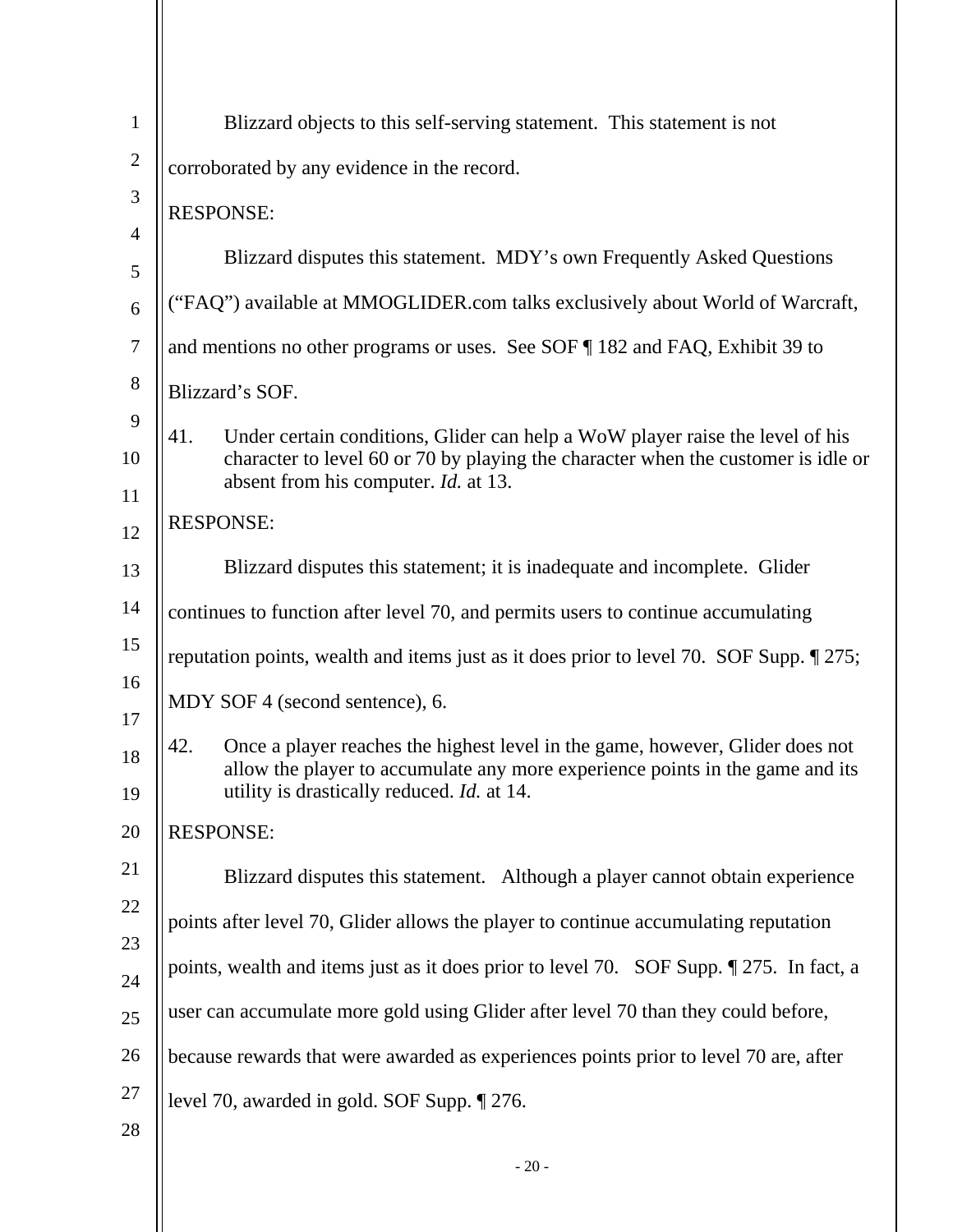| $\mathbf{1}$   | 43.                                                             | Glider can also assist handicapped persons with limited use of their limbs by<br>minimizing the need to use the keyboard to play WoW. Id. at 15.                                                                                                     |
|----------------|-----------------------------------------------------------------|------------------------------------------------------------------------------------------------------------------------------------------------------------------------------------------------------------------------------------------------------|
| $\overline{2}$ |                                                                 |                                                                                                                                                                                                                                                      |
| 3              | <b>OBJECTIONS:</b>                                              |                                                                                                                                                                                                                                                      |
| $\overline{4}$ |                                                                 | Blizzard objects to this self-serving statement. This statement is not                                                                                                                                                                               |
| $\mathfrak{S}$ |                                                                 | corroborated by any evidence in the record.                                                                                                                                                                                                          |
| 6              | <b>RESPONSE:</b>                                                |                                                                                                                                                                                                                                                      |
| 7<br>8         |                                                                 | Blizzard disputes this statement; there is no evidence to support it.                                                                                                                                                                                |
| 9              | 44.                                                             | Glider can be loaded either before or after WoW is loaded into the user's RAM<br>memory. <i>Id.</i> at 16.                                                                                                                                           |
| 10             | <b>RESPONSE:</b>                                                |                                                                                                                                                                                                                                                      |
| 11             |                                                                 | Blizzard disputes this statement; it is incomplete. Although it is possible to                                                                                                                                                                       |
| 12<br>13       |                                                                 | launch Glider after World of Warcraft, Donnelly's own testimony indicates that doing                                                                                                                                                                 |
| 14             |                                                                 |                                                                                                                                                                                                                                                      |
|                | so would subject Glider to detection by Warden. SOF Supp. 1277. |                                                                                                                                                                                                                                                      |
| 15<br>16       | 45.                                                             | Glider works by reading the player's state information (character health, nearby<br>monsters, nearby chests and mines, the character's spells) from the user's RAM                                                                                   |
| 17             |                                                                 | memory. It then sends keystrokes into the WoW client software on behalf of the<br>user to try to kill the monsters and do other repetitive tasks such as collecting<br>loot from killed monsters and harvestable objects. Under no circumstances can |
| 18             |                                                                 | Glider:                                                                                                                                                                                                                                              |
| 19             |                                                                 | a. alter the WoW client game software in anyway;                                                                                                                                                                                                     |
| 20             |                                                                 | b. give the WoW player the ability to do anything that a human player<br>could not already do;                                                                                                                                                       |
| 21             |                                                                 | c. give the WoW player additional power, wealth, or in-game advantage<br>over any player other than allowing the player not to be present when                                                                                                       |
| 22             |                                                                 | playing the game;                                                                                                                                                                                                                                    |
| 23             |                                                                 | d. give the WoW player the ability to make any copies of, make derivative<br>works of, or publicly distribute copies of the WoW client software. Id. at                                                                                              |
| 24<br>25       |                                                                 | 17.<br><b>OBJECTIONS:</b>                                                                                                                                                                                                                            |
| 26             |                                                                 | Blizzard objects to the compound nature of these statements; they do not comply with                                                                                                                                                                 |
| 27             |                                                                 | Local Rule 56.1.                                                                                                                                                                                                                                     |
| 28             |                                                                 | RESPONSE TO FIRST SENTENCE:                                                                                                                                                                                                                          |
|                |                                                                 | $-21-$                                                                                                                                                                                                                                               |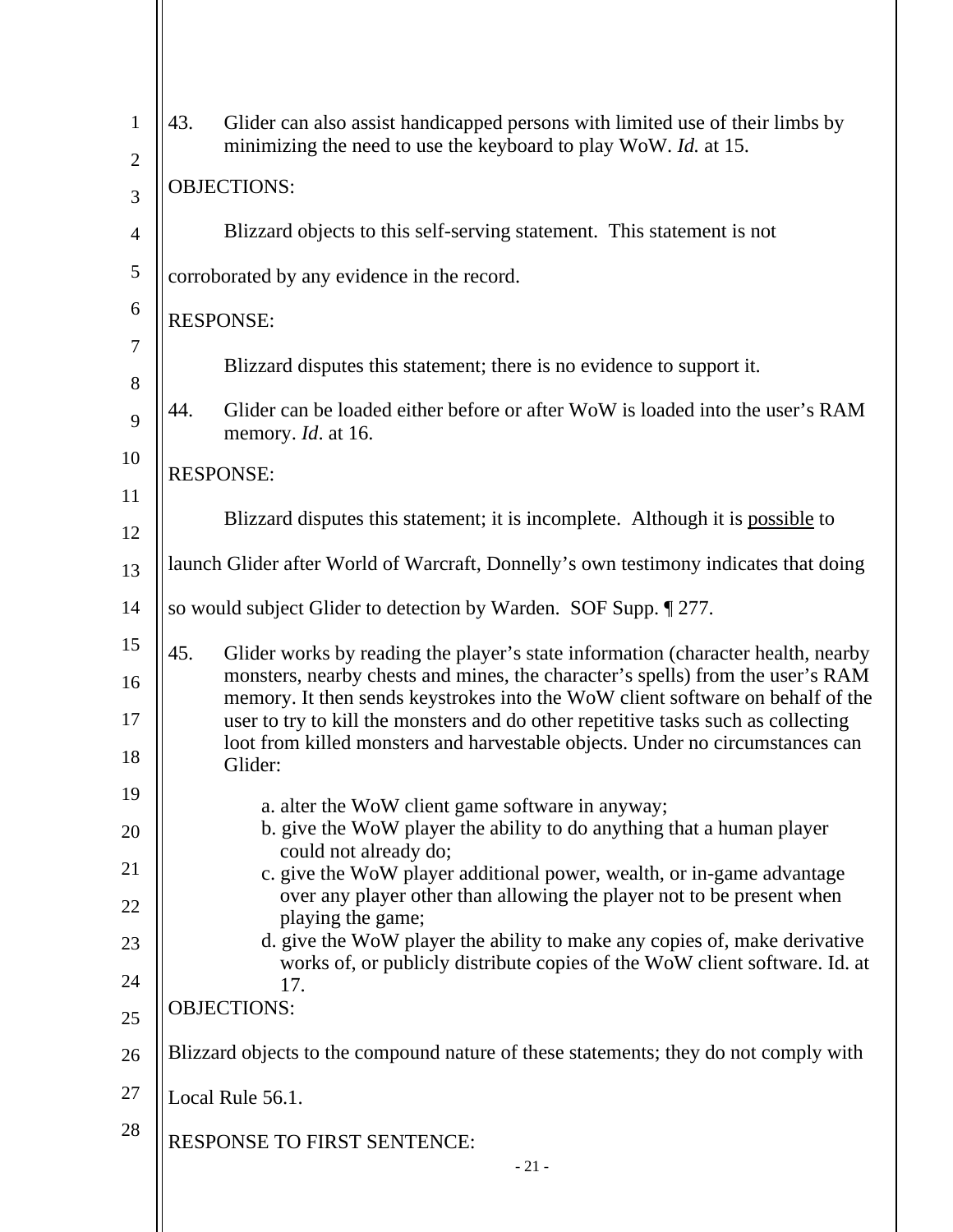| $\mathbf{1}$   | Blizzard does not dispute this statement for purposes of MDY's Motion for                                                      |
|----------------|--------------------------------------------------------------------------------------------------------------------------------|
| $\overline{2}$ | Summary Judgment.                                                                                                              |
| 3              | RESPONSE TO SECOND SENTENCE:                                                                                                   |
| $\overline{4}$ | Blizzard disputes this statement; it is incomplete. In addition to keystrokes,                                                 |
| 5<br>6         | Glider is also capable of sending mouse commands to the WoW client software. SOF                                               |
| $\tau$         | Supp. ¶ 280.                                                                                                                   |
| 8              | RESPONSE TO THIRD SENTENCE:                                                                                                    |
| 9              | Blizzard disputes this statement. This statement is not supported by the record cited,                                         |
| 10             | and constitutes legal argument that belongs in a brief as opposed to MDY's statements                                          |
| 11             | of fact. Specifically, subsections (a) and (d) seek to establish legal conclusions as to                                       |
| 12             |                                                                                                                                |
| 13             | Glider's effect on the game. With respect to those subsections (a) and (d), Blizzard                                           |
| 14             | maintains that Glider fundamentally changes the game and the game experience. SOF                                              |
| 15<br>16       | $\P$ 132-36, 171-73.                                                                                                           |
| 17             | Blizzard disputes subsections (b) and (c). Glider gives Glider users a                                                         |
| 18             | tremendous advantage over players that do not cheat, by allowing those players to                                              |
| 19             | accumulate more experience, reputation points, in-game items and gold than players                                             |
| 20             | that follow the rules. SOF 11 56-57. From a simple game-play perspective, Glider                                               |
| 21             | allows its users several obvious advantages, including the ability to "see" through walls                                      |
| 22<br>23       | and other terrain, and the ability to react to situations with the speed and reliability of a                                  |
| 24             | computer instead of using human judgment and human reflexes. SOF Supp. [277.                                                   |
| 25             | A Glider user must actively manage the program on regular intervals or the<br>46.                                              |
| 26             | program will not provide any additional experience points that increase the level<br>of the player toward 60 or 70. Id. at 18. |
| 27             | <b>RESPONSE:</b>                                                                                                               |
| 28             |                                                                                                                                |
|                | $-22-$                                                                                                                         |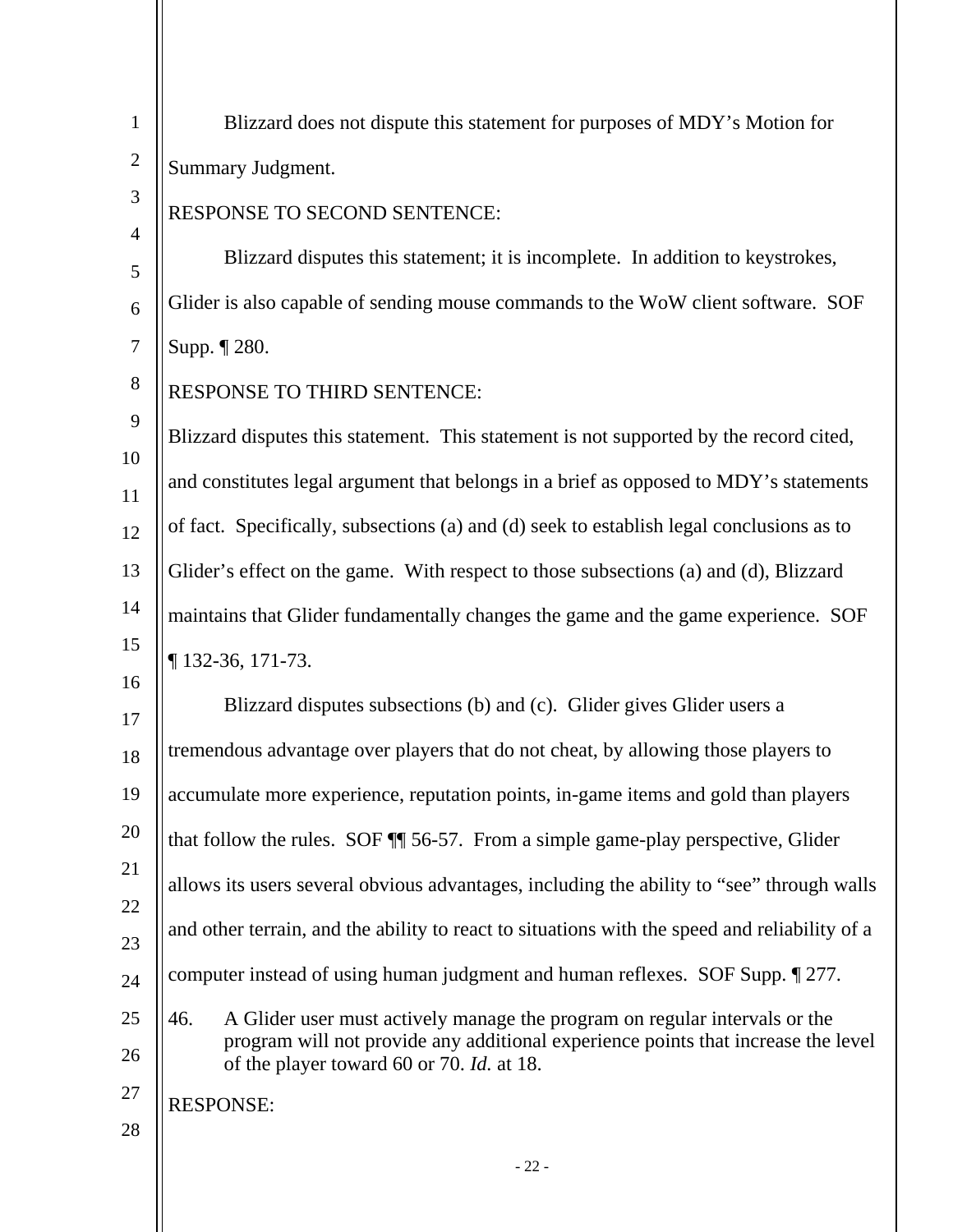| $\mathbf{1}$        | Blizzard disputes this statement; it is vague and incomplete. Experience points                                                                                      |  |
|---------------------|----------------------------------------------------------------------------------------------------------------------------------------------------------------------|--|
| $\overline{2}$      | constitute only one type of resource that can be gathered by a character in-game                                                                                     |  |
| 3                   | whether controlled by Glider or a human player. MDY SOF ¶4(second                                                                                                    |  |
| $\overline{4}$<br>5 | sentence)("The game rewards success with in-game currency (gold), items, experience                                                                                  |  |
| $\boldsymbol{6}$    | and reputation, which in turn allow players to improve their skill and power.") Glider                                                                               |  |
| $\tau$              | may run for days at a time – or even longer – and continue to accumulate gold,                                                                                       |  |
| $8\phantom{1}$      | reputation points and in-game items the entire time. SOF Supp. [278.]                                                                                                |  |
| 9<br>10             | MDY has only marketed the game as an alternate method to reduce the time it<br>47.<br>takes to level a character to 60 or 70. <i>Id.</i> at 19.                      |  |
| 11                  | <b>RESPONSE:</b>                                                                                                                                                     |  |
| 12                  | Blizzard disputes this statement. First, MDY has spent advertising dollars to                                                                                        |  |
| 13                  | promote Glider as only two things – a "World of Warcraft cheat" and a "World of                                                                                      |  |
| 14<br>15            | Warcraft bot." SOF II 246-47. MDY also hosted a forum on its website dedicated to                                                                                    |  |
| 16                  | gold-farming, and noted that the forum "is about hardcore use of Glider for things that                                                                              |  |
| 17                  | it wasn't necessarily born to do but can do." SOF ¶ 188; SOF Supp. ¶ 281. MDY has                                                                                    |  |
| 18                  | also created marketing relationships with businesses involved in WoW account and                                                                                     |  |
| 19<br>20            | virtual property sales. SOF 127, 129, 189, 190, 193 and 197.                                                                                                         |  |
| 21                  | 48.<br>Based upon Donnelly's personal success using Glider, Donnelly decided to see<br>if he could sell the Glider software for profit. In June, 2005 Donnelly began |  |
| 22                  | selling the Glider software through MDY. Id. at 20.                                                                                                                  |  |
| 23                  | <b>OBJECTION:</b>                                                                                                                                                    |  |
| 24                  | Blizzard objects to the compound nature of these statements; they do not                                                                                             |  |
| 25                  | comply with Local Rule 56.1.                                                                                                                                         |  |
| 26                  | <b>RESPONSE:</b>                                                                                                                                                     |  |
| 27                  |                                                                                                                                                                      |  |
| 28                  | $-23-$                                                                                                                                                               |  |
|                     |                                                                                                                                                                      |  |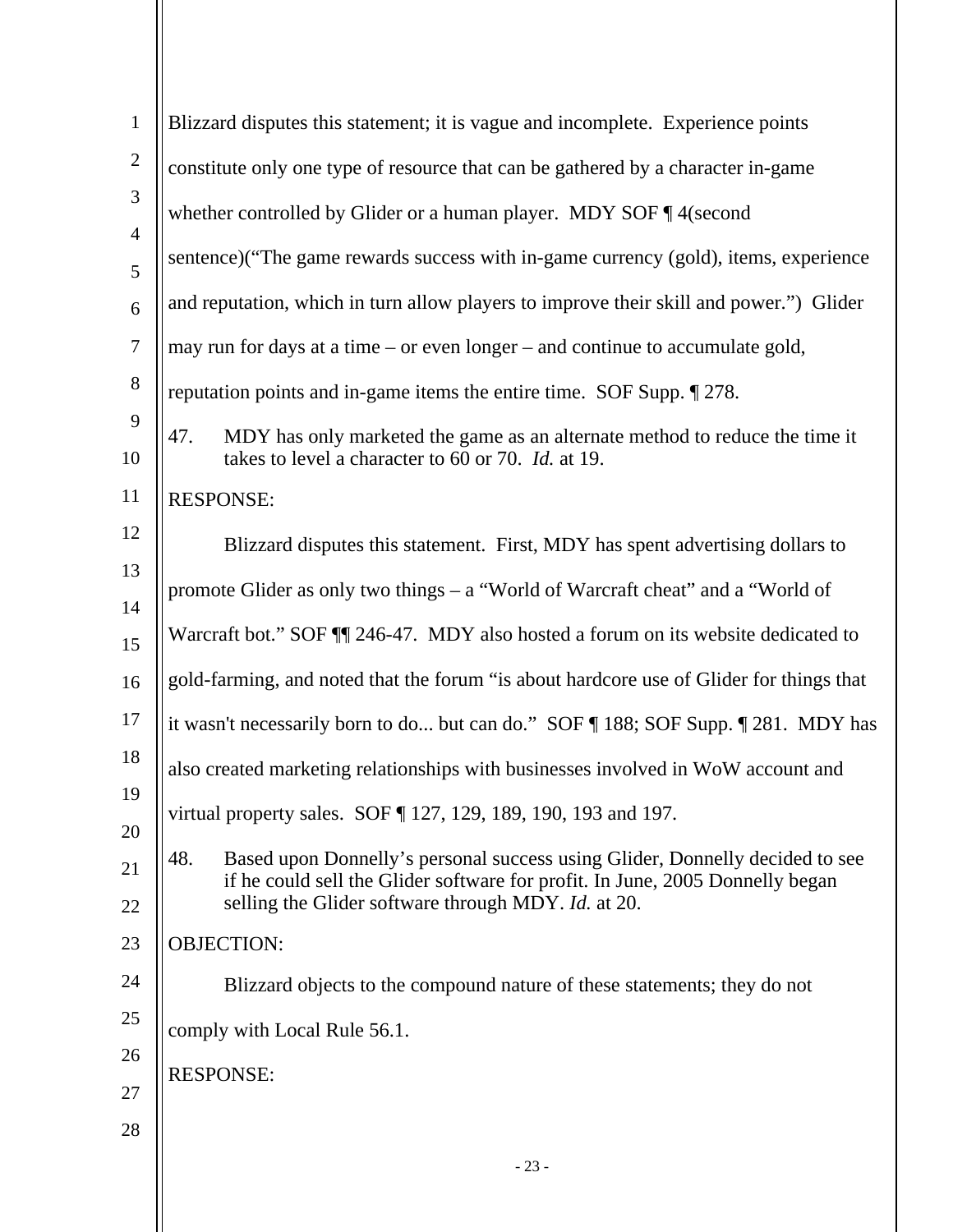| $\mathbf{1}$   | Blizzard does not dispute this statement for purposes of MDY's Motion for                                                                                  |  |
|----------------|------------------------------------------------------------------------------------------------------------------------------------------------------------|--|
| $\overline{2}$ | Summary Judgment.                                                                                                                                          |  |
| 3              | 49.<br>Since its release, MDY has made the program available solely by downloading                                                                         |  |
| $\overline{4}$ | it from MDY's website located at www.mmoglider.com at a cost of \$15.00 per<br>license. Moreover, MDY has increased its sales from approximately twenty in |  |
| 5<br>6         | the first month, to over 100,000 as of February, 2008 (although only<br>approximately 30,000 are active accounts). Id. at 21.                              |  |
| $\overline{7}$ | <b>OBJECTION:</b>                                                                                                                                          |  |
| 8              | Blizzard objects to the compound nature of these statements; they do not comply with                                                                       |  |
| 9              | Local Rule 56.1.                                                                                                                                           |  |
| 10             | <b>RESPONSE TO FIRST SENTENCE:</b>                                                                                                                         |  |
| 11<br>12       | Blizzard disputes this statement. MDY's SOF ¶ 50 contains a more accurate                                                                                  |  |
| 13             | description of Glider pricing. Specifically, ¶ 50 notes that "[i]n November, 2005,                                                                         |  |
| 14             | Donnelly raised the price of a Glider license from \$15.00 to \$25.00." MDY SOF 50.                                                                        |  |
| 15             | RESPONSE TO SECOND SENTENCE:                                                                                                                               |  |
| 16             | Blizzard does not dispute this statement for purposes of MDY's Motion for                                                                                  |  |
| 17<br>18       | Summary Judgment.                                                                                                                                          |  |
| 19             | 50.<br>In November, 2005, Donnelly raised the price of a Glider license from \$15.00 to                                                                    |  |
| 20             | \$25.00. <i>Id.</i> at 22.                                                                                                                                 |  |
| 21             | <b>RESPONSE:</b>                                                                                                                                           |  |
| 22             | Blizzard does not dispute this statement for purposes of MDY's Motion for<br>Summary Judgment.                                                             |  |
| 23             | 51.<br>Glider is inefficient as a gold farming tool, and many other programs are                                                                           |  |
| 24             | available that do a much better job at gold farming than Glider does or can. Id.<br>at 23.                                                                 |  |
| 25             | <b>OBJECTIONS:</b>                                                                                                                                         |  |
| 26             |                                                                                                                                                            |  |
| 27             | Blizzard objects to this self-serving, uncorroborated statement.                                                                                           |  |
| 28             | <b>RESPONSE:</b><br>$-24-$                                                                                                                                 |  |
|                |                                                                                                                                                            |  |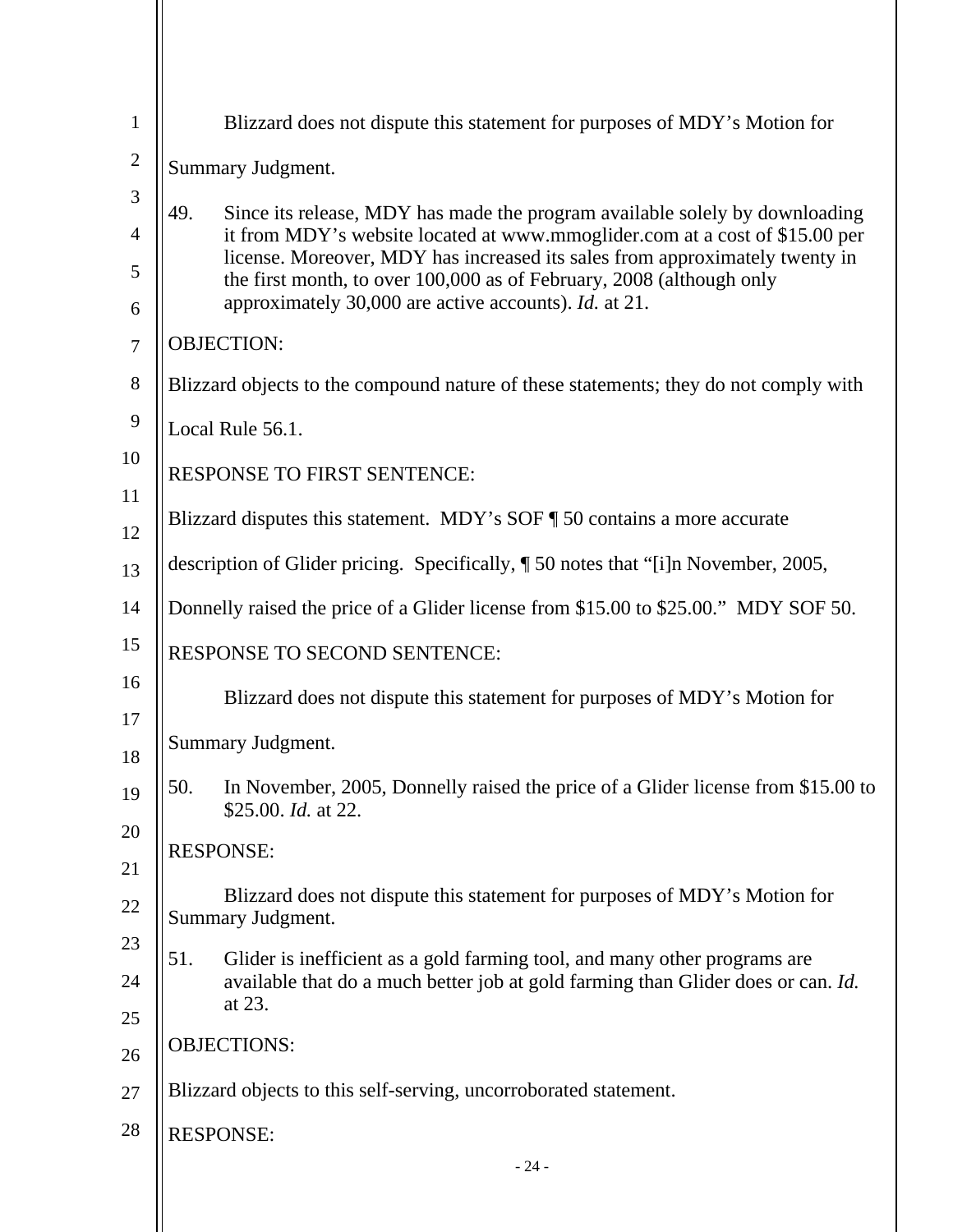| $\mathbf{1}$        | Blizzard disputes both statements. Glider makes an efficient gold farming tool, as                                                                                                      |
|---------------------|-----------------------------------------------------------------------------------------------------------------------------------------------------------------------------------------|
| $\overline{2}$      | demonstrated by the gold farming forum once hosted on the WoWGlider.com website,                                                                                                        |
| 3                   | and the messages on that forum indicating that Glider users utilize Glider to farm gold.                                                                                                |
| $\overline{4}$<br>5 | SOF ¶ 188-197; SOF Supp. 1281. Additionally, one of MDY's forum moderators                                                                                                              |
| $\boldsymbol{6}$    | testified that he gold farms exclusively with Glider, and he has promoted Glider use to                                                                                                 |
| $\boldsymbol{7}$    | customers by explaining that a \$25 investment in Glider allows botters to use the                                                                                                      |
| $8\,$               | program to acquire and sell in-game virtual property at a profit. $SOF \P 131$ , 197. That                                                                                              |
| 9                   | same MMOGlider forum moderator acknowledged that Glider enables players to                                                                                                              |
| 10                  | collect large amounts of in-game gold and items for RMT (real world sale). SOF ¶ 157.                                                                                                   |
| 11                  |                                                                                                                                                                                         |
| 12                  | 52.<br>MDY utilizes Google AdWords to draw traffic to its website and to advertise<br>the availability of the program. MDY also markets the program using an                            |
| 13<br>14            | affiliate structure whereby third-parties can post ads for the Glider program on<br>their website and are compensated if a Glider sale originates from the<br>advertisement. Id. at 24. |
| 15                  | <b>RESPONSE:</b>                                                                                                                                                                        |
| 16<br>17            | Blizzard does not dispute this statement for purposes of MDY's Motion for<br>Summary Judgment.                                                                                          |
| 18<br>19            | 53.<br>MDY has only marketed the game as an alternate method to reduce the time it<br>takes to level a character to 60 or 70. Id. at 25.                                                |
| 20                  | <b>RESPONSE:</b>                                                                                                                                                                        |
| 21                  | Blizzard disputes this statement. First, MDY has spent advertising dollars to promote                                                                                                   |
| 22                  | Glider as only two things $-$ a "World of Warcraft cheat" and a "World of Warcraft"                                                                                                     |
| 23                  | bot." SOF TI 246-47. MDY has also created marketing relationships with businesses                                                                                                       |
| 24                  | involved in WoW account and virtual property sales. 127, 129, 189, 190, 193 and 197.                                                                                                    |
| 25                  |                                                                                                                                                                                         |
| 26                  | MDY at one point promoted gold farming by hosting a forum on its website dedicated                                                                                                      |
| 27                  | to gold-farming, and noted that the forum "is about hardcore use of Glider for things                                                                                                   |
| 28                  | that it wasn't necessarily born to do but can do." SOF ¶ 188; SOF Supp. ¶ 281.<br>$-25-$                                                                                                |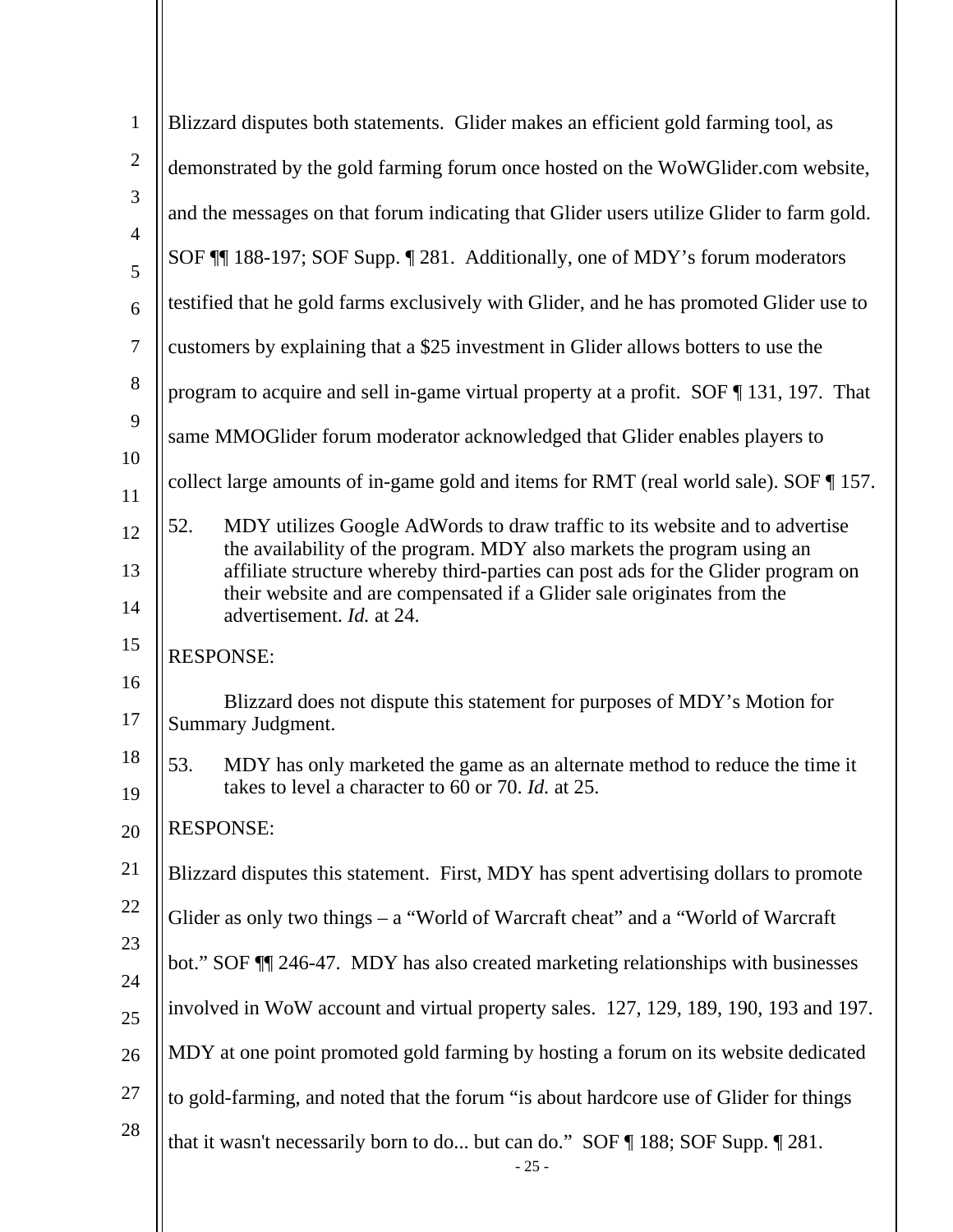| $\mathbf{1}$   | Additionally, one of MDY's forum moderators that he has promoted Glider use to                                                                                |
|----------------|---------------------------------------------------------------------------------------------------------------------------------------------------------------|
| $\mathbf{2}$   | customers by explaining that a \$25 investment in Glider allows botters to use the                                                                            |
| 3              |                                                                                                                                                               |
| $\overline{4}$ | program to acquire and sell in-game virtual property at a profit. SOF $\P$ 131, 197. That                                                                     |
| 5              | same MMOGlider forum moderator acknowledged that Glider enables players to                                                                                    |
| 6              | collect large amounts of in-game gold and items for RMT (real world sale). SOF 157.                                                                           |
| $\tau$         | Although Glider can be used as a tool to help WoW licensees to "farm gold"<br>54.                                                                             |
| 8              | within the WoW game, MDY has never marketed the program for that purpose<br>and actively discourages persons from using Glider as a gold farming tool. Id. at |
| 9              | 26.                                                                                                                                                           |
| 10             | <b>RESPONSE:</b>                                                                                                                                              |
| 11             | Blizzard disputes this statement. MDY has created marketing relationships with                                                                                |
| 12             | businesses involved in WoW account and virtual property sales. 127, 129, 189, 190,                                                                            |
| 13             | 193 and 197. MDY at one point promoted gold farming by hosting a forum on its                                                                                 |
| 14             | website dedicated to gold-farming, and noted that the forum "is about hardcore use of                                                                         |
| 15             |                                                                                                                                                               |
| 16             | Glider for things that it wasn't necessarily born to do but can do." SOF ¶188; SOF                                                                            |
| 17             | Additionally, one of MDY's forum moderators that he has promoted<br>Supp. $\P$ 281.                                                                           |
| 18             | Glider use to customers by explaining that a \$25 investment in Glider allows botters to                                                                      |
| 19<br>20       | use the program to acquire and sell in-game virtual property at a profit. SOF $\P$ 131,                                                                       |
| 21             | 197.                                                                                                                                                          |
| 22             | In fact, MDY actively discourages persons from using Glider as a gold farming<br>55.                                                                          |
| 23             | tool. <i>Id.</i> at 27.                                                                                                                                       |
| 24             | <b>RESPONSE:</b>                                                                                                                                              |
| 25             | Blizzard disputes this statement. There is no evidence in the record to corroborate this                                                                      |
| 26             | self-serving statement. To the contrary, MDY has created marketing relationships with                                                                         |
| 27             | businesses involved in WoW account and virtual property sales. 127, 129, 189, 190,                                                                            |
| 28             | 193 and 197. MDY at one point promoted gold farming by hosting a forum on its<br>$-26-$                                                                       |
|                |                                                                                                                                                               |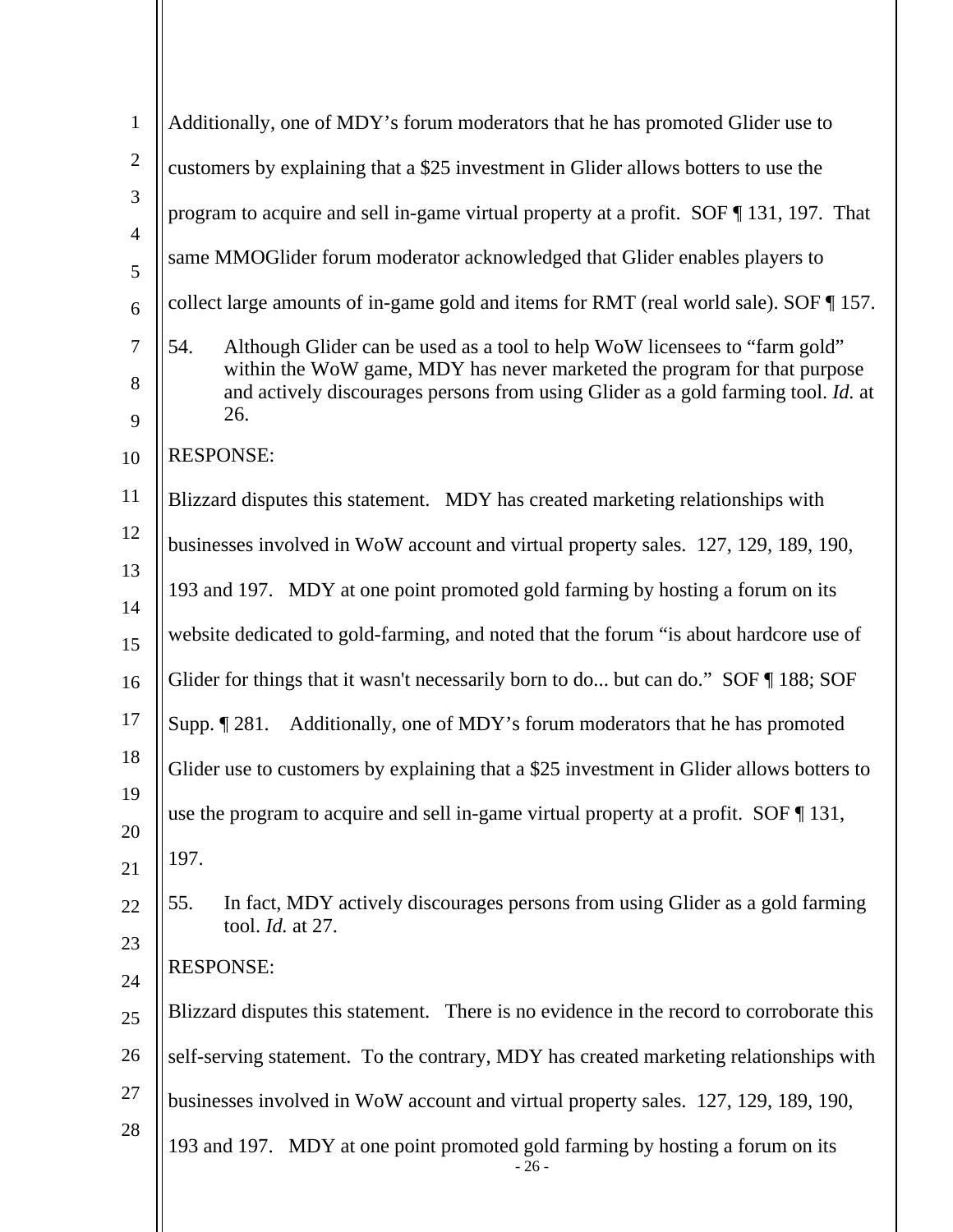| $\mathbf{1}$        | website dedicated to gold-farming, and noted that the forum "is about hardcore use of                                                                                                                                                               |
|---------------------|-----------------------------------------------------------------------------------------------------------------------------------------------------------------------------------------------------------------------------------------------------|
| $\mathbf{2}$        | Glider for things that it wasn't necessarily born to do but can do." SOF 188; SOF                                                                                                                                                                   |
| 3                   | Additionally, one of MDY's forum moderators that he has promoted<br>Supp. $\P$ 281.                                                                                                                                                                 |
| $\overline{4}$<br>5 | Glider use to customers by explaining that a \$25 investment in Glider allows botters to                                                                                                                                                            |
| 6                   | use the program to acquire and sell in-game virtual property at a profit. SOF $\P$ 131,                                                                                                                                                             |
| $\boldsymbol{7}$    | 197.                                                                                                                                                                                                                                                |
| 8<br>9              | 56.<br>MDY also actively discourages Glider users from skipping the game content. <i>Id.</i><br>at 28.                                                                                                                                              |
| 10                  | <b>RESPONSE:</b>                                                                                                                                                                                                                                    |
| 11                  | Blizzard disputes this statement. There is no evidence in the record to corroborate this                                                                                                                                                            |
| 12                  | self-serving statement. Glider is designed to allow its users to "play" without a human                                                                                                                                                             |
| 13                  | at the keyboard. SOF $\P$ 230. When a user "plays" a game while not at the computer to                                                                                                                                                              |
| 14<br>15            | enjoy the content, s/he is necessarily "skip[ping] ahead," and thus missing content.                                                                                                                                                                |
| 16                  | SOF ¶ 256.                                                                                                                                                                                                                                          |
| 17                  | 57.<br>Prior to September, 2005, Donnelly was unaware that Blizzard would object to                                                                                                                                                                 |
| 18<br>19            | anyone using Glider with WoW. Donnelly did not become aware that Blizzard<br>was attempting to detect the use of Glider until September, 2005 when Blizzard<br>banned certain Glider customers' accounts. <i>Id.</i> at 29; See Exhibit K at 54-55. |
| 20                  | <b>OBJECTIONS:</b>                                                                                                                                                                                                                                  |
| 21                  | Blizzard objects to the compound nature of these statements; they do not comply with                                                                                                                                                                |
| 22                  | Local Rule 56.1. Blizzard objects to these self-serving, uncorroborated statements. An                                                                                                                                                              |
| 23<br>24            | uncorroborated description of a party's state of mind is not appropriate for an SOF.                                                                                                                                                                |
| 25                  | <b>RESPONSE:</b>                                                                                                                                                                                                                                    |
| 26                  | The EULA and TOU prohibited unauthorized third party programs, including bots like                                                                                                                                                                  |
| 27                  | WoWGlider, prior to September 2005. See SOF ¶ 99; MDY's Exhibit F sec. 2(C)                                                                                                                                                                         |
| 28                  | (June 2005 TOU) ("You agree that you will notcreate or use cheats, 'mods' and/or<br>$-27-$                                                                                                                                                          |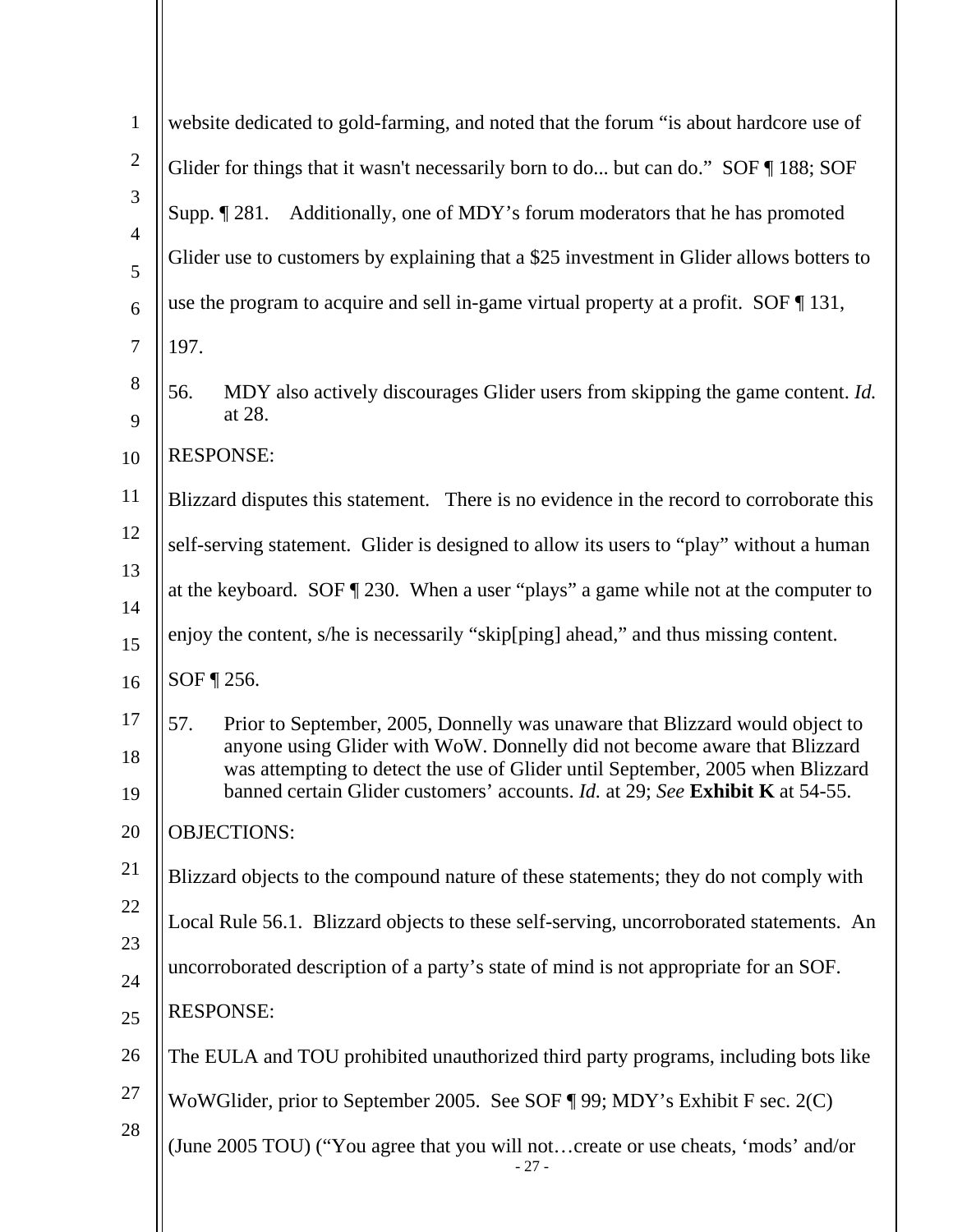| $\mathbf{1}$        | hacks, or any other third-party software designed to modify the World of Warcraft                                                                                                                                 |
|---------------------|-------------------------------------------------------------------------------------------------------------------------------------------------------------------------------------------------------------------|
| $\mathbf{2}$        | experience [or] use any third-party software that intercepts, 'mines', or otherwise                                                                                                                               |
| 3                   | collects information from or through World of Warcraft"). Donnelly admits to                                                                                                                                      |
| $\overline{4}$<br>5 | having read and agreed to the TOU and the EULA several times, having seen a                                                                                                                                       |
| 6                   | prohibition on the use of unauthorized third-party programs with WoW, and further                                                                                                                                 |
| $\boldsymbol{7}$    | admits he never sought nor received such authorization for Glider. SOF TI 179-80;                                                                                                                                 |
| $8\,$               | SOF Supp. ¶ 282.                                                                                                                                                                                                  |
| 9                   |                                                                                                                                                                                                                   |
| 10                  | 58.<br>Prior to that time, Donnelly had not developed any software component that<br>would avoid detection by Blizzard. See Exhibit J at [30; Exhibit K at 55.                                                    |
| 11                  | <b>RESPONSE:</b>                                                                                                                                                                                                  |
| 12                  | Blizzard does not dispute this statement for purposes of MDY's Motion for                                                                                                                                         |
| 13                  | Summary Judgment.                                                                                                                                                                                                 |
| 14                  | 59.<br>Donnelly responded to Blizzard's efforts to detect and ban Glider users by                                                                                                                                 |
| 15                  | developing software counter-measures to avoid being detected by either<br>Blizzard's Warden or Scan.dll programs. In late September, 2005, Glider began                                                           |
| 16<br>17            | avoiding detection by Warden and Scan.dll so that Blizzard's licensees could<br>use Glider with the WoW game client software without interference from<br>Blizzard. See Exhibit J at ¶ 31. See Exhibit J at ¶ 76. |
| 18                  | <b>OBJECTIONS:</b>                                                                                                                                                                                                |
| 19                  | Blizzard objects to the compound nature of these statements; they do not                                                                                                                                          |
| 20                  | comply with Local Rule 56.1. Blizzard further objects to the legal conclusions                                                                                                                                    |
| 21                  |                                                                                                                                                                                                                   |
| 22                  | included in, and the argumentative nature of, this statement; this statement does not                                                                                                                             |
| 23                  | constitute a "statement of fact" as required by Local Rule 56.1.                                                                                                                                                  |
| 24                  | RESPONSE TO FIRST SENTENCE:                                                                                                                                                                                       |
| 25                  | Blizzard does not dispute this statement for purposes of MDY's Motion for                                                                                                                                         |
| 26                  | Summary Judgment.                                                                                                                                                                                                 |
| 27                  |                                                                                                                                                                                                                   |
| 28                  | RESPONSE TO SECOND SENTENCE:                                                                                                                                                                                      |
|                     | $-28-$                                                                                                                                                                                                            |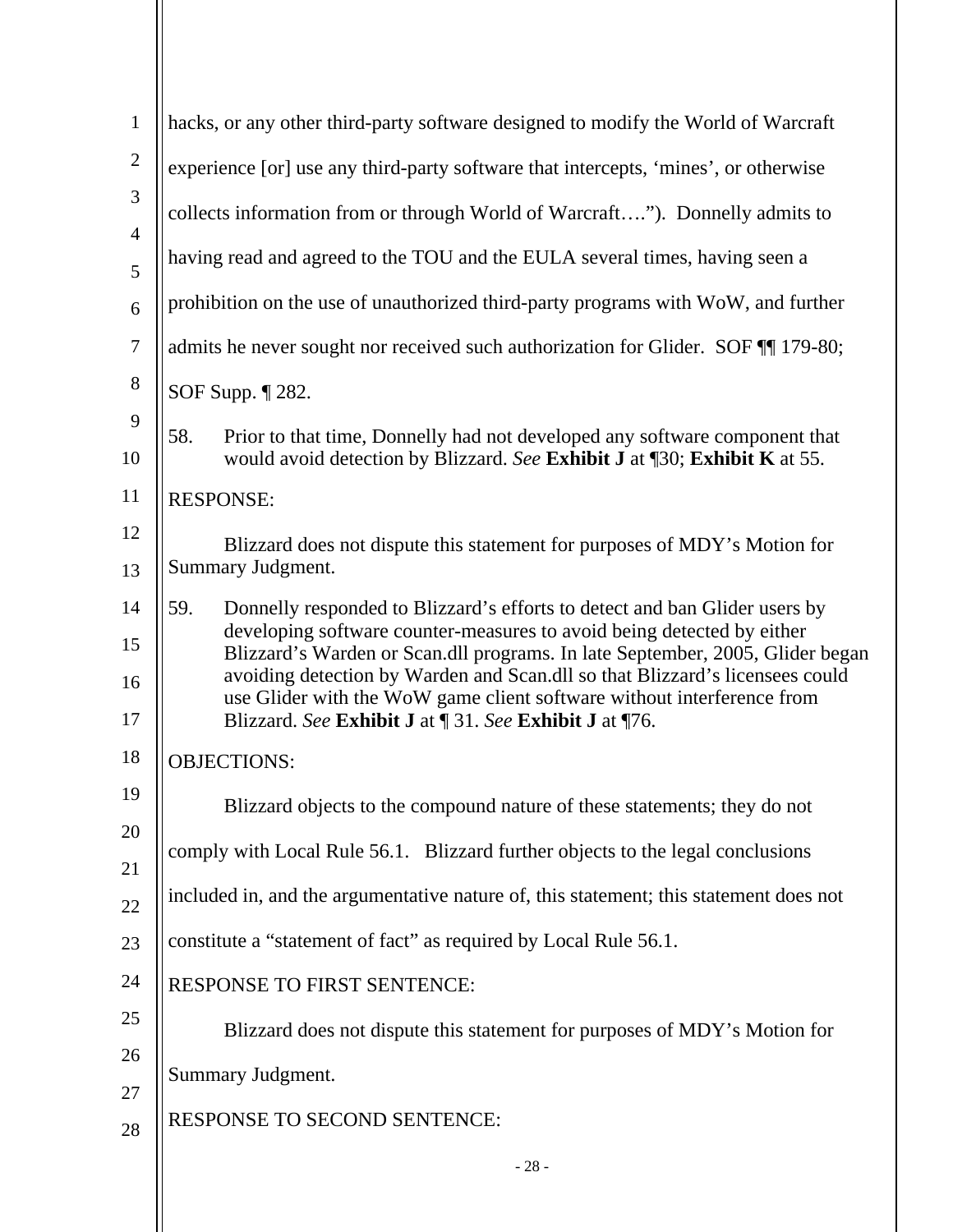| $\mathbf{1}$   | Blizzard disputes this statement. By policing its own game, Blizzard is not                                                                                        |
|----------------|--------------------------------------------------------------------------------------------------------------------------------------------------------------------|
| $\mathbf{2}$   | "interfering" with Glider users. However, Blizzard does not dispute that on or before                                                                              |
| $\mathfrak{Z}$ | September 2005, Glider began circumventing detection by Warden/scan.dll.                                                                                           |
| $\overline{4}$ |                                                                                                                                                                    |
| 5              | 60.<br>Glider, however, cannot circumvent Warden or Scan.dll for the purpose of<br>allowing a person to:                                                           |
| 6<br>7         | a. make an unauthorized copy of the WoW game client software;<br>b. make an unauthorized derivative work of the WoW game client software;                          |
| 8              | <b>or</b>                                                                                                                                                          |
| 9              | c. make an unauthorized distribution of the WoW game client software. See<br>Exhibit J at $\P$ 32.                                                                 |
| 10             | <b>OBJECTIONS:</b>                                                                                                                                                 |
| 11             | Blizzard objects to the compound nature of these statements; they do not                                                                                           |
| 12             | comply with Local Rule 56.1. Blizzard further objects to the legal conclusions                                                                                     |
| 13             | included in, and the argumentative nature of, this statement; this statement does not                                                                              |
| 14             |                                                                                                                                                                    |
| 15             | constitute a "statement of fact" as required by Local Rule 56.1.                                                                                                   |
| 16             | <b>RESPONSE:</b>                                                                                                                                                   |
| 17             | Blizzard disputes this statement. Large portions of Blizzard's Motion for Summary                                                                                  |
| 18             | Judgment and the accompanying brief are dedicated to establishing that Glider                                                                                      |
| 19             | circumvents Warden/scan.dll for purposes of allowing a person to make an                                                                                           |
| 20             |                                                                                                                                                                    |
| 21             | unauthorized copy of the WoW game client software. See Blizzard's Motion for                                                                                       |
| 22             | Summary Judgment.                                                                                                                                                  |
| 23             | 61.<br>Although Blizzard's acts of detecting Glider and banning Glider users' accounts                                                                             |
| 24             | led Donnelly to believe that Blizzard considered Glider an unauthorized third-<br>party software program under its EULA and TOU, Donnelly did not agree with       |
| 25             | Blizzard's interpretation of its agreements. Donnelly believed that Blizzard had<br>no right to control MDY's ability to sell Glider because he had no contractual |
| 26             | relationship with Blizzard. Id. at 33. Exhibit K at 293-94.                                                                                                        |
| 27             | <b>OBJECTIONS:</b>                                                                                                                                                 |
| 28             |                                                                                                                                                                    |
|                | $-29-$                                                                                                                                                             |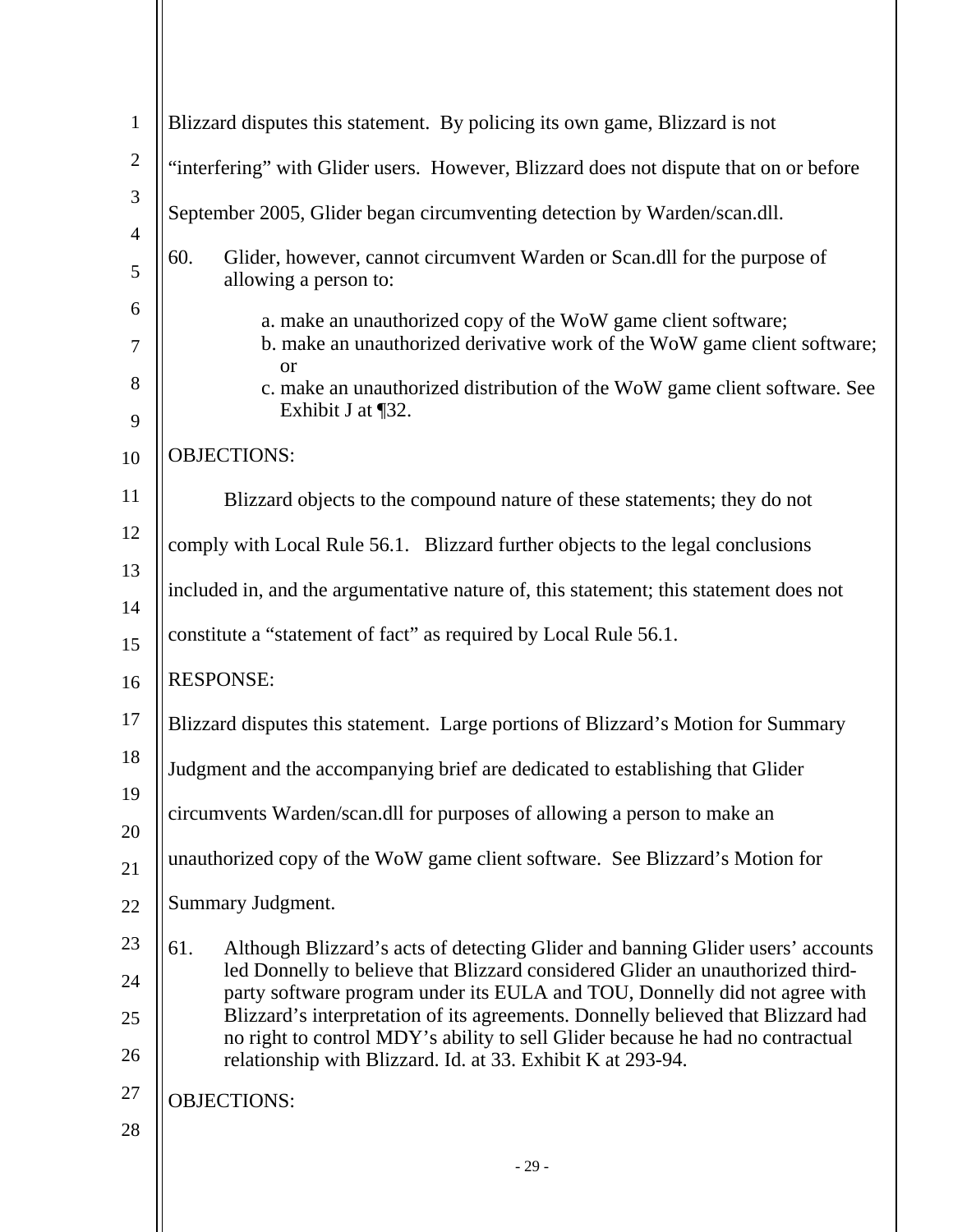Blizzard objects to the compound nature of these statements; they do not comply with Local Rule 56.1. Blizzard objects to these self-serving, uncorroborated statements. An uncorroborated description of a party's state of mind is not appropriate for an SOF.

## 6 RESPONSE:

1

2

3

4

5

 $-30-$ 7 8 9 10 11 12 13 14 15 16 17 18 19 20 21 22 23 24 25 26 27 28 The EULA and TOU prohibited unauthorized third party programs, including bots like WoWGlider, prior to September 2005. See SOF ¶ 99; MDY's Exhibit F sec. 2(C) (June 2005 TOU) ("You agree that you will not…create or use cheats, 'mods' and/or hacks, or any other third-party software designed to modify the World of Warcraft experience [or] use any third-party software that intercepts, 'mines', or otherwise collects information from or through World of Warcraft…."). Donnelly admits to having read and agreed to the TOU and the EULA several times, having seen a prohibition on the use of unauthorized third-party programs with WoW, and further admits he never sought nor received such authorization for Glider. SOF ¶¶ 179-80; SOF Supp. ¶ 282. 62. Prior to September, 2005, Donnelly was unaware that Blizzard would object to anyone using Glider with WoW. See Exhibit J at ¶33; Exhibit K at 76. OBJECTIONS: Blizzard objects to the compound nature of these statements; they do not comply with Local Rule 56.1. Blizzard objects to these self-serving, uncorroborated statements. An uncorroborated description of a party's state of mind is not appropriate for an SOF. RESPONSE: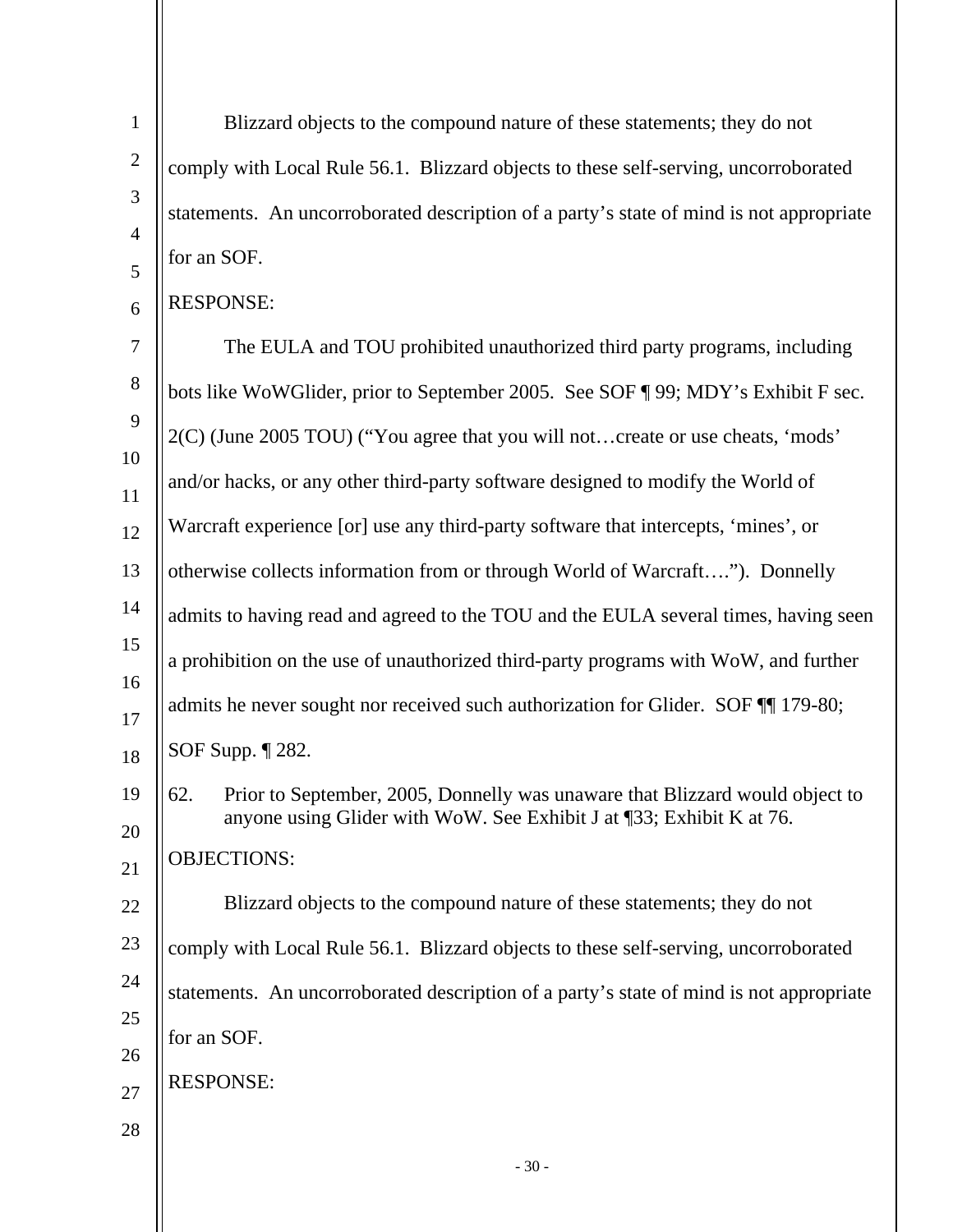| $\mathbf{1}$        | The EULA and TOU prohibited unauthorized third party programs, including                                                                                                                                          |
|---------------------|-------------------------------------------------------------------------------------------------------------------------------------------------------------------------------------------------------------------|
| $\mathbf{2}$        | bots like WoWGlider, prior to September 2005. See SOF ¶ 99; MDY's Exhibit F sec.                                                                                                                                  |
| 3                   | 2(C) (June 2005 TOU) ("You agree that you will notcreate or use cheats, 'mods'                                                                                                                                    |
| $\overline{4}$<br>5 | and/or hacks, or any other third-party software designed to modify the World of                                                                                                                                   |
| 6                   | Warcraft experience [or] use any third-party software that intercepts, 'mines', or                                                                                                                                |
| $\boldsymbol{7}$    | otherwise collects information from or through World of Warcraft"). Donnelly                                                                                                                                      |
| 8                   | admits to having read and agreed to the TOU and the EULA several times, having seen                                                                                                                               |
| 9                   | a prohibition on the use of unauthorized third-party programs with WoW, and further                                                                                                                               |
| 10<br>11            | admits he never sought nor received such authorization for Glider. SOF TI 179-80;                                                                                                                                 |
| 12                  | SOF Supp. ¶ 282.                                                                                                                                                                                                  |
| 13<br>14            | In September, 2007, MDY began developing functionality in the Glider<br>63.<br>software to allow it to work with other games besides WoW including both non<br>MMORPG and non-MMORPG games. See Exhibit J at ¶34. |
| 15                  | <b>OBJECTIONS:</b>                                                                                                                                                                                                |
| 16                  | Blizzard objects to this self-serving statement. This statement is not                                                                                                                                            |
| 17<br>18            | corroborated by any evidence in the record.                                                                                                                                                                       |
| 19                  | <b>RESPONSE:</b>                                                                                                                                                                                                  |
| 20                  | Blizzard disputes this statement. Glider was designed to automate World of                                                                                                                                        |
| 21                  | Warcraft exclusively, and only works in conjunction with World of Warcraft; MDY's                                                                                                                                 |
| 22                  | own Frequently Asked Questions ("FAQ") available at MMOGLIDER.com talks                                                                                                                                           |
| 23<br>24            | exclusively about World of Warcraft, and mentions no other programs. See SOF 182                                                                                                                                  |
| 25                  | and FAQ, Exhibit 39 to Blizzard's SOF.                                                                                                                                                                            |
| 26                  | MDY continued to sell Glider for several months. On the early morning of<br>64.                                                                                                                                   |
| 27                  | October 25, 2006 and without any prior notice, the defendants' counsel Shane<br>McGee, an officer of Vivendi Games Fritz Kryman, and an unidentified private                                                      |
| 28                  | investigator appeared at Donnelly's home. When they arrived, they presented                                                                                                                                       |
|                     | $-31-$                                                                                                                                                                                                            |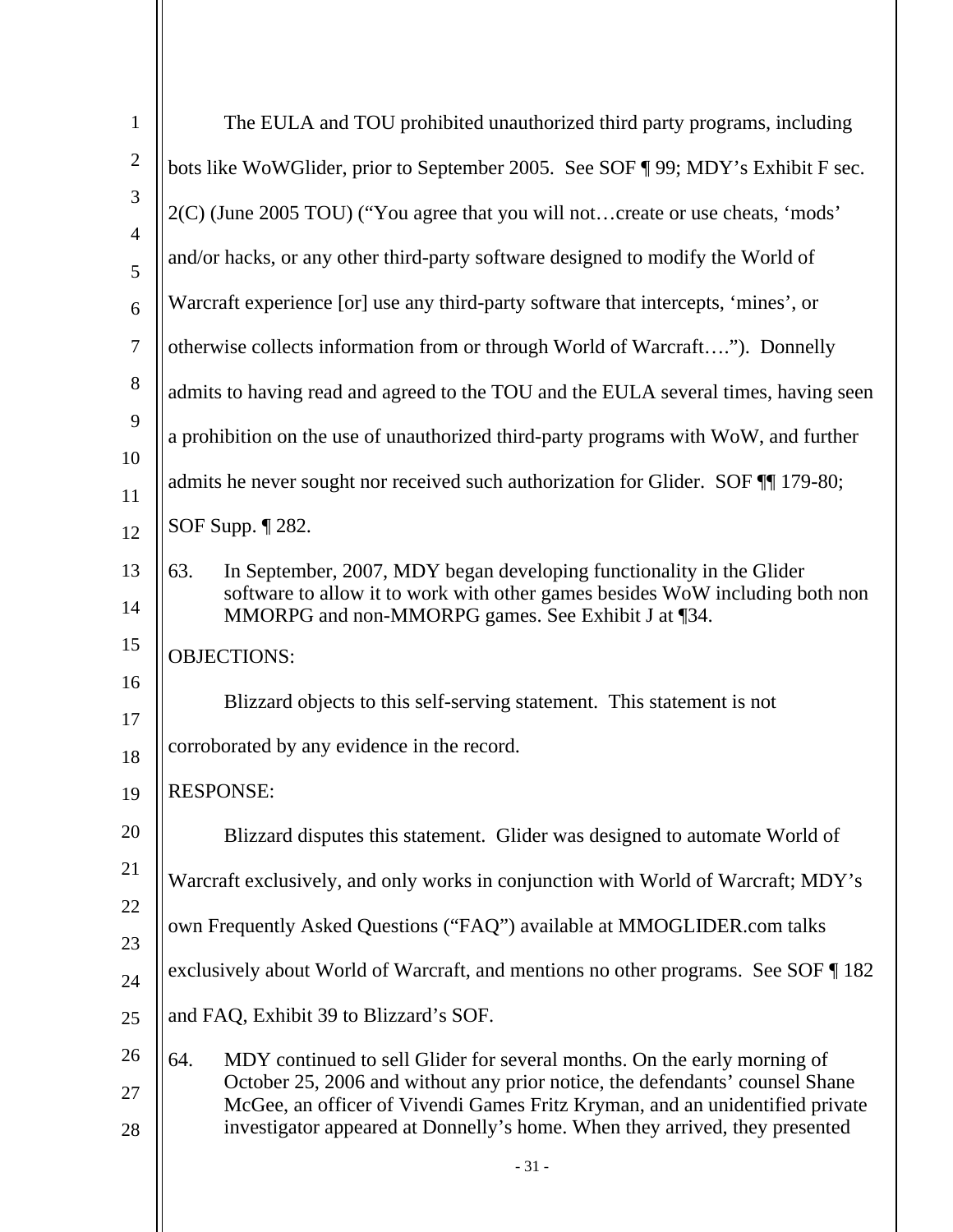| $\mathbf{1}$   | Donnelly with a copy of a complaint that they indicated they would file the next<br>day in the U.S. District Court for the Central District of California if Donnelly |
|----------------|-----------------------------------------------------------------------------------------------------------------------------------------------------------------------|
| $\overline{2}$ | did not immediately agree to stop selling Glider and return all profits that he                                                                                       |
| 3              | made from Glider sales. Id. at 35; Exhibit K at 283-84.                                                                                                               |
| $\overline{4}$ | <b>OBJECTIONS:</b>                                                                                                                                                    |
| 5              | Blizzard objects to the compound nature of these statements; they do not                                                                                              |
| 6              | comply with Local Rule 56.1.                                                                                                                                          |
| $\tau$<br>8    | <b>RESPONSE TO THIRD SENTENCE:</b>                                                                                                                                    |
| 9              | Blizzard disputes this statement. This statement mischaracterizes the nature of                                                                                       |
| 10             | Blizzard's representatives' visit. Moreover, Fritz Kryman is not an officer of Vivendi                                                                                |
| 11             | Games, Inc. SOF Supp. 11 283-287.                                                                                                                                     |
| 12<br>13       | 65.<br>Donnelly was offended by the audacious threats Blizzard's representatives<br>made. Exhibit J at [36; Exhibit K at 283.                                         |
| 14             | <b>OBJECTIONS:</b>                                                                                                                                                    |
| 15             | Blizzard objects both to the characterization of Blizzard's communications                                                                                            |
| 16             | ("audacious threats"). Blizzard further objects to the inclusion of a self-serving,                                                                                   |
| 17<br>18       | uncorroborated description of a party's state of mind as a "statement of fact."                                                                                       |
| 19             | <b>RESPONSE:</b>                                                                                                                                                      |
| 20             | Blizzard denies that there were any "audacious threats." SOF Supp. 11 283-287.                                                                                        |
| 21             | 66.<br>Donnelly immediately contacted his current counsel, who later that day, filed a                                                                                |
| 22             | declaratory judgment action in this court. The defendants filed counterclaims                                                                                         |
| 23             | against Donnelly and MDY for contributory and vicarious copyright<br>infringement, violation of the Digital Millennium Copyright Act (17 U.S.C. §§                    |
| 24             | $1201(a)(2)$ and (b)(1)) and tortious interference with Blizzard's contractual<br>relations with its licensees. Exhibit J at ¶37.                                     |
| 25             | <b>RESPONSE:</b>                                                                                                                                                      |
| 26             |                                                                                                                                                                       |
| 27             | Blizzard does not dispute this statement for purposes of MDY's Motion for                                                                                             |
| 28             | Summary Judgment.                                                                                                                                                     |
|                | $-32-$                                                                                                                                                                |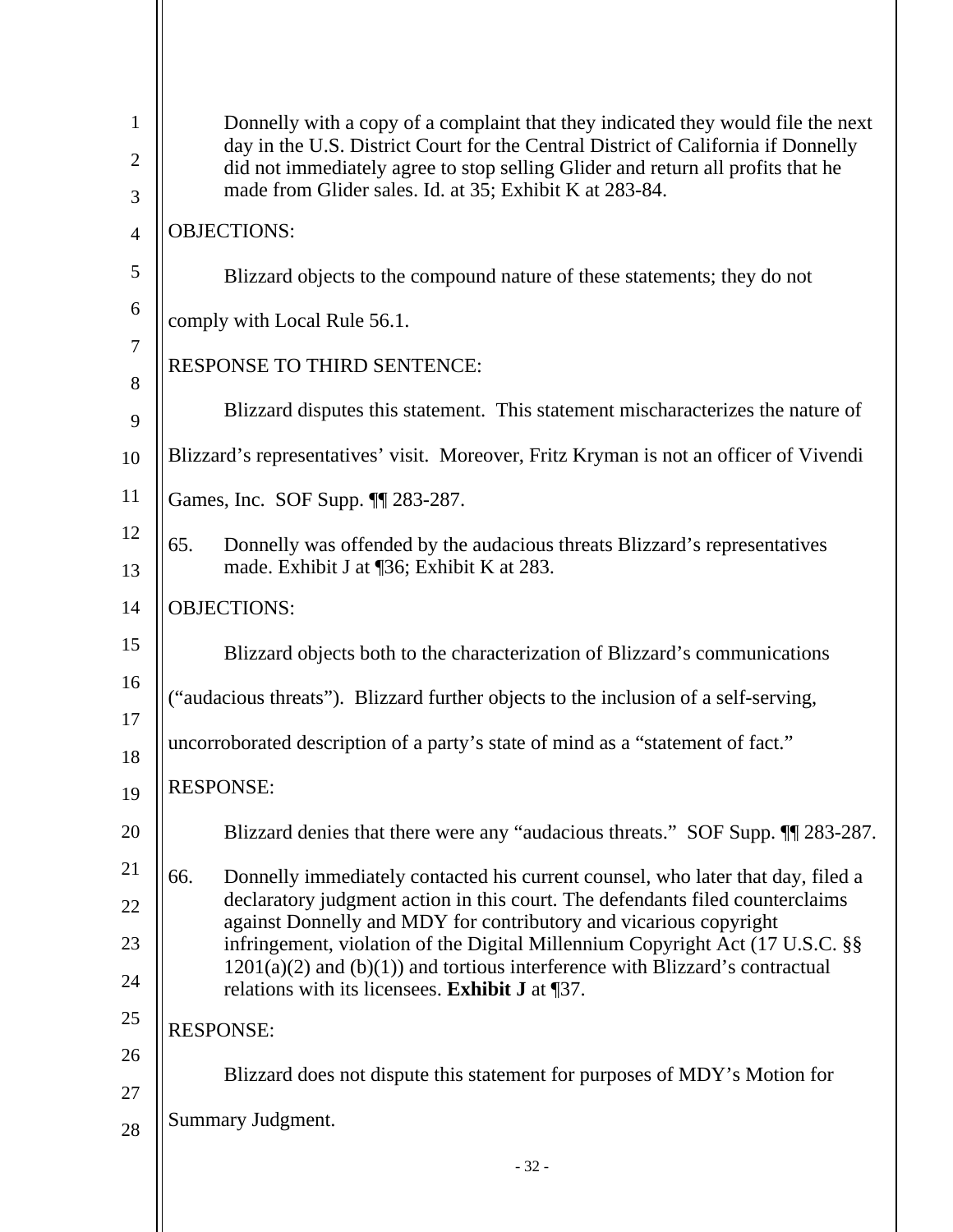| $\mathbf{1}$<br>$\overline{2}$<br>3 | 67.<br>On the early morning of October 25, 2006 and without any prior notice,<br>Blizzard and Vivendi's counsel, Shane McGee, an officer of Vivendi Games,<br>Fritz Kryman, and an unidentified private investigator appeared at Donnelly's<br>home. See Exhibit J at ¶ 36; Exhibit K at 283. |
|-------------------------------------|-----------------------------------------------------------------------------------------------------------------------------------------------------------------------------------------------------------------------------------------------------------------------------------------------|
| $\overline{4}$                      | <b>RESPONSE:</b>                                                                                                                                                                                                                                                                              |
| 5                                   | Blizzard does not dispute this statement for purposes of MDY's Motion for                                                                                                                                                                                                                     |
| 6                                   | Summary Judgment, but notes that Kryman, McGee and the investigator appeared at                                                                                                                                                                                                               |
| $\tau$                              | Donnelly's condominium, building, and only visited his unit after Donnelly permitted                                                                                                                                                                                                          |
| 8<br>9                              | them access to the building, invited them to take the elevator to the floor on which he                                                                                                                                                                                                       |
| 10                                  | lived, and then invited them into his home. SOF Supp. II 283-287.                                                                                                                                                                                                                             |
| 11                                  | 68.<br>Blizzard has offered its damages expert witness' report in support of Blizzard's                                                                                                                                                                                                       |
| 12                                  | argument that it has suffered monetary harm. A copy of Dr. Edward                                                                                                                                                                                                                             |
| 13                                  | Castronova's report is attached as Exhibit L. A thorough review of the report<br>demonstrates that Blizzard has offered nothing more than speculative opinions                                                                                                                                |
| 14                                  | of how Glider use harms Blizzard. Specifically, Blizzard's expert argues that:                                                                                                                                                                                                                |
| 15                                  | a) Because Glider can help advance a character's level faster, Blizzard loses<br>revenue from a licensee who uses Glider because of a shortened monthly                                                                                                                                       |
| 16<br>17                            | subscription time;<br>b) Because a portion of Blizzard's licensee's oppose the use of botting<br>programs such as Glider, many people quit in frustration thereby causing                                                                                                                     |
| 18                                  | Blizzard to lose revenue;                                                                                                                                                                                                                                                                     |
| 19                                  | c) Because the gaming world perceives people who use Glider as having an<br>unfair advantage, many potential WoW players choose not to play WoW                                                                                                                                               |
| 20                                  | thereby causing Blizzard to lose revenue;<br>d) Glider users can use the software to "farm gold" in WoW, which                                                                                                                                                                                |
| 21                                  | damages the WoW game economy thereby causing people to quit the<br>game;                                                                                                                                                                                                                      |
| 22                                  | e) Blizzard must pay employees to deal with complaints about bot                                                                                                                                                                                                                              |
| 23                                  | programs; and<br>f) Blizzard must pay employees to locate Glider users in the WoW game                                                                                                                                                                                                        |
| 24                                  | environment and verify Glider detections from Warden so Blizzard can<br>ban such accounts.                                                                                                                                                                                                    |
| 25                                  | Id. at 25-28.                                                                                                                                                                                                                                                                                 |
| 26                                  | <b>OBJECTIONS:</b>                                                                                                                                                                                                                                                                            |
| 27                                  |                                                                                                                                                                                                                                                                                               |
| 28                                  |                                                                                                                                                                                                                                                                                               |
|                                     | $-33-$                                                                                                                                                                                                                                                                                        |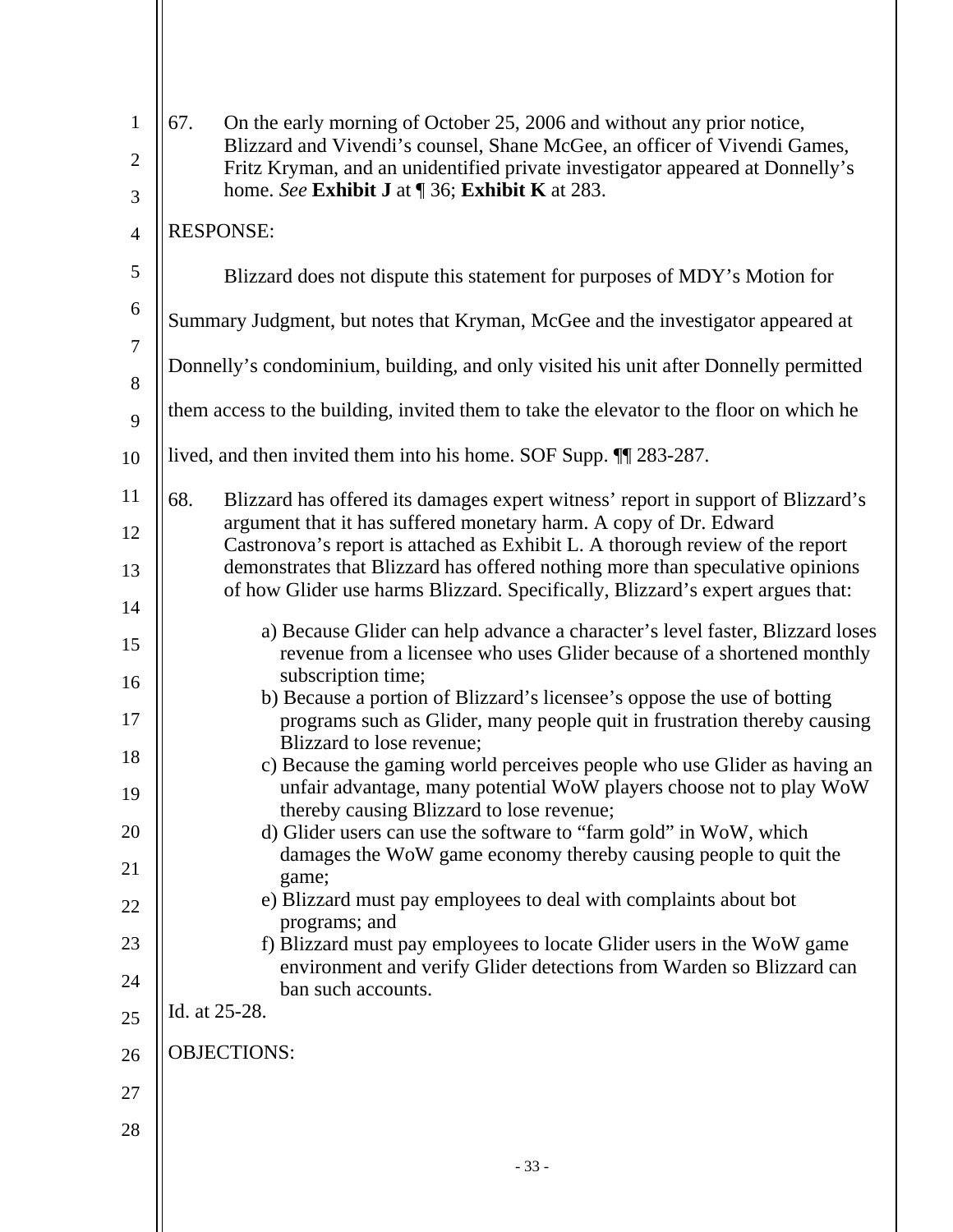| $\mathbf{1}$          | Blizzard objects to the compound nature of these statements; they do not                                                                                           |
|-----------------------|--------------------------------------------------------------------------------------------------------------------------------------------------------------------|
| $\overline{2}$        | comply with Local Rule 56.1. Moreover, MDY's long series of statements is purely                                                                                   |
| 3                     | argumentative and belongs in its brief instead of its statements of fact.                                                                                          |
| $\overline{4}$        | <b>RESPONSE:</b>                                                                                                                                                   |
| 5                     | This series of statements mischaracterizes the import Blizzard's expert's report,                                                                                  |
| 6<br>$\boldsymbol{7}$ |                                                                                                                                                                    |
| $8\,$                 | which speaks for itself. See Castronova Expert Report and Supplemental Expert                                                                                      |
| 9                     | Report. (SOF Exhibits 7,13).                                                                                                                                       |
| 10                    | 69.<br>Castronova argued that these bases damage Blizzard in the amount of twenty<br>million dollars per year. Id at 28. MDY disputes every aspect of Castronova's |
| 11                    | conclusions. MDY's damages expert, Dr. Koleman Strumpf summarily                                                                                                   |
| 12                    | dismissed Castronova's conclusions in his rebuttal report. Castronova even<br>admitted as much in his report. Castronova stated on the issue of the points         |
| 13                    | listed above:                                                                                                                                                      |
| 14                    | "[I]s it (sic) difficult for another user to confirm that the players gaining<br>levels at an accelerated pace are botting, so the average player concludes        |
| 15                    | that either he must be an incompetent player or the system is balanced<br>against them. Either way, he may quit the game and encourage others not                  |
| 16                    | to purchase it. The more than 300,000 botting complaints that Blizzard<br>has received does not include complaints lodged by the many current and                  |
| 17                    | former players whose game experience was adversely impacted by bots,                                                                                               |
| 18                    | but did not know the reason for their less-than-perfect gaming<br>experience. Unfortunately, there is no way to ascertain this number or to                        |
| 19                    | quantify these damages." (emphasis ours).                                                                                                                          |
| 20                    | Id. at 6.                                                                                                                                                          |
| 21                    | <b>OBJECTIONS:</b>                                                                                                                                                 |
| 22                    | Blizzard objects to the compound nature of these statements; they do not                                                                                           |
| 23<br>24              | comply with Local Rule 56.1. Moreover, MDY's statement is purely argumentative                                                                                     |
| 25                    | and belongs in its brief instead of its statements of fact.                                                                                                        |
| 26                    | <b>RESPONSE:</b>                                                                                                                                                   |
| 27                    | Blizzard does not dispute the text of Castronova's report, but disputes MDY's                                                                                      |
| 28                    |                                                                                                                                                                    |
|                       | characterization of its findings. Dr. Castronova's reports speak for themselves. (SOF<br>$-34-$                                                                    |
|                       |                                                                                                                                                                    |

 $\parallel$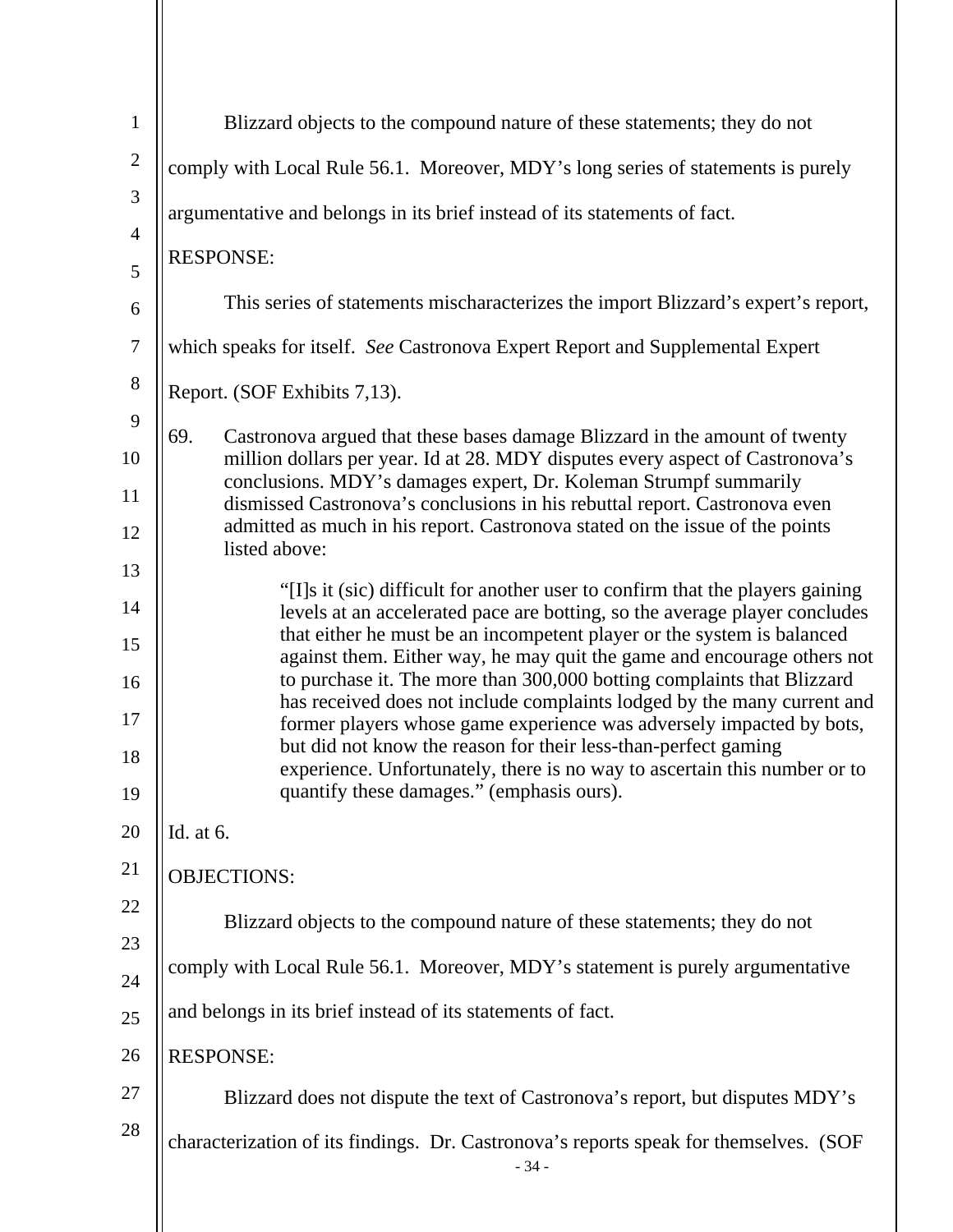| $\mathbf{1}$        | Exhibits 7,13). Moreover, while Castronova and MDY's expert disagree on the amount                                                                                                                                                        |
|---------------------|-------------------------------------------------------------------------------------------------------------------------------------------------------------------------------------------------------------------------------------------|
| $\overline{2}$      | that Blizzard is financially damaged by Glider as a result of decreased user demand and                                                                                                                                                   |
| 3                   | other factors incorporated into Dr. Castronova's damages model, they do not disagree                                                                                                                                                      |
| $\overline{4}$<br>5 | that Blizzard is in fact harmed. MDY's expert Dr. Strumpf critiqued the numbers used                                                                                                                                                      |
| 6                   | by Dr. Castronova as underlying assumptions in his damages model, and offered what                                                                                                                                                        |
| $\overline{7}$      | he deemed to be more realistic numbers. Even when using Strumpf's numbers,                                                                                                                                                                |
| 8                   | quantifiable harm to Blizzard results. (SOF Supp. 1288-89. ("The rebuttal expert and I                                                                                                                                                    |
| 9                   | can disagree about, it's high, it's low, but zero is not in there."). In fact, Strumpf's                                                                                                                                                  |
| 10<br>11            | figures indicate that Blizzard's damages reach five million dollars per year. <i>Id.</i>                                                                                                                                                  |
| 12                  | 70.<br>Simply stated, Castronova cannot quantify any alleged damages because                                                                                                                                                              |
| 13                  | Castronova can provide no proof, just speculation, as to damages. In his<br>deposition, Castronova admitted that he had never conducted a single scientific or                                                                            |
| 14<br>15            | economic study to support his conclusions. See Exhibit N (Deposition of Edward<br>Castronova) at 49-52, 55, 65-66, 74-75, 84-87, 101-02, 105-13, 123-24, 140-46,<br>173-74, 178-80, 203-05, 238-40, 293-95. He admitted that he had never |
| 16                  | interviewed a single WoW player to support his conclusions. Id.                                                                                                                                                                           |
| 17                  | <b>OBJECTIONS:</b>                                                                                                                                                                                                                        |
| 18                  | Blizzard objects to the compound nature of these statements; they do not                                                                                                                                                                  |
| 19                  | comply with Local Rule 56.1. Moreover, MDY's statements are purely argumentative                                                                                                                                                          |
| 20                  | and belong in its brief instead of its statements of fact.                                                                                                                                                                                |
| 21                  | <b>RESPONSE:</b>                                                                                                                                                                                                                          |
| 22                  | Blizzard disputes these statements as mischaracterizations of Blizzard's                                                                                                                                                                  |
| 23                  |                                                                                                                                                                                                                                           |
| 24                  | arguments and theories of damages, as reflected in Dr. Castranova's reports. (SOF                                                                                                                                                         |
| 25                  | Exhibits 7, 13). Moreover, Castronova studied World of Warcraft and Glider in the                                                                                                                                                         |
| 26                  | most effective way possible, by actually using both programs. Castronova has played                                                                                                                                                       |
| 27                  | World of Warcraft since 2004, building up 15-20 characters. (SOF Supp. 1990).                                                                                                                                                             |
| 28                  |                                                                                                                                                                                                                                           |
|                     | $-35-$                                                                                                                                                                                                                                    |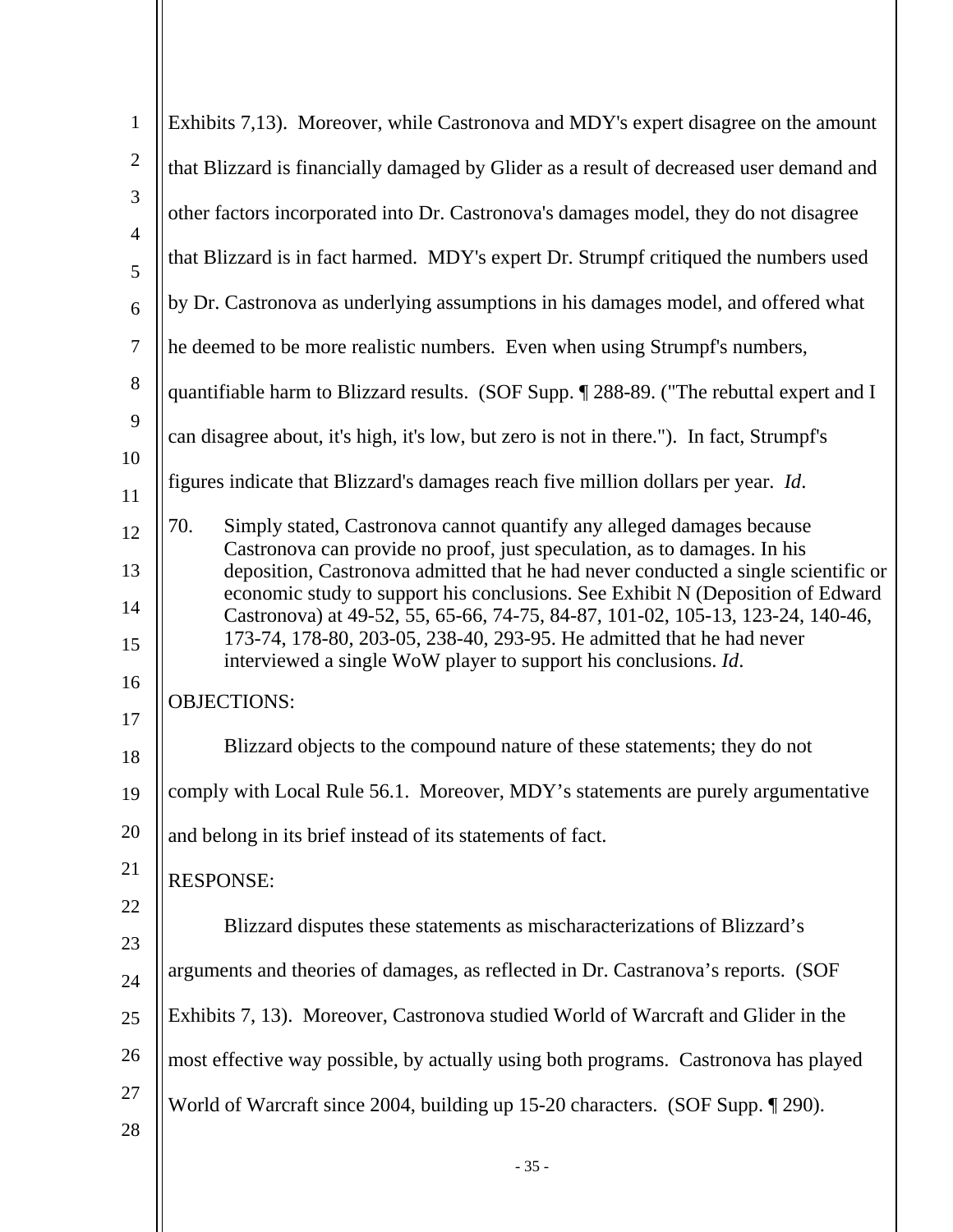| $\mathbf{1}$        | Castronova purchased a Glider key and used Glider in conjunction with World of                                                                                               |
|---------------------|------------------------------------------------------------------------------------------------------------------------------------------------------------------------------|
| $\mathbf{2}$        | Warcraft as part of his research. (SOF Supp. ¶ 291). Castronova supports his                                                                                                 |
| 3                   | conclusions with first-hand knowledge of the World of Warcraft environment. (SOF                                                                                             |
| $\overline{4}$<br>5 | Supp. [292). In addition, Castronova testified that he reviewed forum posts and                                                                                              |
| 6                   | comments of WoW players in forming his conclusions. (SOF Supp. 1293).                                                                                                        |
| $\boldsymbol{7}$    | 71.<br>For example, Castronova could not rebut the fact that a if a person used Glider                                                                                       |
| 8                   | to arrive at level 70 quicker than normal, that the person was just as likely to<br>play WoW for a longer period of time than a player who played WoW longer to              |
| 9                   | reach level 70, but quit shortly after reaching level 70 out of frustration. Id. at<br>49-50. In fact, Blizzard itself has unilaterally reduced the time it takes to level a |
| 10                  | character to Level 70 by as much as 15% to 30%. Exhibit M (WoW Patch<br>Notes; Exhibit 7 to Castronova Depo.). Castronova provided no evidence, nor                          |
| 11<br>12            | has Blizzard, that despite receiving 300,000 complaints about bot programs, one<br>person ever quit WoW because of people using Glider in WoW. Exhibit N at                  |
| 13                  | 85-87. Castronova provided no evidence, nor did Blizzard that one person who<br>was a potential WoW player, ever chose not to play WoW because he perceived                  |
| 14                  | people having an unfair advantage using Glider. Id. at 109-11. Castronova, at<br>best, speculated that Glider damages the WoW economy when people use it to                  |
| 15                  | farm gold in WoW, but never offered any evidence that one WoW user has ever<br>used Glider to farm gold, nor did he provide evidence that one WoW player ever                |
| 16                  | terminated his account because of people who use Glider to farm gold in WoW.<br>Thus, Blizzard can provide no factual evidence to support its damages claim.                 |
| 17<br>18            | <b>OBJECTION:</b>                                                                                                                                                            |
| 19                  | Blizzard objects to the compound nature of these statements; they do not                                                                                                     |
| 20                  | comply with Local Rule 56.1. Moreover, MDY's statements are purely argumentative                                                                                             |
| 21                  | and belong in its brief instead of its statements of fact.                                                                                                                   |
| 22                  | <b>RESPONSE:</b>                                                                                                                                                             |
| 23                  | Blizzard disputes this series of statements as mischaracterizations of Blizzard's                                                                                            |
| 24                  | arguments and theories of damages as reflected in Dr. Castronova's reports. (SOF                                                                                             |
| 25<br>26            |                                                                                                                                                                              |
| 27                  | Exhibits 7, 13). Moreover, Castronova testified that in just 5-7 hours of Glider use, he                                                                                     |
| 28                  | had accumulated several thousand experience points without actively playing the game.                                                                                        |
|                     | $-36-$                                                                                                                                                                       |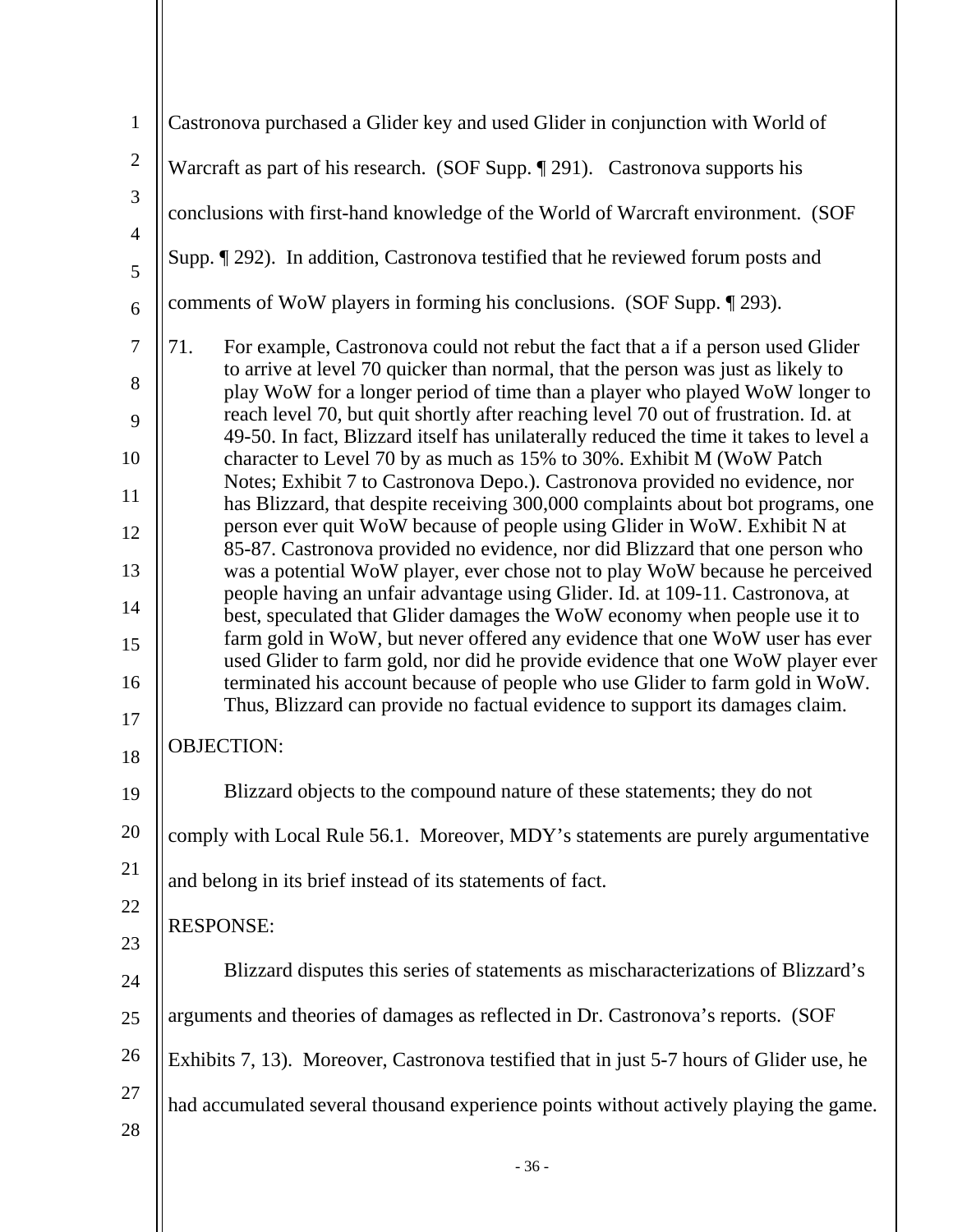| $\mathbf{1}$        | (SOF Supp. 194). Castronova correctly notes that the amount of time a Level 70 user                                                                                  |
|---------------------|----------------------------------------------------------------------------------------------------------------------------------------------------------------------|
| $\overline{2}$      | continues to play the game is irrelevant, because regardless, the amount of time                                                                                     |
| 3                   | required to get to Level 70 using Glider is less, and reduces the total subscription cost                                                                            |
| $\overline{4}$<br>5 | commensurately. (SOF Supp. ¶ 295). As Castronova indicates, individual                                                                                               |
| 6                   | hypotheticals are irrelevant to his analysis because "you don't make judgments about a                                                                               |
| $\overline{7}$      | macro social phenomenon by focusing on individual cases. You have to look at what                                                                                    |
| $8\phantom{1}$      | the aggregate of those things are. "(SOF Supp. 1996). Regardless of individual                                                                                       |
| 9                   | examples, Castronova testified that, based on his research and experience, when                                                                                      |
| 10<br>11            | players are upset with a game, revenues for the game are negatively affected because                                                                                 |
| 12                  | the players quit, become less likely to sign up in the first place, and overall demand for                                                                           |
| 13                  | the game drops. (SOF Supp. $\S$ 297). Thus, some percentage of the 300,000                                                                                           |
| 14                  | complainers undoubtedly quit the game as a result of botting. (SOF Supp. 1298).                                                                                      |
| 15                  | Blizzard further disputes MDY's statement that Castronova "never offered any                                                                                         |
| 16<br>17            | evidence that one WoW user has ever used Glider to farm gold," where Castronova                                                                                      |
| 18                  | testified that there is a switch in the Glider program that offers the Glider user the                                                                               |
| 19                  | option to sell loot obtained by gliding for gold. (SOF Supp. 1999). He also testified                                                                                |
| 20                  | that Glider has no setting enabling users to kill monsters but NOT collect their gold.                                                                               |
| 21                  | (SOF Supp. ¶ 300). Finally, Castronova testified that he has seen and read where                                                                                     |
| 22<br>23            | Glider users brag about the effectiveness of Glider in farming gold. (SOF Supp. ¶                                                                                    |
| 24                  | 301). Blizzard also submitted evidence both of WoW players indicating they were                                                                                      |
| 25                  | quitting WoW because of Glider, and of Glider users relying on the program to farm                                                                                   |
| 26                  | gold. SOF 157-58, 164, 166-67, 193-97.                                                                                                                               |
| 27<br>28            | 72.<br>Blizzard's employees enforce its EULA and TOU not just against Glider users,<br>but all potential bot and other "unauthorized third-party" software. Blizzard |

- 37 -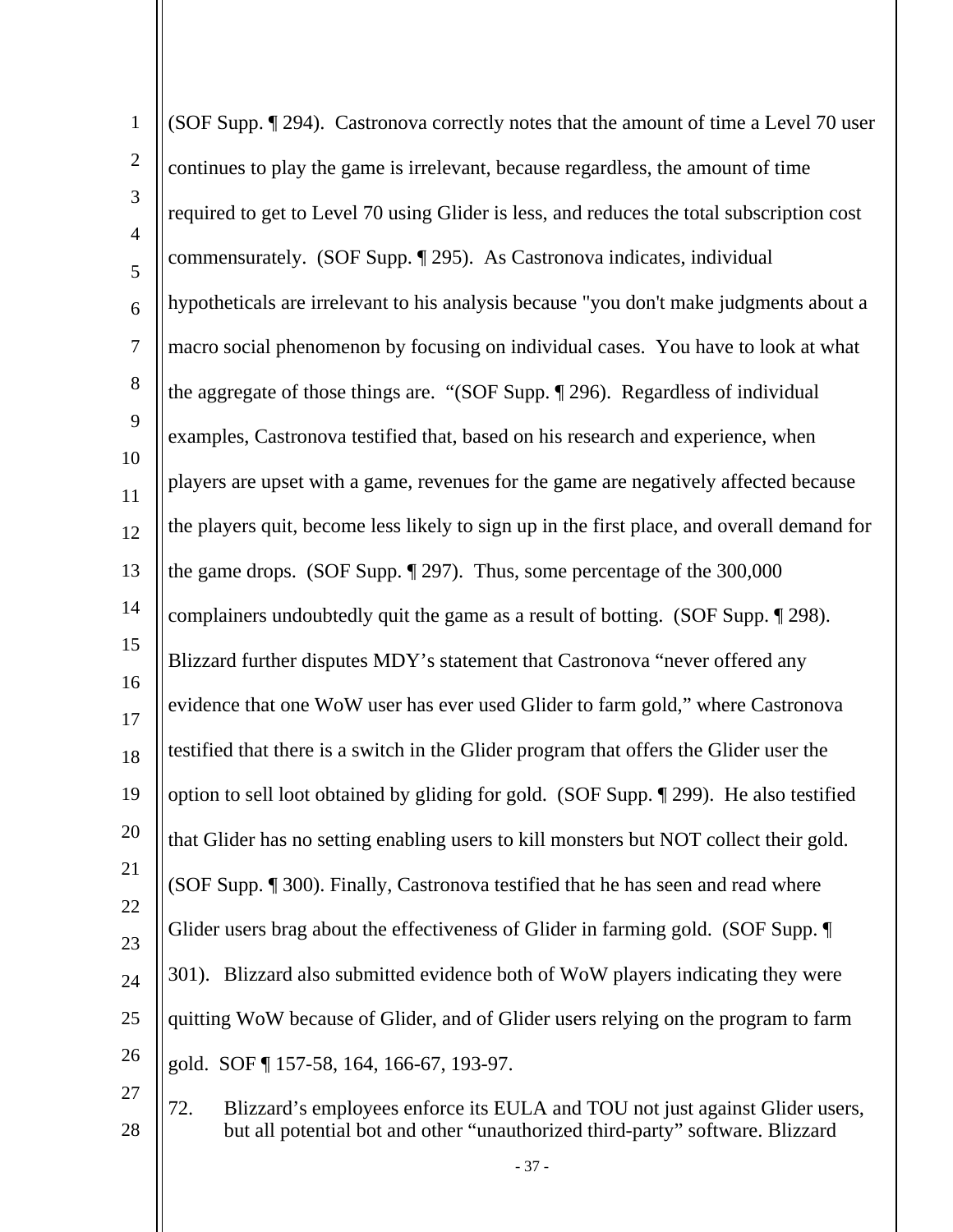| $\mathbf{1}$   | provided no evidence, other than speculation, what portion of Blizzard's salaries<br>pertains to Glider.                                                          |  |  |
|----------------|-------------------------------------------------------------------------------------------------------------------------------------------------------------------|--|--|
| $\mathbf{2}$   | <b>OBJECTIONS:</b>                                                                                                                                                |  |  |
| 3              |                                                                                                                                                                   |  |  |
| $\overline{4}$ | Blizzard objects to the compound nature of these statements; they do not                                                                                          |  |  |
| $\mathfrak s$  | comply with Local Rule 56.1. Moreover, MDY's statements are purely argumentative                                                                                  |  |  |
| 6              | and belong in its brief instead of its statements of fact.                                                                                                        |  |  |
| 7              | <b>RESPONSE:</b>                                                                                                                                                  |  |  |
| 8              |                                                                                                                                                                   |  |  |
| 9              | Blizzard disputes these statements. William Galey, the head of Blizzard's                                                                                         |  |  |
| 10             | customer service group, testified at his deposition that WoW users specifically mention                                                                           |  |  |
| 11             | Glider as a cause of dissatisfaction when they contact Blizzard's customer service                                                                                |  |  |
| 12             | personnel, and that "[i]t has become commonplace and acknowledged amongst our                                                                                     |  |  |
| 13             | players that, yes, they are aware of Glider specifically." (SOF [226.) Greg Ashe, the                                                                             |  |  |
| 14             |                                                                                                                                                                   |  |  |
| 15             | head of Blizzard's bot enforcement group, similarly testified at his deposition, that                                                                             |  |  |
| 16             | Glider is the longest-standing cheat, that Glider consumes more Blizzard resources                                                                                |  |  |
| 17             | than any other cheat, and that Blizzard has to divert resources from game development                                                                             |  |  |
| 18             | specifically to combat Glider. (SOF $\P$ 221-23). Ashe further testified that Glider alone                                                                        |  |  |
| 19             | has significantly increased Blizzard's costs because each time Blizzard has                                                                                       |  |  |
| 20<br>21       | implemented automatic detection of Glider use, MDY has revised the Glider code to                                                                                 |  |  |
| 22             | combat these measures, whereas other bots have not required a similar resource                                                                                    |  |  |
| 23             | commitment because Blizzard has been successful at quickly identifying and blocking                                                                               |  |  |
| 24             | their use. (SOF $\P$ 224).                                                                                                                                        |  |  |
| 25             |                                                                                                                                                                   |  |  |
| 26             | 73.<br>Finally, and perhaps most obviously, since MDY first released Glider,<br>Blizzard's total amount of active WoW subscription accounts has risen from        |  |  |
| 27             | approximately three million to over ten million as of January, 2008. See Exhibit<br>C. Blizzard has offered no evidence whatsoever to show that Glider has caused |  |  |
| 28             | an overall negative effect on subscriptions. Blizzard also acknowledges that                                                                                      |  |  |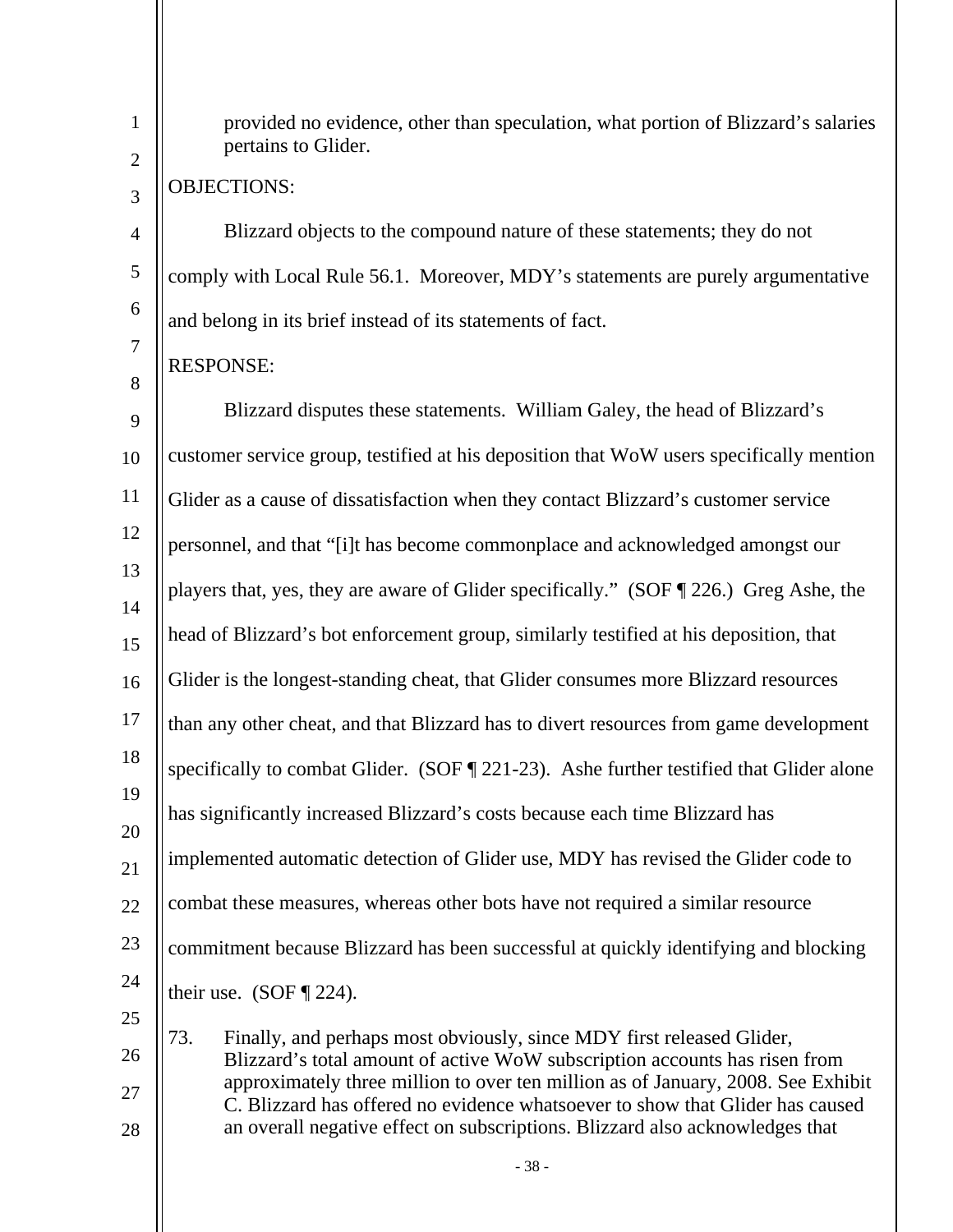| $\mathbf{1}$   | many Glider users will actually purchase two or more WoW accounts that they<br>would not have purchased had they not used Glider. Exhibit B at 234-235. Thus, |  |  |
|----------------|---------------------------------------------------------------------------------------------------------------------------------------------------------------|--|--|
| $\overline{2}$ | Glider has actually increased Blizzard's WoW subscription revenue in many                                                                                     |  |  |
| 3              | cases.                                                                                                                                                        |  |  |
| $\overline{4}$ | <b>OBJECTIONS:</b>                                                                                                                                            |  |  |
| 5              | Blizzard objects to the compound nature of these statements; they do not                                                                                      |  |  |
| 6              | comply with Local Rule 56.1. Moreover, MDY's statements are purely argumentative                                                                              |  |  |
| $\tau$<br>8    | and belong in its brief instead of its statements of fact.                                                                                                    |  |  |
| 9              | <b>RESPONSE:</b>                                                                                                                                              |  |  |
| 10             | Blizzard disputes these statements. Blizzard's expert Dr. Castronova testified                                                                                |  |  |
| 11             | that the number of subscriptions or rate of increase are irrelevant to the analysis,                                                                          |  |  |
| 12             | because the question is not whether WoW is successful, but whether Blizzard is                                                                                |  |  |
| 13<br>14       | damaged by Glider use. (SOF Supp. ¶ 302). Dr. Castronova further testified that in                                                                            |  |  |
| 15             | every instance where he has conducted a cost/benefit analysis, the aggregate effects of                                                                       |  |  |
| 16             | user dissatisfaction are overwhelmingly greater than the effects of a few new accounts                                                                        |  |  |
| 17             | from repeat Glider users. (SOF Supp. ¶ 303).                                                                                                                  |  |  |
| 18             | Blizzard does not dispute that MDY is only one of many "botters."<br>74.                                                                                      |  |  |
| 19             | <b>RESPONSE:</b>                                                                                                                                              |  |  |
| 20<br>21       | Blizzard disputes this statement in that it mischaracterizes Blizzard's position.                                                                             |  |  |
| 22             | Blizzard does not dispute that there are other "bots," but maintains that WoWGlider is                                                                        |  |  |
| 23             | the most popular bot by a very large margin. SOF $\sqrt{218-29}$ .                                                                                            |  |  |
| 24             | <b>BLIZZARD'S SUPPLEMENTAL STATEMENT OF FACTS</b>                                                                                                             |  |  |
| 25             |                                                                                                                                                               |  |  |
| 26             | Pursuant to Local Rule 56.1, the following facts preclude summary judgment in                                                                                 |  |  |
| 27             | favor of MDY. These facts are in addition to those set forth in Blizzard                                                                                      |  |  |
| 28             | Entertainment, Inc. and Vivendi Games, Inc. Statement of Facts In Support of Their                                                                            |  |  |
|                | $-39-$                                                                                                                                                        |  |  |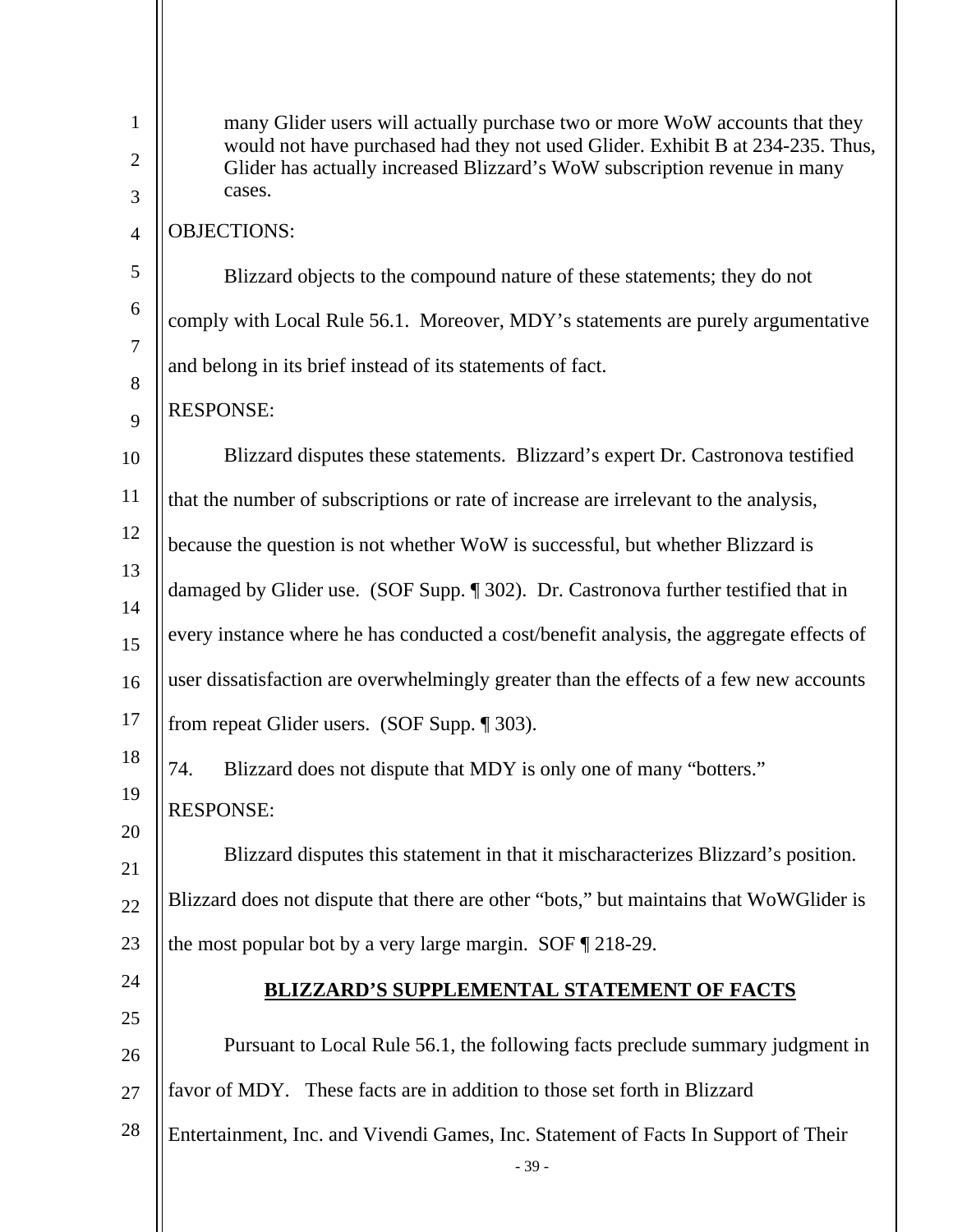| $\mathbf{1}$   | Motion for Summary Judgment numbered 1 through 264. Accordingly, the numbering |                                                                                                                                                                |  |
|----------------|--------------------------------------------------------------------------------|----------------------------------------------------------------------------------------------------------------------------------------------------------------|--|
| $\mathbf{2}$   | for these additional facts will begin at 265.                                  |                                                                                                                                                                |  |
| 3              | 265.                                                                           | Blizzard's WoW EULA states, in part:                                                                                                                           |  |
| $\overline{4}$ |                                                                                |                                                                                                                                                                |  |
| 5              |                                                                                | 1. Grant of a Limited Use License. If you agree to this License<br>Agreement, computer software (hereafter referred to as the "Game                            |  |
| 6              |                                                                                | Client") will be installed onto your hardware Subject to your<br>agreement to and continuing compliance with this License                                      |  |
| 7              |                                                                                | Agreement, Blizzard hereby grants, and you hereby accept, a<br>limited, non-exclusive license All use of the Game Client is                                    |  |
| 8<br>9         |                                                                                | subject to this License Agreement and to the Terms of Use<br>agreement, both of which you must accept before you can use your                                  |  |
| 10             |                                                                                | Account to play the Game.                                                                                                                                      |  |
|                |                                                                                |                                                                                                                                                                |  |
| 11             |                                                                                | 3. Ownership. A. All title, ownership rights and intellectual property                                                                                         |  |
| 12             |                                                                                | rights in and to the Game and all copies thereof (including without<br>limitation any titles, computer code, themes, objects, characters,                      |  |
| 13             |                                                                                | character names, stories, dialog, catch phrases, locations, concepts,                                                                                          |  |
| 14<br>15       |                                                                                | artwork, character inventories, structural or landscape designs,<br>animations, sounds, musical compositions and recordings, audio-                            |  |
| 16             |                                                                                | visual effects, storylines, character likenesses, methods of operation,<br>moral rights, and any related documentation) are owned or licensed<br>by Blizzard.  |  |
| 17             |                                                                                |                                                                                                                                                                |  |
| 18             |                                                                                |                                                                                                                                                                |  |
| 19             |                                                                                | 4. Responsibilities of End User. A. Subject to the license granted<br>hereunder, you may not, in whole or in part, copy, photocopy,                            |  |
| 20             |                                                                                | reproduce, translate, reverse engineer, derive source code from,<br>modify, disassemble, decompile, or create derivative works based on                        |  |
| 21             |                                                                                | the Game, or remove any proprietary notices or labels on the Game.                                                                                             |  |
| 22             |                                                                                | Failure to comply with the restrictions and limitations contained in<br>this Section 4 shall result in the immediate, automatic termination of                 |  |
| 23             |                                                                                | the license granted hereunder                                                                                                                                  |  |
| 24             |                                                                                | (Ex. 21 to Blizzard's SOF).                                                                                                                                    |  |
| 25             | 266.                                                                           | It would be "very impractical" to load the entire WoW game into RAM at one<br>time; a user would have to have a "massive amount of RAM" for that to be         |  |
| 26             |                                                                                | possible. Versluys 27:13-28:6. (Nov. 14, 2007 Dep. of Matthew Versluys, Ex.                                                                                    |  |
| 27             |                                                                                | 11 to Blizzard's SOF, at 27:13-28:6).                                                                                                                          |  |
| 28             | 267.                                                                           | Section 4 of Blizzard's World of Warcraft Terms of Use is titled "Limitations"<br>on Your Use of the Service." (Ex. 18 to Blizzard's SOF at $\S$ 4).<br>$-40-$ |  |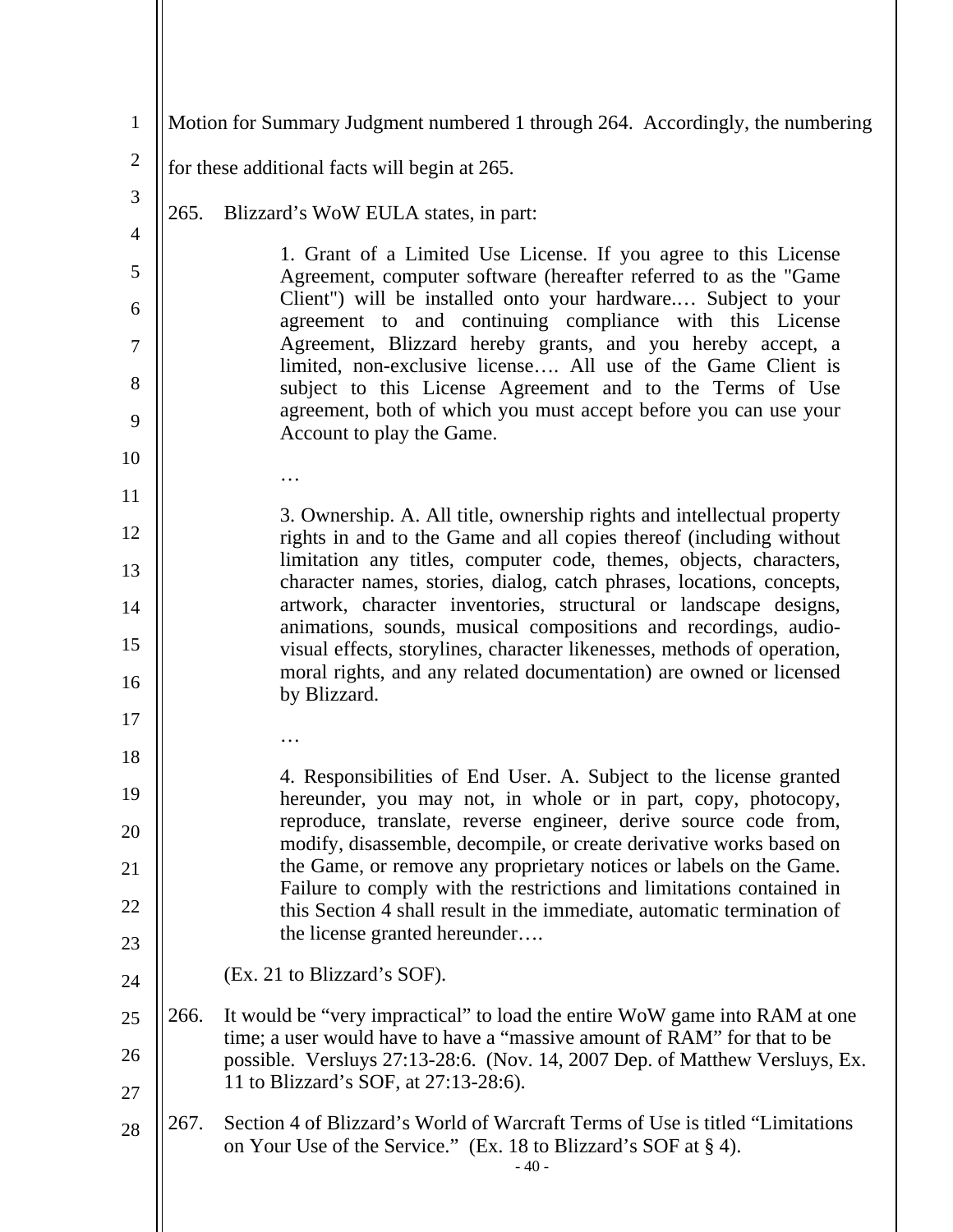| $\mathbf{1}$          | 268. | When asked whether he could name any bots other than Glider or Inner space<br>(which he described as an "open source platform for creating bots"), MDY's              |
|-----------------------|------|-----------------------------------------------------------------------------------------------------------------------------------------------------------------------|
| $\mathbf{2}$          |      | rebuttal expert, Koleman S. Strumpf, replied that he could not. (Jan. 24, 2008)                                                                                       |
| 3                     |      | Dep. of Koleman S. Strumpf, Phd. ("Strumpf Dep."), Ex. 50 to Blizzard's Supp.<br>SOF at 146:16-21, 176:25 to 177:15).                                                 |
| $\overline{4}$        | 269. | In his deposition, Greg Ashe indicated that the epic mount and the epic flying                                                                                        |
| 5                     |      | mount are "two of the most prized possessions" in WoW. (Nov. 13, 2007 Dep.<br>of Greg Ashe Volume I, ("Ashe I"), Ex. 51 to Blizzard's Supp. SOF at 21:16-             |
| 6<br>$\boldsymbol{7}$ |      | 19).                                                                                                                                                                  |
|                       | 270. | The scan.dll component of Warden does not report any information back to                                                                                              |
| 8                     |      | Blizzard. (Ashe I, Ex. 51 to Blizzard's Supp. SOF at 63:7-10).                                                                                                        |
| 9                     | 271. | The resident portion of Warden scans that part of the RAM dedicated to the                                                                                            |
| 10                    |      | World of Warcraft process and, if it detects the presence of an unauthorized<br>program, notifies a Blizzard server only that a specific program has been found.      |
| 11                    |      | (Versluys Dep., Ex. 52 to Blizzard's Supp. SOF at 18:2 to 20:9).                                                                                                      |
| 12                    | 272. | Blizzard decides whether it will ban accounts based on which cheat program is                                                                                         |
| 13                    |      | detected, and usually does so before the program is located in an impacted<br>user's RAM. (Versluys Dep., Ex. 52 to Blizzard's Supp. SOF at 21:5-13).                 |
| 14                    | 273. | Glider can be $-$ and indeed is $-$ used by users of "private servers," that is,                                                                                      |
| 15                    |      | unauthorized servers that host World of Warcraft games. Donnelly Dep. at pg                                                                                           |
| 16                    |      | 22:8-14. (Sept. 25, 2007 Dep. of Michael M. Donnelly ("Donnelly I"), Ex. 53<br>to Blizzard's Supp. SOF at 22:8-14).                                                   |
| 17                    | 274. | After the initial rollout of scan.dll, MDY did not instruct users to bypass the                                                                                       |
| 18                    |      | scan.dll file on their hard drive, but instead analyzed scan.dll and modified<br>Glider such that Glider could conceal itself from scan.dll's detection measures.     |
| 19                    |      | (Apr. 3, 2008 Aff. Of Greg Ashe ("Ashe 2nd Aff."), Ex. 54 to Blizzard's Supp.                                                                                         |
| 20                    |      | SOF at $\P$ 3).                                                                                                                                                       |
| 21                    | 275. | Glider continues to function after level 70, and permits users to continue<br>accumulating reputation points, wealth and items just as it does prior to level 70.     |
| 22                    |      | (Ashe 2nd Aff., Ex. 54 to Blizzard's Supp. SOF at 1.4).                                                                                                               |
| 23                    | 276. | Users can accumulate more gold using Glider after level 70 than they could                                                                                            |
| 24                    |      | before, because rewards that were awarded as experiences points prior to level<br>70 are, after level 70, awarded in gold. (Ashe 2nd Aff., Ex. 54 to Blizzard's       |
| 25                    |      | Supp. SOF at $\P$ 5).                                                                                                                                                 |
| 26                    | 277. | Glider allows its users several advantages, including the ability to perceive of,                                                                                     |
| 27                    |      | and react to creatures through walls and other terrain, and the ability to react to<br>situations with the speed and reliability of a computer instead of using human |
| 28                    |      | judgment and human reflexes. (Ashe 2nd Aff., Ex. 54 to Blizzard's Supp. SOF<br>at $\P$ 6).                                                                            |
|                       |      | $-41-$                                                                                                                                                                |
|                       |      |                                                                                                                                                                       |

 $\parallel$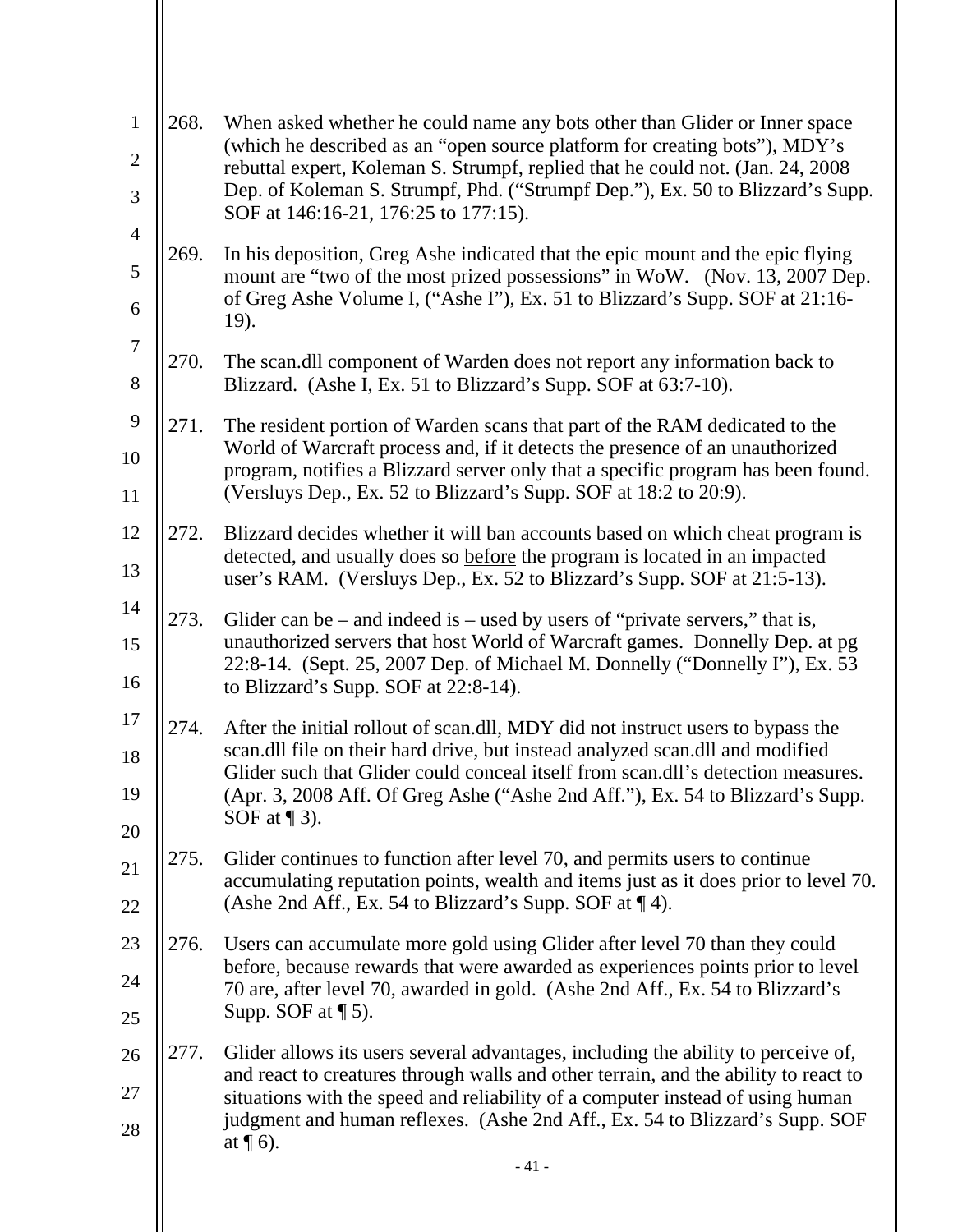| $\mathbf{1}$<br>$\overline{2}$ | 278. | Glider may run for days at a time $-$ or even longer $-$ and continue to accumulate<br>gold, reputation points and in-game items the entire time. (Ashe 2nd Aff. at $\P$ |
|--------------------------------|------|--------------------------------------------------------------------------------------------------------------------------------------------------------------------------|
| 3                              |      | 7).                                                                                                                                                                      |
|                                | 279. | Launching Glider after WoW would subject Glider to detection by Warden.<br>(Donnelly I, Ex. 53 to Blizzard's Supp. SOF at 112:12-25; Donnelly I, Ex. 5 to                |
| $\overline{4}$                 |      | Blizzard's SOF at 113:1-4).                                                                                                                                              |
| 5                              | 280. | Glider is capable of sending both keystrokes and mouse commands to the WoW                                                                                               |
| 6<br>$\boldsymbol{7}$          |      | client software. (Donnelly I, Ex. 53 to Blizzard's Supp. SOF at 124:22 to 125:1;<br>Sept. 26, 2007 Dep. of Michael Donnelly ("Donnelly II"), Ex. 55 to Blizzard's        |
| 8                              |      | Supp. SOF at 285:19 to 286:1).                                                                                                                                           |
| 9                              | 281. | MDY hosted a forum on its website dedicated to gold-farming, and noted that<br>the forum was "about hardcore use of Glider for things that it wasn't necessarily         |
| 10                             |      | born to do but can do." (Ex. 56 to Blizzard's Supp. SOF).                                                                                                                |
| 11                             | 282. | Donnelly admits to having reviewed and agreed to the TOU and the EULA                                                                                                    |
| 12                             |      | several times, having seen a prohibition on the use of unauthorized third-party<br>programs with WoW, and further admits he never sought nor received such               |
| 13                             |      | authorization for Glider. (Donnelly I, Ex. 53 to Blizzard's Supp. SOF at 194:5-<br>25; Donnelly II, Ex. 55 to Blizzard's Supp. SOF at 299:18 to 300:8).                  |
| 14                             | 283. | When Fritz Kryman and Shane McGee visited Michael Donnelly on October 25,                                                                                                |
| 15                             |      | 2006, they rang Mr. Donnelly using the intercom near the building's main<br>entrance and, when Donnelly answered, they explained exactly who they were,                  |
| 16<br>17                       |      | who they represented, and the purpose for their visit. Kryman Affidavit. (Apr.<br>22, 2008 Aff. Of Fritz Kryman ("Kryman Aff."), Ex. 57 to Blizzard's Supp.              |
| 18                             |      | $SOF \P 6$ ).                                                                                                                                                            |
| 19                             | 284. | When Fritz Kryman and Shane McGee visited Michael Donnelly on October 25,<br>2006, Mr. Donnelly allowed them access to the building and invited them up to               |
| 20                             |      | his condo where he invited them inside and sat them at his kitchen table.<br>(Kryman Affidavit, Ex. 57 to Blizzard's Supp. SOF ¶ 7).                                     |
| 21                             | 285. | When Fritz Kryman and Shane McGee visited Michael Donnelly on October 25,                                                                                                |
| 22                             |      | 2006, Mr. Kryman and Mr. McGee explained to Mr. Donnelly that Glider was                                                                                                 |
| 23                             |      | damaging WoW, and causing WoW players to complain and even leave the<br>game, and further explained that VG and Blizzard had to act to stop Glider to                    |
| 24                             |      | preserve the integrity of the game. (Kryman Affidavit, Ex. 57 to Blizzard's<br>Supp. SOF $\P$ 9).                                                                        |
| 25                             |      |                                                                                                                                                                          |
| 26                             | 286. | When Fritz Kryman and Shane McGee visited Michael Donnelly on October 25,<br>2006, Mr. Kryman and Mr. McGee explained to Mr. Donnelly that they had                      |
| 27                             |      | flown to Arizona in an effort to negotiate a settlement, but that we were<br>prepared to litigate against him if necessary to stop the damage that Glider was            |
| 28                             |      | doing to WoW. (Kryman Affidavit, Ex. 57 to Blizzard's Supp. SOF ¶ 7).                                                                                                    |
|                                |      | $-42-$                                                                                                                                                                   |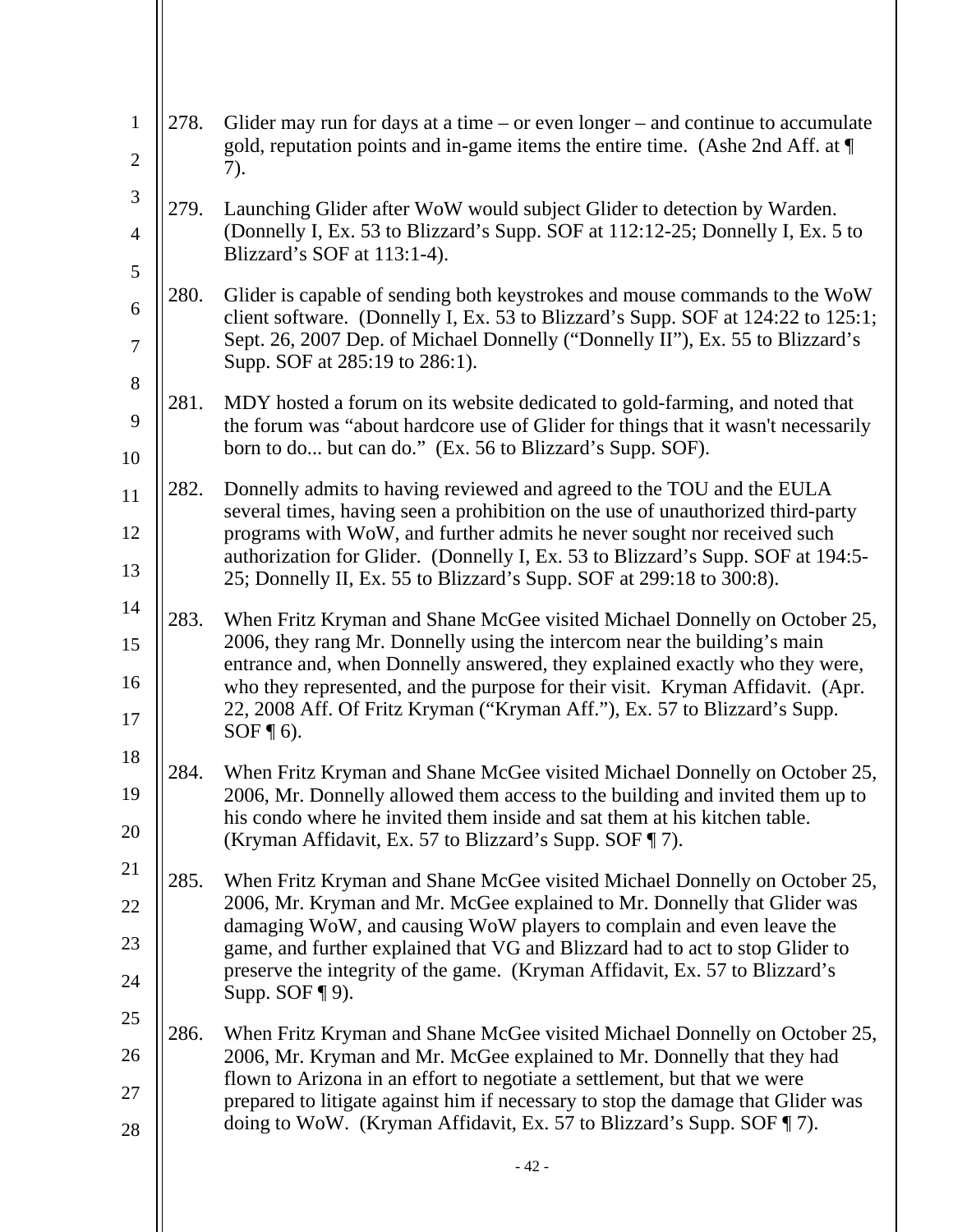| $\mathbf{1}$        | 287. | When Fritz Kryman and Shane McGee visited Michael Donnelly on October 25,<br>2006, they spoke with Mr. Donnelly for about 30 minutes, and left once Mr.                                                                               |
|---------------------|------|---------------------------------------------------------------------------------------------------------------------------------------------------------------------------------------------------------------------------------------|
| $\overline{2}$<br>3 |      | Donnelly indicated that he would like to contact an attorney. (Kryman<br>Affidavit, Ex. 57 to Blizzard's Supp. SOF [11].                                                                                                              |
|                     |      |                                                                                                                                                                                                                                       |
| $\overline{4}$<br>5 | 288. | In critiquing the underlying numbers proffered by Dr. Castronova's damages<br>model to MDY's damages rebuttal expert, Dr. Strumpf, substituted what he<br>deemed more reasonable, realistic numbers that instead yielded a conclusion |
| 6                   |      | that Blizzard's damages are 5 million dollars a year, as opposed to 20 million.<br>(Castronova Dep., Ex. 58 to Blizzard's Supp. SOF at 107-108:19; 273:3-18).                                                                         |
| $\tau$              | 289. | Even when using Strumpf's numbers, quantifiable harm to Blizzard results.                                                                                                                                                             |
| 8<br>9              |      | (Castronova Dep., Ex. 58 to Blizzard's Supp. SOF at 107-08 ("The rebuttal<br>expert and I can disagree about, it's high, it's low, but zero is not in there.")).                                                                      |
|                     | 290. | Blizzard's expert on harm and damages, Dr. Edward Castronova has played                                                                                                                                                               |
| 10<br>11            |      | World of Warcraft since 2004, building up 15-20 characters. (Castronova Dep.,<br>Ex. 58 to Blizzard's Supp. SOF at 18).                                                                                                               |
| 12                  | 291. | Dr. Castronova purchased a Glider key and used Glider in conjunction with                                                                                                                                                             |
| 13                  |      | World of Warcraft as part of his research. (Castronova Dep., Ex. 58 to<br>Blizzard's Supp. SOF at 31-35).                                                                                                                             |
| 14                  | 292. | Dr. Castronova supports his conclusions with first-hand knowledge of the World                                                                                                                                                        |
| 15<br>16            |      | of Warcraft environment. (Castronova Dep., Ex. 58 to Blizzard's Supp. SOF at<br>$17-20, 23-26$ .                                                                                                                                      |
|                     | 293. | Dr. Castronova testified that he reviewed forum posts and comments of WoW                                                                                                                                                             |
| 17<br>18            |      | players in forming his conclusions. (Castronova Dep., Ex. 58 to Blizzard's<br>Supp. SOF at 37).                                                                                                                                       |
| 19                  | 294. | Dr. Castronova testified that in just 5-7 hours of Glider use, he had accumulated                                                                                                                                                     |
| 20                  |      | several thousand experience points without actively playing the game.<br>(Castronova Dep., Ex. 58 to Blizzard's Supp. SOF at 58-59).                                                                                                  |
| 21                  | 295. | Dr. Castronova notes that the amount of time a Level 70 user continues to play                                                                                                                                                        |
| 22                  |      | the game is irrelevant, because regardless, the amount of time required to get to<br>Level 70 using Glider is less, and reduces the total subscription cost                                                                           |
| 23                  |      | commensurately. (Castronova Dep., Ex. 58 to Blizzard's Supp. SOF at 70-71).                                                                                                                                                           |
| 24                  | 296. | Dr. Castronova indicates that individual hypotheticals are irrelevant to his                                                                                                                                                          |
| 25                  |      | analysis because "you don't make judgments about a macro social phenomenon<br>by focusing on individual cases. You have to look at what the aggregate of                                                                              |
| 26                  |      | those things are." (Castronova Dep., Ex. 58 to Blizzard's Supp. SOF at 73).                                                                                                                                                           |
| 27                  | 297. | Dr. Castronova testified that, based on his research and experience, when                                                                                                                                                             |
| 28                  |      | players are upset with a game, revenues for the game are negatively affected<br>because the players quit, become less likely to sign up in the first place, and                                                                       |
|                     |      | $-43-$                                                                                                                                                                                                                                |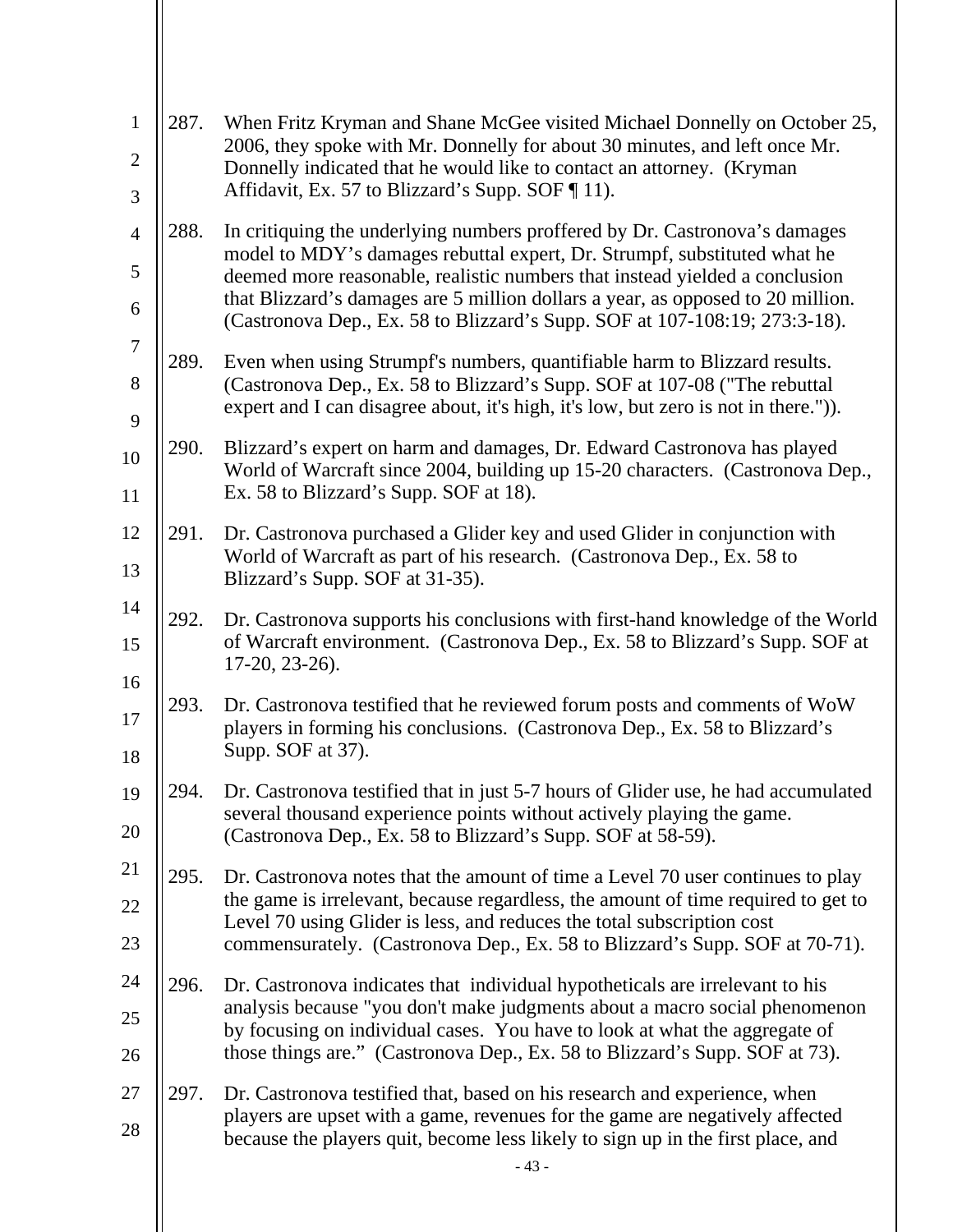| $\mathbf{1}$<br>$\mathfrak{2}$ |      | overall demand for the game drops. (Castronova Dep., Ex. 58 to Blizzard's<br>Supp. SOF at 75-77).                                                                                         |
|--------------------------------|------|-------------------------------------------------------------------------------------------------------------------------------------------------------------------------------------------|
| 3                              | 298. | Dr. Castronova testifies that some percentage of the 300,000 complainers<br>undoubtedly quit the game as a result of botting. (Castronova Dep., Ex. 58 to                                 |
| $\overline{4}$                 |      | Blizzard's Supp. SOF at 78, 103).                                                                                                                                                         |
| 5<br>6                         | 299. | There is a switch in the Glider program that offers the Glider user the option to<br>sell loot obtained by gliding for gold. (Castronova Dep., Ex. 58 to Blizzard's<br>Supp. SOF at 115). |
| $\tau$<br>8                    | 300. | Glider has no setting enabling users to kill monsters but NOT collect their gold.<br>(Castronova Dep., Ex. 58 to Blizzard's Supp. SOF at 116).                                            |
| 9<br>10                        | 301. | Dr. Castronova testified that he has seen and read where Glider users brag about<br>the effectiveness of Glider in farming gold. (Castronova Dep., Ex. 58 to                              |
| 11                             |      | Blizzard's Supp. SOF at 116).                                                                                                                                                             |
| 12                             | 302. | Dr. Castronova testified that the number of subscriptions or rate of increase are<br>irrelevant to the analysis, because the question is not whether WoW is                               |
| 13                             |      | successful, but whether Blizzard is damaged by Glider use. (Castronova Dep.,<br>Ex. 58 to Blizzard's Supp. SOF at 100).                                                                   |
| 14                             | 303. | Dr. Castronova testified that in every instance where he has conducted a                                                                                                                  |
| 15<br>16                       |      | cost/benefit analysis, the aggregate effects of user dissatisfaction are<br>overwhelmingly greater than the effects of a few new accounts from repeat                                     |
| 17                             |      | Glider users. (Castronova Dep., Ex. 58 to Blizzard's Supp. SOF at 106).                                                                                                                   |
| 18                             |      |                                                                                                                                                                                           |
| 19                             |      |                                                                                                                                                                                           |
| 20                             |      |                                                                                                                                                                                           |
| 21                             |      |                                                                                                                                                                                           |
| 22                             |      |                                                                                                                                                                                           |
| 23                             |      |                                                                                                                                                                                           |
| 24                             |      |                                                                                                                                                                                           |
| $25\,$                         |      |                                                                                                                                                                                           |
| 26                             |      |                                                                                                                                                                                           |
| 27                             |      |                                                                                                                                                                                           |
| 28                             |      | $-44-$                                                                                                                                                                                    |
|                                |      |                                                                                                                                                                                           |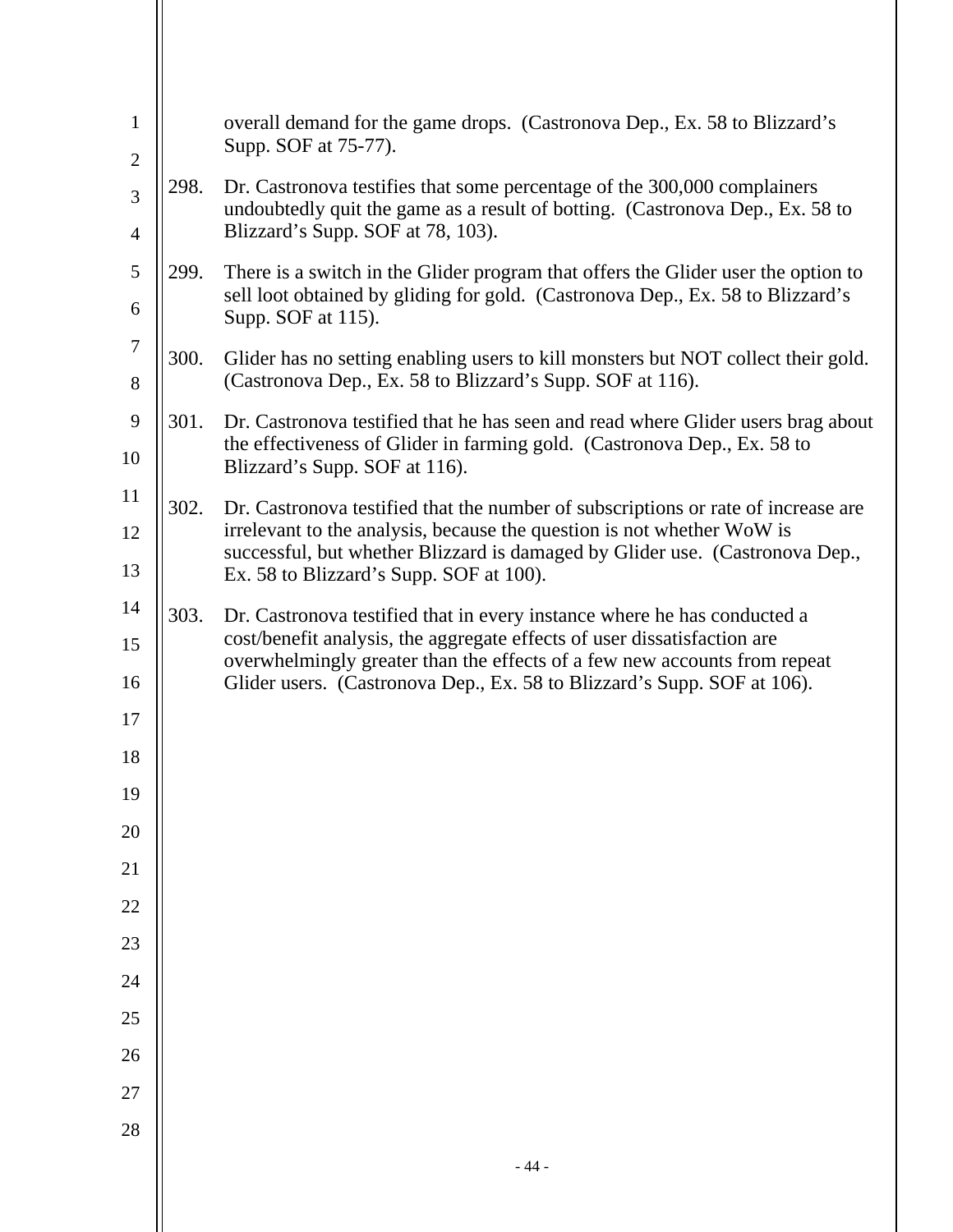| $\mathbf{1}$   | Dated: April 23, 2008                                        | Respectfully submitted,                                                       |
|----------------|--------------------------------------------------------------|-------------------------------------------------------------------------------|
| $\overline{c}$ |                                                              |                                                                               |
| $\mathfrak{Z}$ | Shaun Klein                                                  | /s/ Christian S. Genetski                                                     |
| $\overline{4}$ | SONNENSCHEIN NATH &<br>ROSENTHAL LLP                         | Christian S. Genetski<br>Shane M. McGee                                       |
| $\mathfrak s$  | 2398 East Camelback Road, Ste 1060<br>Phoenix, AZ 85106-9009 | 1301 K Street, NW, Ste 600E<br>Washington, DC 20005                           |
| 6              | Telephone: (602) 508-3900                                    | Facsimile (202) 408-6399                                                      |
| 7              | Facsimile: (602) 508-3914                                    | Telephone (202) 408-6400                                                      |
| 8              |                                                              | Attorneys for Defendants Blizzard Entertainment, Inc. and Vivendi Games, Inc. |
| 9              |                                                              |                                                                               |
| 10             |                                                              |                                                                               |
| 11             |                                                              |                                                                               |
| 12             |                                                              |                                                                               |
| 13             |                                                              |                                                                               |
| 14             |                                                              |                                                                               |
| 15             |                                                              |                                                                               |
| 16             |                                                              |                                                                               |
| 17             |                                                              |                                                                               |
| 18             |                                                              |                                                                               |
| 19             |                                                              |                                                                               |
| 20<br>21       |                                                              |                                                                               |
| $22\,$         |                                                              |                                                                               |
| 23             |                                                              |                                                                               |
| 24             |                                                              |                                                                               |
| $25\,$         |                                                              |                                                                               |
| 26             |                                                              |                                                                               |
| 27             |                                                              |                                                                               |
| 28             |                                                              |                                                                               |
|                |                                                              | $-45-$                                                                        |